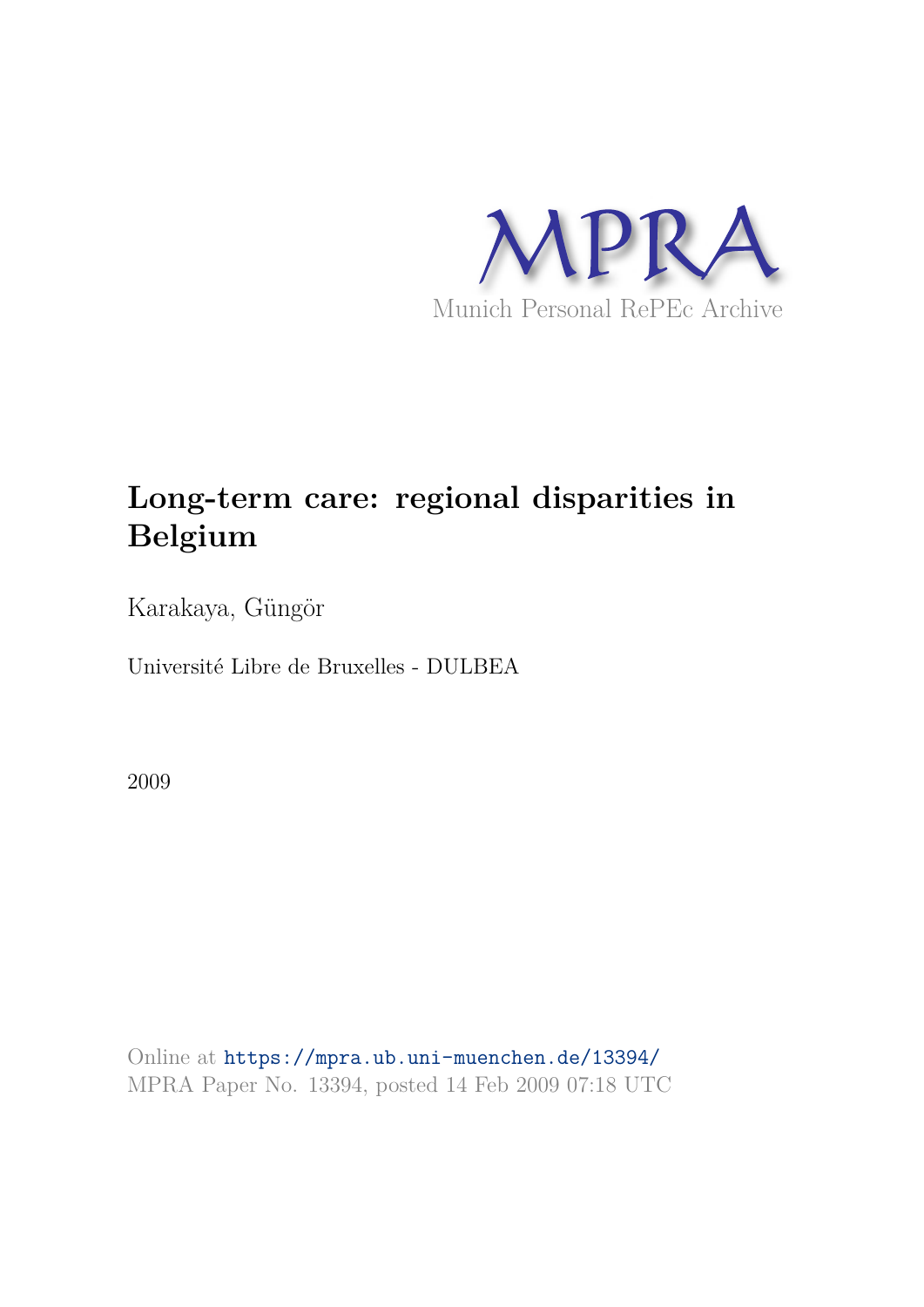## **LONG-TERM CARE: REGIONAL DISPARITIES IN BELGIUM**

## Güngör KARAKAYA\*

## (Université Libre de Bruxelles, SBS-EM, DULBEA)

#### **Abstract**

In this paper we analyze the problem of population ageing in terms of non-medical care needs of persons who are dependent or have lost their autonomy, in order to provide the various public and private administrations active in these fields with some food for thought. The anticipated increase in dependency poses significant challenges in terms of needs evolution and financing. Using administrative data on the Belgian population to build indicators on the prevalence of dependency at home in the three regions in 2001, we find that the likelihood of a sustained increase in the Flemish prevalence rates ultimately amplifies the magnitude of the financing problems that the Flemish dependency insurance scheme has experienced since its first years of operation. Results also show that the smaller increases or the decreases (according to the scenario selected) expected in Wallonia and Brussels are likely to mitigate concern about the sustainability of any long-term care insurance in Wallonia and therefore to facilitate its eventual introduction.

Keywords : Long-term care, Old age assistance, Demographic changes, Regional inequalities, Projection

JEL-Codes : I12, I18, J11, J14

 $\overline{a}$ 

<sup>\*</sup> E-mail : gungor.karakaya@ulb.ac.be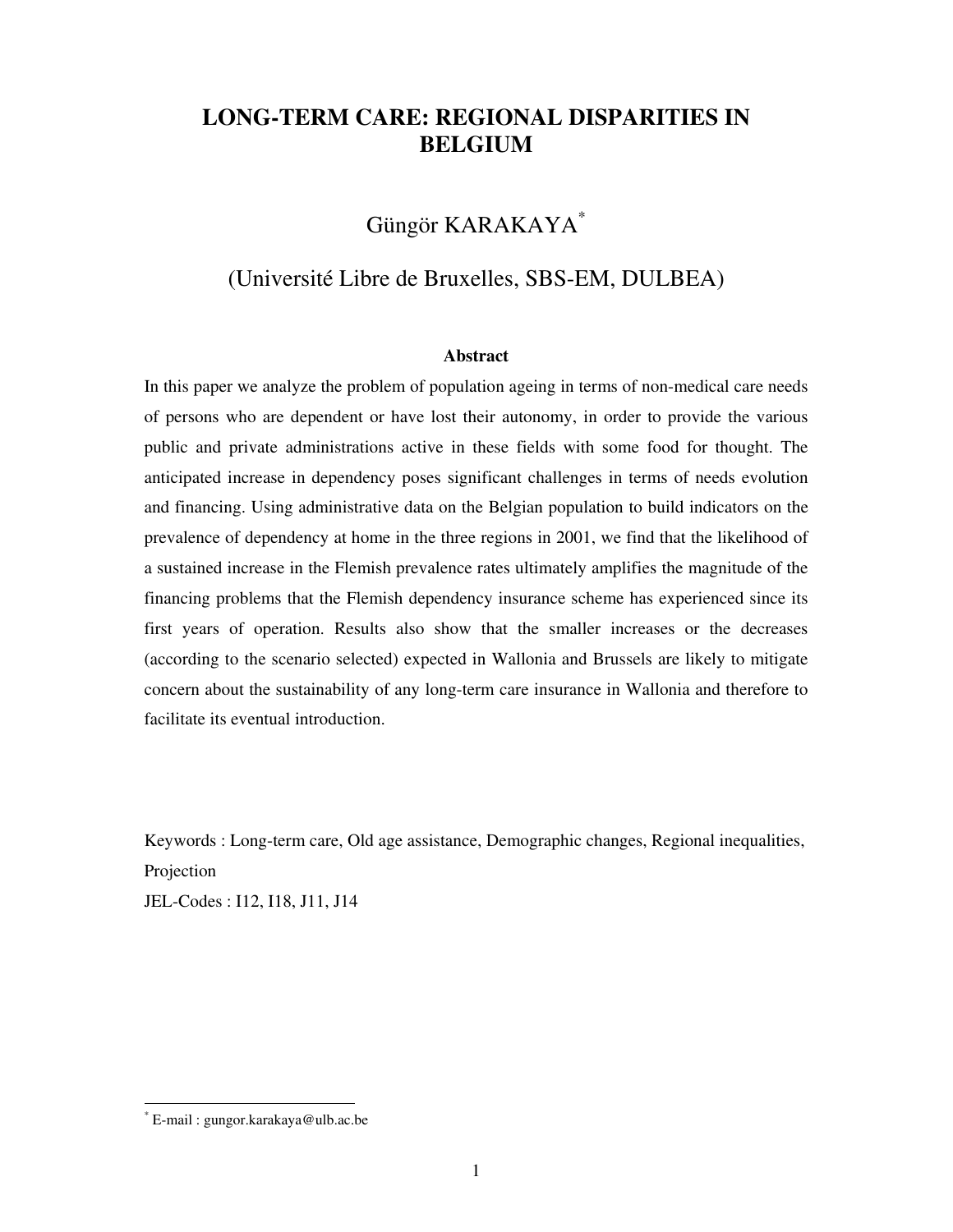## **1. INTRODUCTION**

 $\overline{a}$ 

The expected increase in the number of elderly people, resulting from the fact that many cohorts born in the post-war period are reaching an advanced age, combined with the lengthening of individual lifespans, raises many questions about the evolution of public policy concerning the elderly. Demographic change has important potential consequences on the future number of dependants.

People who, because of age or disability, are in need of help for their daily activities at home or in an institution incur heavy financial and non-financial burdens. Dependency insurance, when it exists, supports these people with financial or material assistance (cash benefits or benefits in kind). The aforesaid demographic change presages a significant increase in the non-medical care needs of dependants. Despite the importance of this fact, projections of the number of dependants in Belgium are few in number and limited in most cases to assuming that prevalence rates by age do not vary.

In Belgium, the conditions governing community support for dependency and the situation in terms of dependency insurance are not uniform among the three regions of the country<sup>1</sup>. Some benefits associated with dependency are covered at the federal level, such as the allocation of aid to the elderly. Attempts to introduce federal dependency insurance have been hampered by the debate around the jurisdiction for assistance to the elderly, which results in differentiated situations between regions. Flanders has its own insurance (*Vlaamse*  Zorgverzekering), which began to provide benefits in 2002<sup>2</sup>. Affiliation to this system is mandatory for anyone living in the Flemish Region. The Brussels Region being officially

<sup>&</sup>lt;sup>1</sup> For different views on dependency insurance in Belgium, see Cantillon (2004), Breda (2004), Vansteenkiste (2004), Ruz Torres (2004), Jousten (2004) and Pacolet (2004) in a special issue of *Revue Belge de Sécurité Sociale (Belgian Review of Social Security)*.

<sup>2</sup> Decree of 30 March 1999 (published in *the Moniteur Belge* on May 28, 1999) on the organization of Flemish care insurance ("*Vlaamse zorgverzekering*").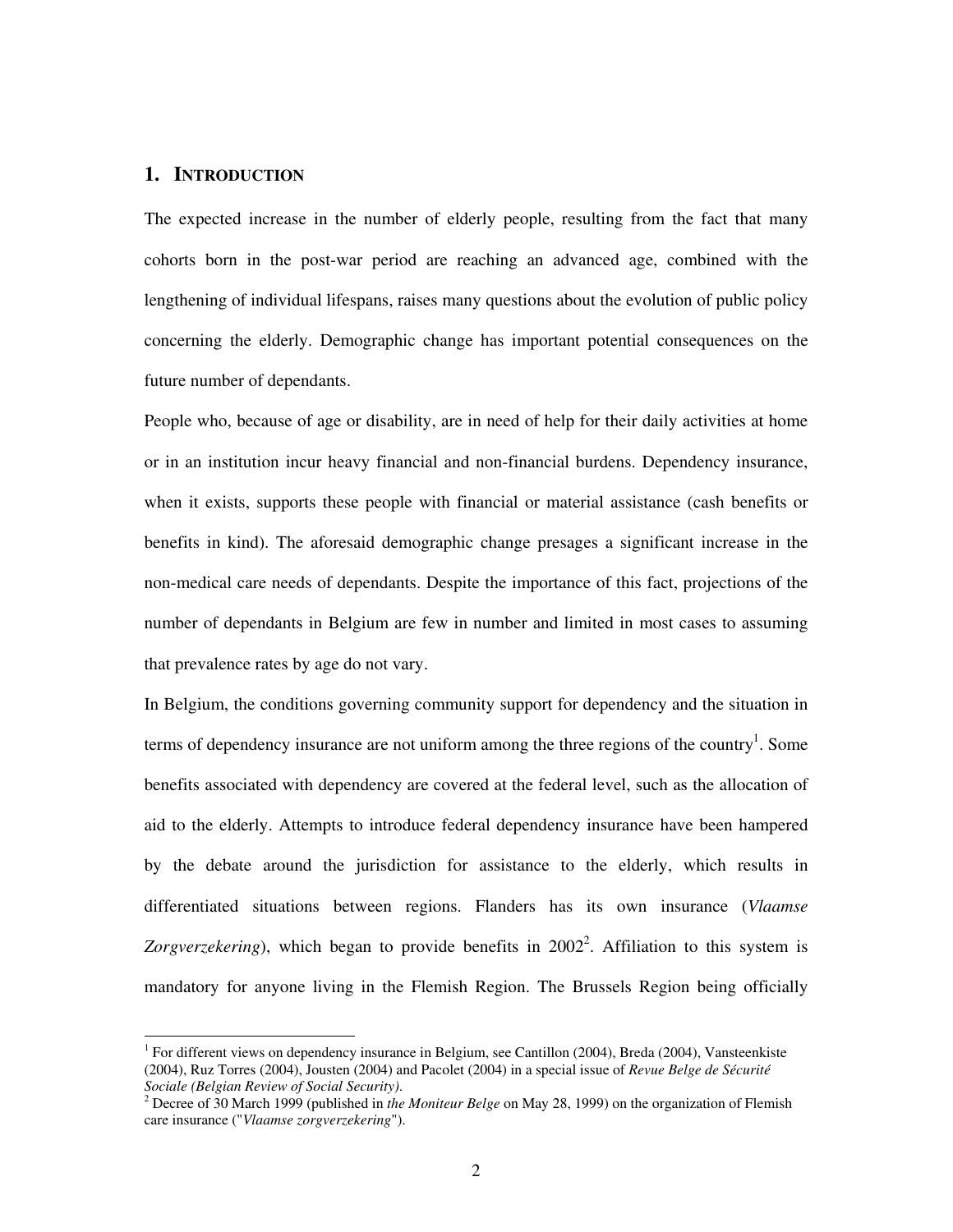bilingual, access to the Flemish dependency insurance scheme is optional for inhabitants of Brussels. No social insurance system covering specific needs for dependency-related nonmedical assistance is in force in the French or German-speaking parts of the country.

Within the institutional framework of Belgium, the prospect of a differentiated evolution of dependency linked to demographic differences between regions could have consequences for the federal entities. On the one hand, ageing may potentially jeopardize the budgetary balance of the Flemish care insurance scheme, the only existing at the moment. On the other hand, an excessive increase in needs without adequate coverage would mean an unbearable increase in financial and non-financial burdens for the dependants. In order to provide an adequate response to this increase in responsibility, the possible introduction of dependency insurance where it does not exist should be considered only if it is viable in the long term. Overly pessimistic forecasts as to the future budgetary costs could deter the government from embarking upon the introduction of dependency insurance, so it is important to examine the impact of alternative scenarios regarding the evolution of dependency.

This paper attempts to assess the extent of dependency at home in all three Belgian regions using indicators based on administrative data, similar to those used in the Flemish dependency insurance scheme, and presents long-term development prospects up to 2050.

We use administrative data on the Belgian population to construct indicators of the prevalence of dependency at home in all three regions of the country in 2001. We then project these indicators on the basis of likely demographic changes by region until 2050. In order to evaluate other alternatives than the dependency rate by age constant, these projections are made according to four scenarios reflecting different assumptions about the evolution of life expectancy in dependency. Finally, an attempt to estimate the budgetary cost of dependency insurance identical to that of Flanders is conducted in Wallonia for the period 2002-2004.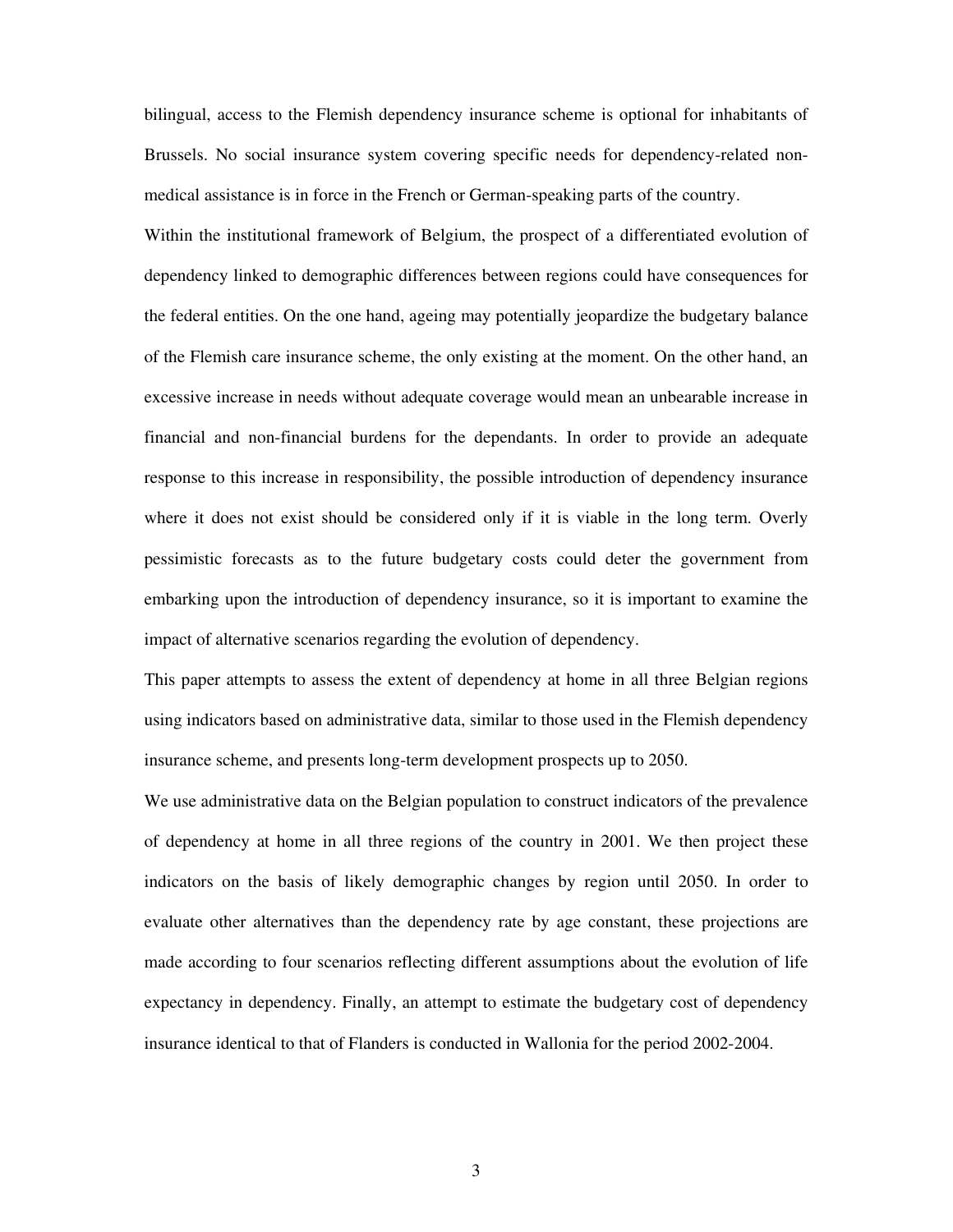This study is structured as follows. Section 2 gives a brief overview of the literature regarding the evolution of dependency. Section 3 presents the problem of quantification of dependants on the basis of indicators constructed using administrative data. Then, the methodology for projecting these indicators up to 2050 and the presentation of results constitute the fourth section. Section 5 attempts to assess the budgetary cost of dependency insurance in Wallonia. Finally, section 6 includes some comments on the results and their long-term consequences.

#### **2. OVERVIEW OF THE LITERATURE**

Dependency insurance, when it exists, provides long-term care services to people who are limited in their ability to function independently for their daily activities at home or in an institution. These services can be financial or material assistances. The long-term care needs are most prevalent for the oldest age groups who are most at risk of long-standing chronic conditions causing physical or mental disability (impairment, activity limitation and participation restriction).

The simplest approach to projecting dependency is to make the assumption that dependency prevalence rates by age are constant over time. Given the ageing population, empirical studies using this methodology indicate a significant increase in dependency. However, it represents only one of the approaches that are found in the demographic literature, in which we can identify three main theories about the evolution of health status and/or dependency in relation to the lengthening of lifespans (Robine *et al.* 1991).

The "*expansion of morbidity*" *theory* (Gruenberg, 1977, Kramer, 1980) attributes the drop in mortality observed to a decline in the lethality of chronic diseases rather than to a slowdown in their growth rate. A decrease in mortality or its deferral to an older age would lead to much more severe chronic disease. Therefore, life expectancy in dependency increases and the prevalence rates of dependency at every age are relatively high.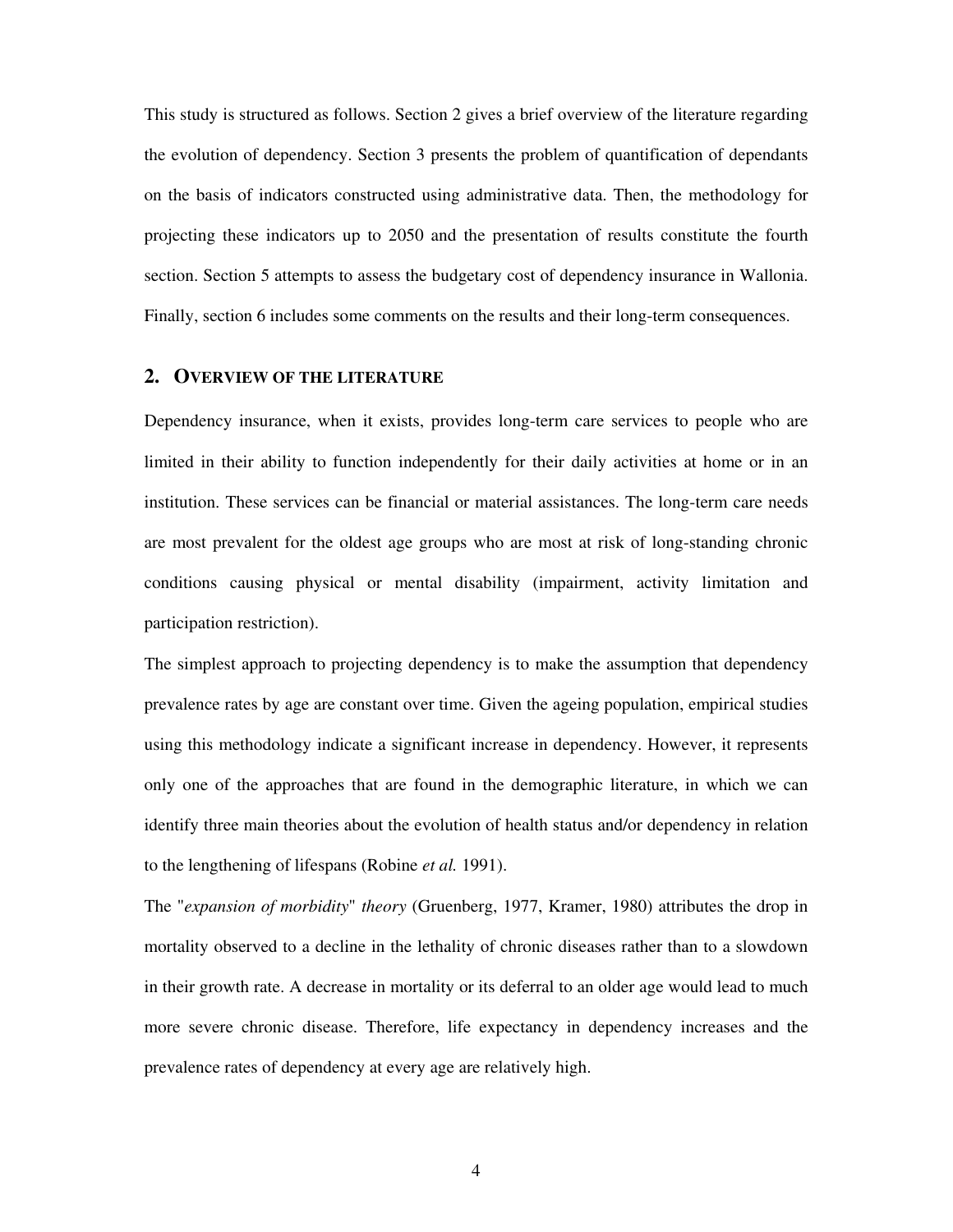The "*compression of morbidity*" *theory* (Fries, 1980, 1989) points out that the onset of chronic disease is occurring increasingly late in life, postponing morbidity to older ages (end of life) thereby reducing the duration of dependency. This evolution, it is said, results from medical and technological advancements that increase the healthy lifespan while reducing the number of years spent in dependency, which means a decrease in the dependency rates by age.

According to the "*dynamic equilibrium*" *theory* that combines both the expansion and compression scenarios (Manton, 1982, Manton *et al.*, 1997), the decline in mortality is in particular attributable to a slowdown in the progression rate of chronic diseases with less severe chronic disease and disability conditions. Life expectancy in dependency therefore remains at a relatively constant level. The prevalence rate of dependency at every age decreases at a rate similar to the projected increases in life expectancy.

The recent economic literature also takes into account the prospects of a compression of morbidity. In a review of the economic literature on long-term care, Norton (2000) notes that the economic burden related to the ageing population and the increasing need for long-term care could be significantly less onerous that might be believed at first sight. The magnitude of the problem depends on the interrelationship between lifetime and expenditure.

Lakdawalla and Philipson (2002) incorporate these perspectives into a theoretical model. They assume that the number of dependants residing in institutions has risen more slowly than the population of the United States. In their model, the increase in life expectancy may have as a result, at the macroeconomic level, a reduction in the (medical and non-medical) costs of long-term care. Two factors are involved in this finding, paradoxical at first glance. On the one hand, longer lifespans in good health could increase the supply of care (provided by healthy people, even older ones, including healthy spouses) and therefore reduce the price. On the other hand, the narrowing of the gap in the life expectancy of men and women could have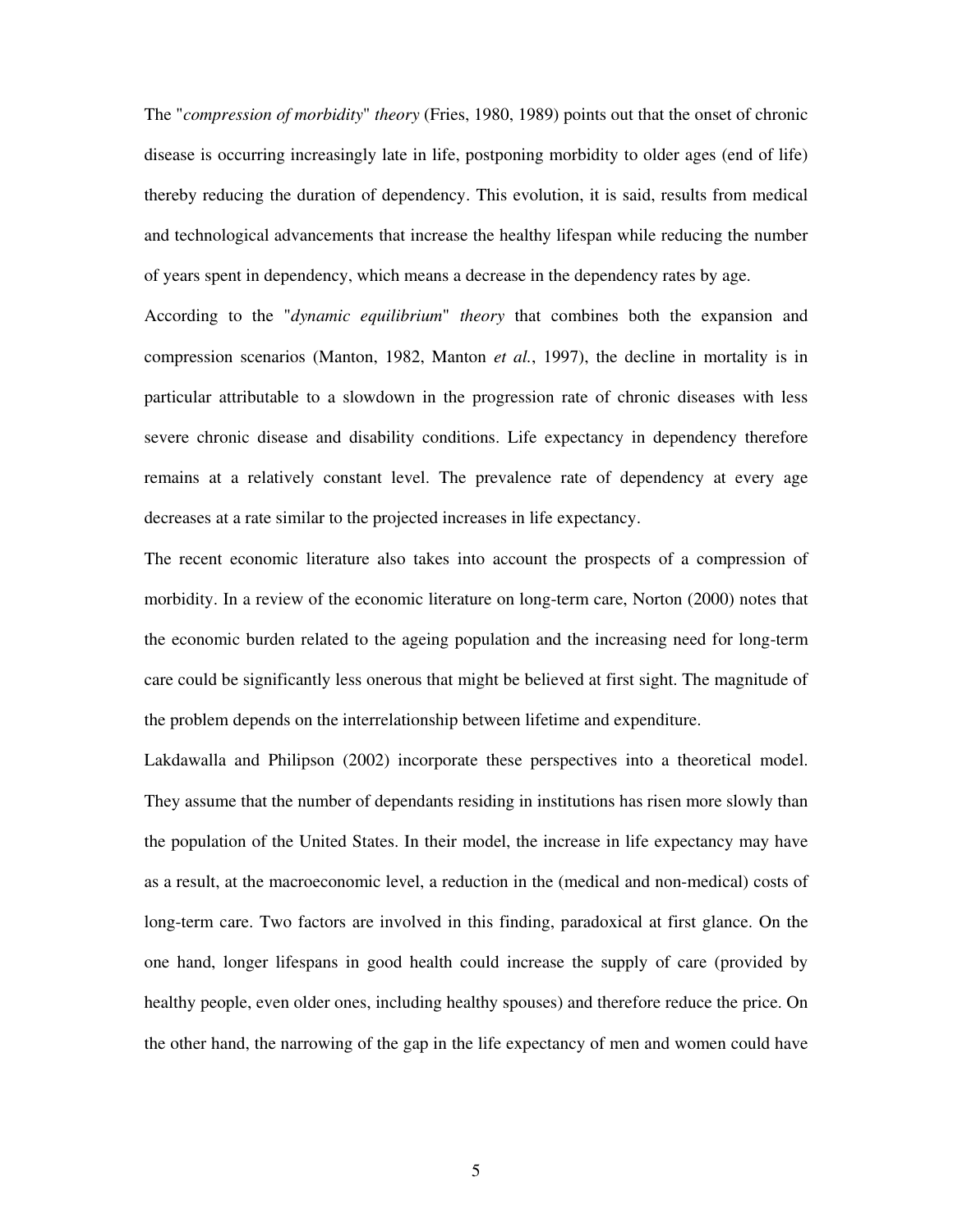the effect of reducing the number of widows whose isolation eventually leads them to enter an institution.

Various empirical studies have tried to take into account the potential effects of these various scenarios in Europe. Jacobzone (2000) presents projections, up to 2020, of the dependency rate for different OECD countries. Two methodologies are adopted to count dependants. The static approach combines demographic projections with the latest known prevalence figures using constant rates of disability or institutionalization by age (pessimistic scenario). The dynamic approach is to project the trend of declining disability and institutionalization rates (optimistic scenario). Extrapolations are based on data for the year 1995 and data before 1995. Jacobzone asserts that the number of dependent elderly people correlates with the evolution of the elderly population in a state of severe disability. The increase in the number of dependent elderly people is expected to be between  $43\%$  and  $61\%$  in Canada and between  $25\%$  and  $43\%$ in France according to this scenario.

In France, Bontout *et al.* (2002) have prepared projections, up to 2040, of the number of dependants aged 60 and over, on the basis of prevalence rates by sex and age from the survey *Handicaps-Incapacités-Dépendance (HID, INSEE)* and demographic projections by the *INSEE*. Data from *HID* come from surveys conducted with couples living at home and couples living in institutions. Dependency is measured using the indicators *AGGIR (Autonomie Gérontologique Groupe Iso-Ressources)* and *EHPA (Etablissements d'Hébergement Pour Personnes Agées)*. The projections are predicated on three dependency evolution scenarios based on trends observed in the past. The pessimistic scenario assumes that increases in life expectancy without dependency evolve in parallel with general life expectancy. The dependency prevalence rates then fall at the same rate as the increases in projected life expectancy. The optimistic scenario is based on the assumption that dependency prevalence rates decrease at a rate similar to what was observed during the 90s, i.e. at a faster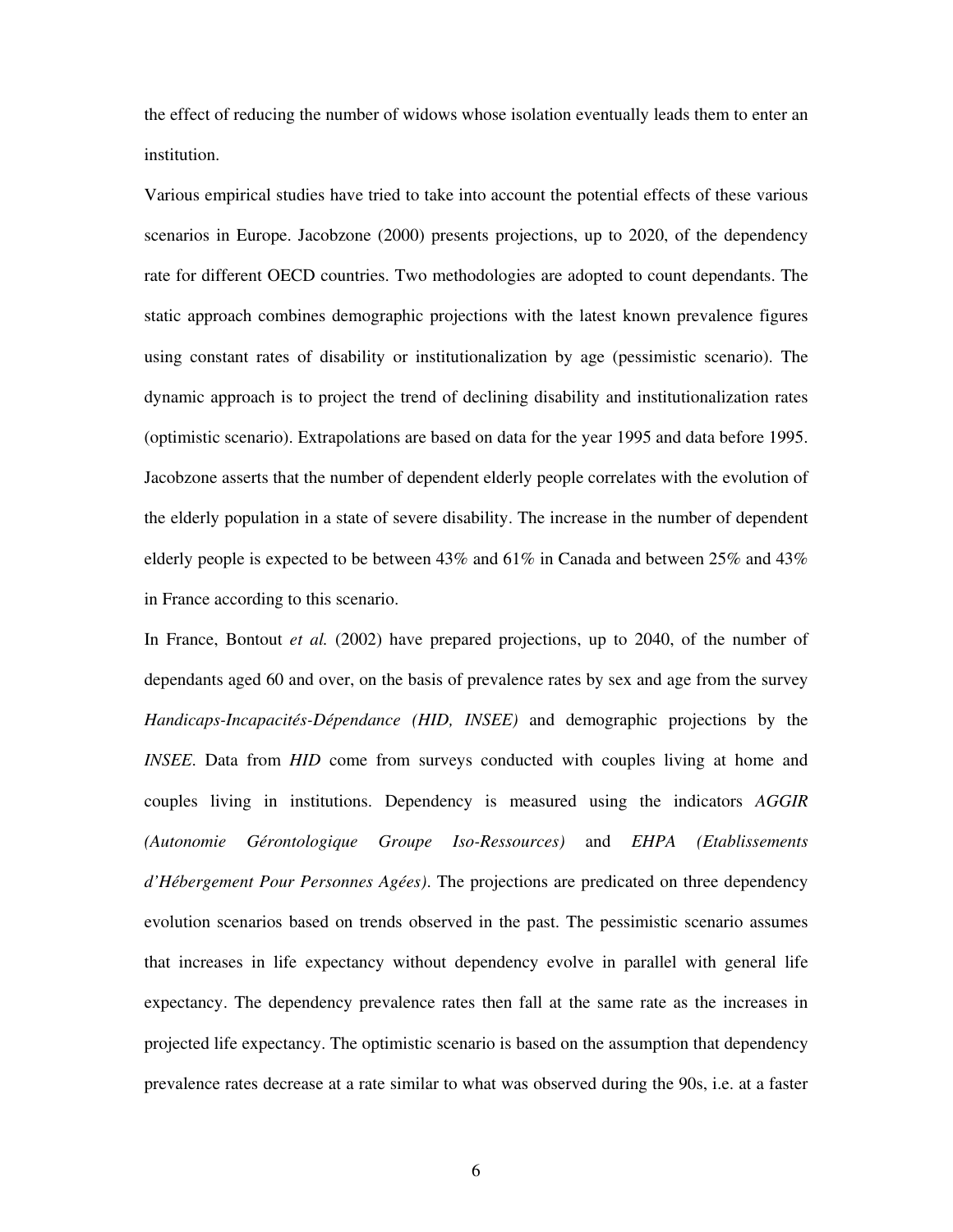pace than the gains in life expectancy. In the central scenario, dependency prevalence rates decrease at a slower rate than in the optimistic scenario. Whatever the scenario, the ageing of the French population will likely increase the number of dependants aged 60 and over by 2040, to an extent which varies markedly according to the dependency scenario. Over the forty years, that increase was 35% for the optimistic scenario, 55% for the central scenario and 80% for the pessimistic scenario. In addition, the increase in dependency will be greatest among people of more than 80 years old.

The projections made by Duée and Rebillard (2004) are based on the same sources as those of Bontout *et al.* (2002). They implement three comparable scenarios to project the number of dependants aged 60 and older by 2040. Duée and Rebillard, however, use two successive waves of data from the *HID* survey, which allows them to simulate transitions in or out of dependency using the *Destinie* microsimulation model. Over the forty years, the increasing number of dependants over the age of 60 would be approximately 18% for the optimistic scenario, 43% for the central scenario and 84% for the pessimistic scenario. These rates are lower than those of Bontout *et al.* (2002) for the central and optimistic scenarios. Although the method based on dependency transitions should in theory allow the use of more precise information, the data that it draws on are less robust than when using prevalence. Ultimately, if we are to believe Le Bouler (2005), the choice of assumptions on the evolution of dependency is far more crucial than the use of either of these techniques.

For Belgium, to our knowledge, the existing projections of the number of dependants have been based on the assumption that the dependency rate by age remains constant over time. At the national level, the results obtained by the *Bureau fédéral du Plan* (Mestdagh and Lambrecht, 2003) on the basis of the dependency rate by age from the *Enquête de Santé par Interview (Health Survey by Interview)* involve very significant long-term changes. Between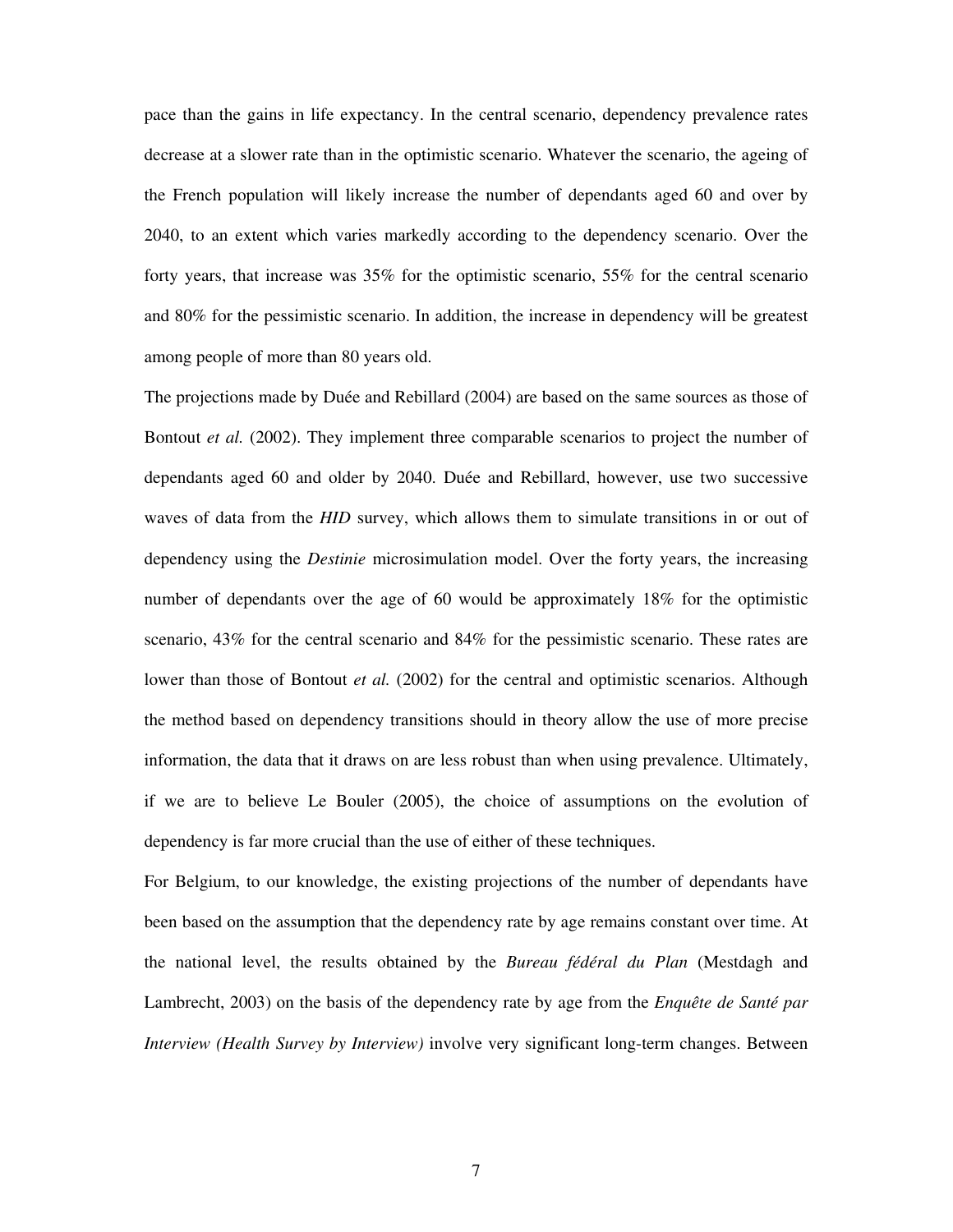2001 and 2050, the increase in the number of people receiving home care would be 124% and that in the number of people residing in institutions 166%.

There are also separate projections for Flanders and the French-speaking part of Belgium. Breda *et al.* (2000) include in their preparatory study for the introduction of the Flemish dependency insurance scheme a projection of the number of dependants in Flanders from two demographic forecasts. They point out that recent studies predict an increase in life expectancy in good health but are confined, however, to a projection based on constant dependency rates. Their results indicate a 58% growth in the number of dependants at home and in institutions between 2000 and 2050. A similar exercise was carried out by Ethgen *et al.* (2003) with regard to the projected number of people aged over 75 in high dependency at home, and of their cost for the French and German-speaking parts of the country. In all the cases considered, the cumulative reserves curve presents a parabolic aspect, which predicts a lack of financing related to the ageing population sooner or later. This unfavourable picture is highly determined by the assumption that dependency rates by age will be constant over time. The differences in the methodology, data and definition of dependency used make it difficult to compare the dependency rates obtained from these two studies.

The regional dimension of dependency in Belgium was also considered indirectly by studies on life expectancy in good health. Van Oyen *et al.* (1996) studied the inequalities between the Belgian regions in terms of general life expectancy and life expectancy in good health during the years 1989-1990. Life expectancy in good health is evaluated on the basis of subjective measures of health status calculated using a sample of 2,640 people, randomly selected, who are asked to describe their state of health. The interviewees are considered healthy if they answer that their health is very good, good or fair. In a more recent work, Van Oyen *et al.* (2002) measure health status according to three indicators of life expectancy in good health obtained on the basis of the *Health Survey by Interview* of 1997: a subjective indicator of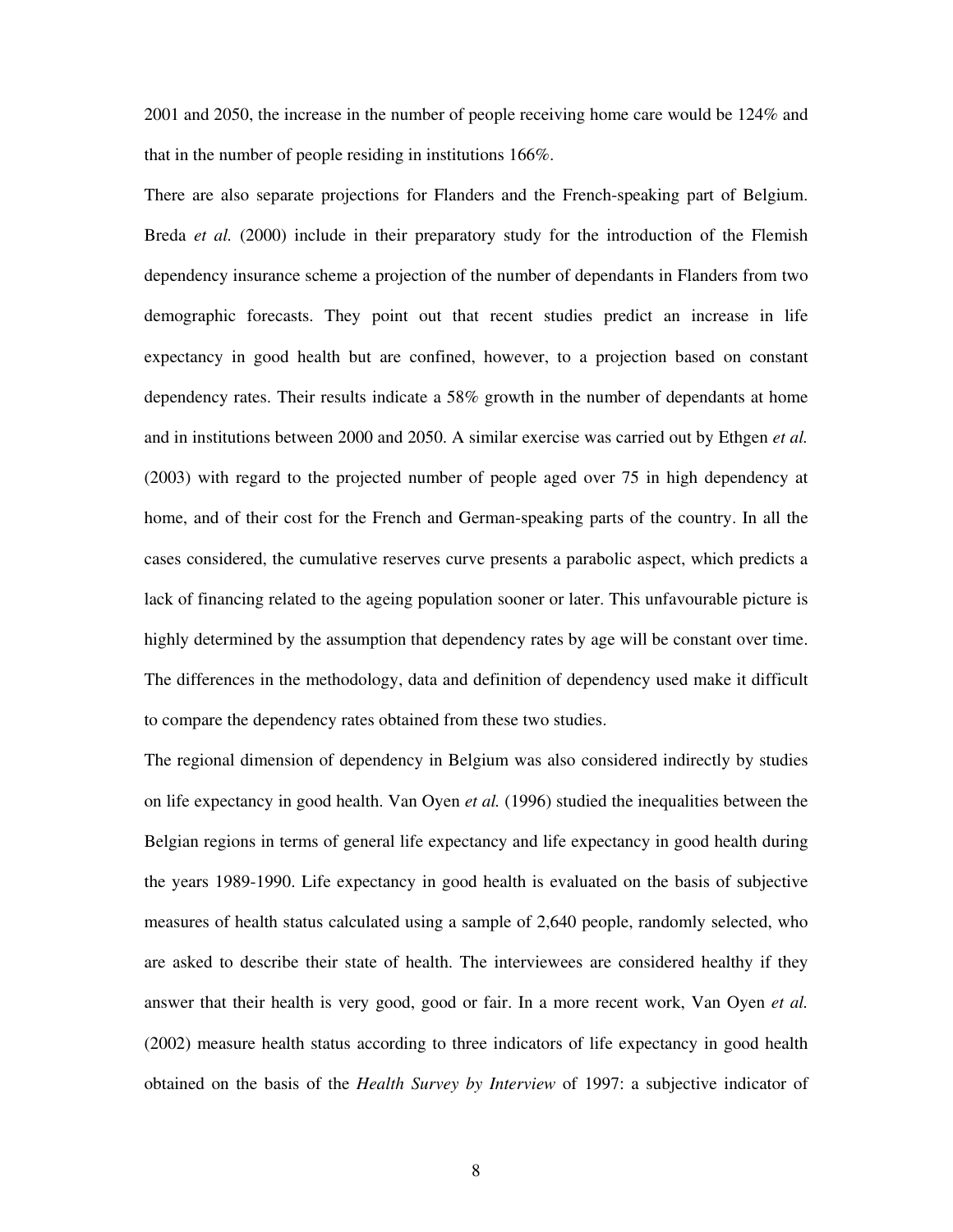health status; an indicator based on the physical and functional limitations resulting from chronic disease; and an indicator of life expectancy in good mental health based on mental health and psycho-affective problems such as anxiety, psychological illness and depression.

|         |                 |                 | Flemish region |            | Walloon region |            |             |            |
|---------|-----------------|-----------------|----------------|------------|----------------|------------|-------------|------------|
| Age     | GLE             | <b>HLE</b>      | <b>DFLE</b>    | <b>MLE</b> | <b>GLE</b>     | <b>HLE</b> | <b>DFLE</b> | <b>MLE</b> |
| Males   |                 |                 |                |            |                |            |             |            |
| 15      | (58.9)          | (56.5)          |                |            | (56.6)         | (50.2)     |             |            |
| 25      | 50.42           | 39.47           | 39.11          | 38.55      | 48.07          | 34.19      | 36.97       | 34.22      |
|         | (49.5)          | (47.3)          |                |            | (47.3)         | (41.1)     |             |            |
| 35      | 40.92           | 30.55           | 30.08          | 31.87      | 38.77          | 25.48      | 28.15       | 27.46      |
|         | (40.0)          | (37.9)          |                |            | (37.9)         | (32.0)     |             |            |
| 45      | 31.57           | 22.19           | 21.01          | 25.10      | 29.71          | 18.15      | 20.00       | 21.77      |
|         | (30.6)          | (29.3)          |                |            | (28.9)         | (23.4)     |             |            |
| 55      | 22.78           | 14.48           | 13.26          | 18.03      | 21.29          | 11.69      | 12.40       | 16.09      |
|         | (21.9)          | (20.5)          |                |            | (20.4)         | (16.1)     |             |            |
| 65      | 14.93           | 8.55            | 7.07           | 12.20      | 13.90          | 7.62       | 7.14        | 10.15      |
|         | (14.3)          | (13.3)          |                |            | (13.2)         | (9.2)      |             |            |
| 75      | 8.70            | 4.31            | 2.80           | 7.19       | 8.18           | 3.80       | 3.24        | 5.78       |
|         | (8.5)           | (7.2)           |                |            | (8.0)          | (3.5)      |             |            |
| 85      | 4.42            | 2.27            | 0.57           | 3.95       | 4.22           | 2.65       | 0.98        | 1.18       |
| Females |                 |                 |                |            |                |            |             |            |
| 15      |                 |                 |                |            | (63.9)         | (58.1)     |             |            |
| 25      | (65.2)<br>56.06 | (61.3)<br>39.82 | 40.35          | 39.10      | 54.96          | 33.48      | 36.65       | 32.76      |
|         | (55.5)          | (52.0)          |                |            | (54.1)         | (48.7)     |             |            |
| 35      | 46.28           | 30.87           | 31.05          | 32.11      | 45.27          | 25.39      | 27.98       | 26.95      |
|         | (45.7)          | (42.4)          |                |            | (44.5)         | (39.6)     |             |            |
| 45      | 36.74           | 23.67           | 22.57          | 26.05      | 35.86          | 18.55      | 20.30       | 21.44      |
|         | (36.2)          | (33.3)          |                |            | (35.1)         | (30.7)     |             |            |
| 55      | 27.56           | 16.36           | 14.70          | 19.58      | 26.85          | 12.62      | 12.44       | 16.15      |
|         | (27.1)          | (24.3)          |                |            | (26.0)         | (22.1)     |             |            |
| 65      | 18.85           | 9.96            | 8.18           | 12.89      | 18.36          | 6.97       | 6.26        | 10.89      |
|         | (18.5)          | (16.0)          |                |            | (17.7)         | (14.3)     |             |            |
| 75      | 11.18           | 5.00            | 3.65           | 7.45       | 10.86          | 3.76       | 2.13        | 6.97       |
|         | (11.2)          | (9.1)           |                |            | (10.6)         | (8.2)      |             |            |
| 85      | 5.36            | 2.73            | 1.03           | 4.33       | 5.18           | 1.66       | 0.73        | 2.28       |

Table 1: General life expectancy (GLE), healthy life expectancy (HLE), disability-free life expectancy (DFLE) and mental life expectancy (MLE) by region in Belgium, 1997 (1989-1990)

Source: Van Oyen *et al.* (1996) and Van Oyen *et al.* (2002).

*Note*: Results for 1989-1990 in parentheses.

As shown in Table 1, both studies obtain general life expectancies and expectations of healthy life in the Flemish Region vastly superior to those of the Walloon Region, for men as well as for women. According to Van Oyen *et al.* (1996), general life expectancy and healthy life expectancy among 15-year-old men amount to 58.9 years and 56.5 years respectively for the Flemish Region, but only 56.6 years and 50.2 years for the Walloon Region. For men of 65, they correspond to 14.3 years and 13.3 years respectively for the Flemish Region, and only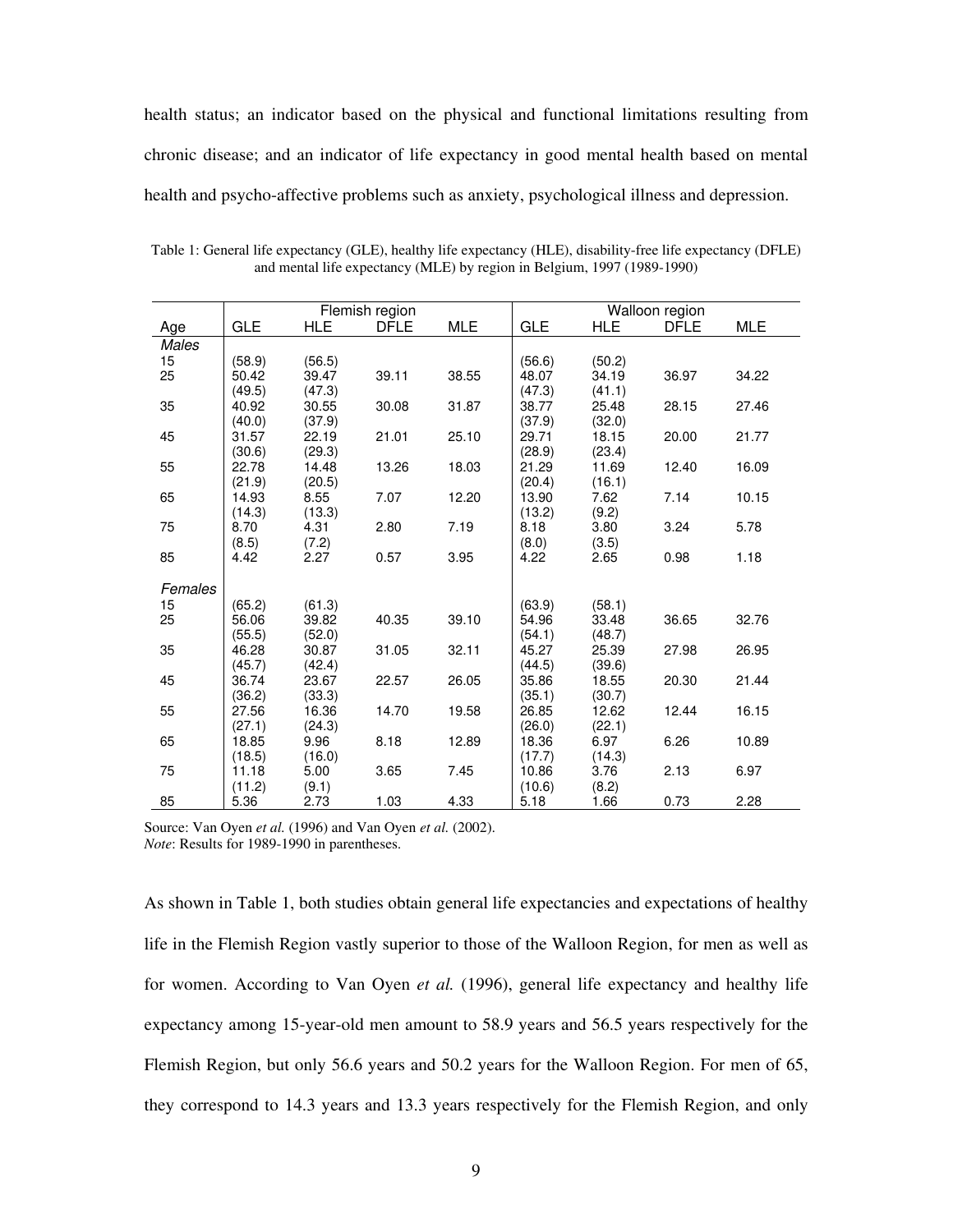13.2 years and 9.2 years for the Walloon Region. The life expectancies of women also reveal discrepancies between regions. In Flanders, about 3.3% of men and 4.3% of women answered that they suffer bad or very bad health, while these rates are 9.4% and 7.7% respectively for Wallonia<sup>3</sup>.

The results for 1997 in Table 1 go in the same direction (Van Oyen *et al.*, 2002). The gap in general life expectancy and life expectancy without disability between Flanders and Wallonia is approximately 2 years in favour of Flemings, for 25-year-old men. For healthy life expectancy and life expectancy in good mental health, this difference rises to more than 4 years. For people older than 65, the differences in life expectancy become blurred and in some cases favor Wallonia. For 25-year-old women, the differences between regions are 1 year for general life expectancy, 4 years for life expectancy without disability, and 6 years for healthy life expectancy and mental life expectancy, again to the advantage of the Flemish Region. At age 65, the differences between regions fall to 0.5 years for general life expectancy, 2 years for life expectancy without disability and mental life expectancy, and 3 years for healthy life expectancy.

#### **3. ASSESSMENT OF DEPENDENCY AT HOME IN 2001**

In order to assess dependency in the different regions, we use an approach based on administrative data. The program will consist in developing various indicators for people likely to be supported/assisted by dependency insurance through data/information similar to those used by the Flemish dependency insurance scheme.

#### 3.1. Difficulties in measuring dependency

The evaluation of assistance requirements has a multidimensional aspect. Ideally, it should take into account not only physical but also psychological dependency, as well as its ability or that of its environment to accept the consequences of dependency. The complexity of

 $\overline{a}$ 

<sup>&</sup>lt;sup>3</sup> These results are not presented in Table 1.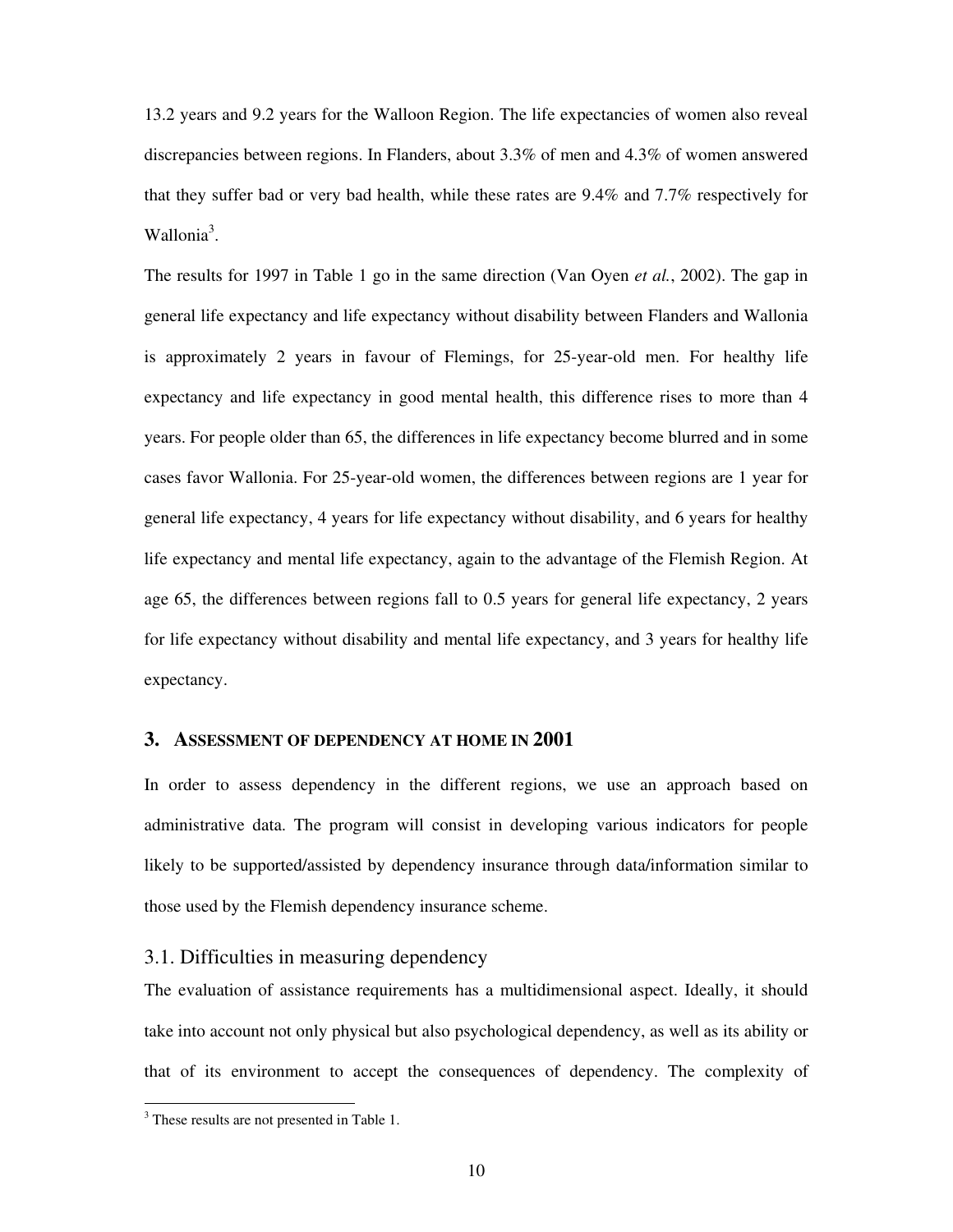measuring dependency and the lack of consensus as to its definition have prompted the development of a multitude of dependency indicators in the gerontological literature. In France, for instance, many indicators have been developed to assess dependency.

In Belgium, the available indicators of dependency are by no means so well developed. The *Enquête de Santé par Interview (Health Survey by Interview)* provides a set of indicators specifically geared to dependency: subjective health, mental health, limitations in daily life activities and social health. However, the data specifically geared to dependency are available only for a sample of individuals and could not be used to serve as a basis for a dependency insurance system.

The lack of data directly on dependency for the entire population and the concern to minimize the cost and time required for the introduction of long-term care insurance led the Flemish Government to base itself on existing administrative data to establish the severity and duration of dependency. Most of the criteria used since the introduction of the measure are based on the presence of one or more certificates issued under various federal or regional aid programs. The following criteria have been used for dependency at home:

- Katz scale revised for the *INAMI (Institut National d'Assurance Maladie-Invalidité)* in the context of home nursing care (minimum score of B);

- BEL-profile scale for family aid (minimum score of 35 on the BEL-profile scale);

- medico-social scale used to assess the degree of autonomy for the following benefits: integration, aid for the elderly and third-party assistance (minimum score of 15 on the medico-social scale);

- supplementary family allowances (for disabled children who suffer from a physical and/or mental incapacity of at least 66% and have at least 7 points as a degree of autonomy);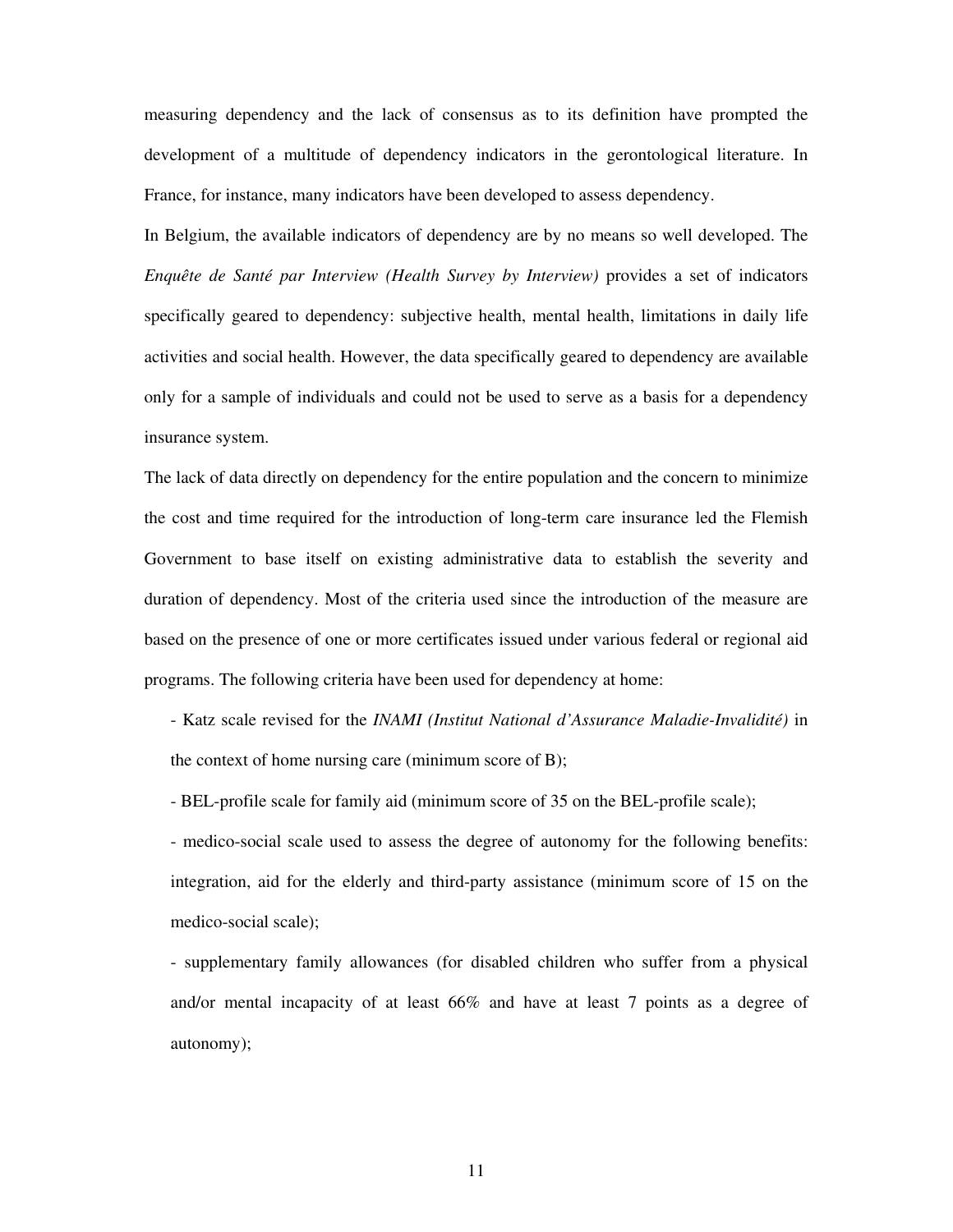- supplementary family allowances (for at least 18 points on the medico-social scale) from 1 May 2003;

- request for attendance in a day or short-stay centre (a score of at least C on the rating scale justifying the request).

For dependency in an institution, from 1 July 2002, a minimum score of C on the assessment scale for residential care or a certificate of residence in a psychiatric care institution. From 1 January 2003, the procedure has been extended to include scores B and, from 1 January 2004, scores O and A.

This pragmatic solution reveals several limitations to measuring dependency.

a) Problems of validity of content, classification, interpretation and heterogeneity of the measures used were reported (Swine *et al.*, 2003). The indicators used, often developed from the Katz index for use in the context of a particular measure, have sometimes suffered further processing to allow their use in another context. Other indicators, such as the one used for the allocation of the "aid for the elderly" grant, combine daily life activities and activities instrumental in daily living by using items defined in a very broad way and combining ordinal variables in an additive way. As these authors point out, "*[i]t is interesting to note that all of the existing financing system of care for dependants is based on an incomplete scientific approach*" (Swine *et al.*, 2003, p. 11). Until recently, no evaluation of the dependency indicators used (or likely to be) has been specifically carried out for Belgium, particularly with regard to their sensitivity to the evaluator.

b) Although these indicators were defined in a more scientifically rigorous way, it should be noted that most of them are related to medical care, while the objective here is to measure non-medical needs. However, people's need of assistance is not strictly related to functional limitations. As Davin *et al.* (2005) recently showed, they are often related to the socioenvironmental context.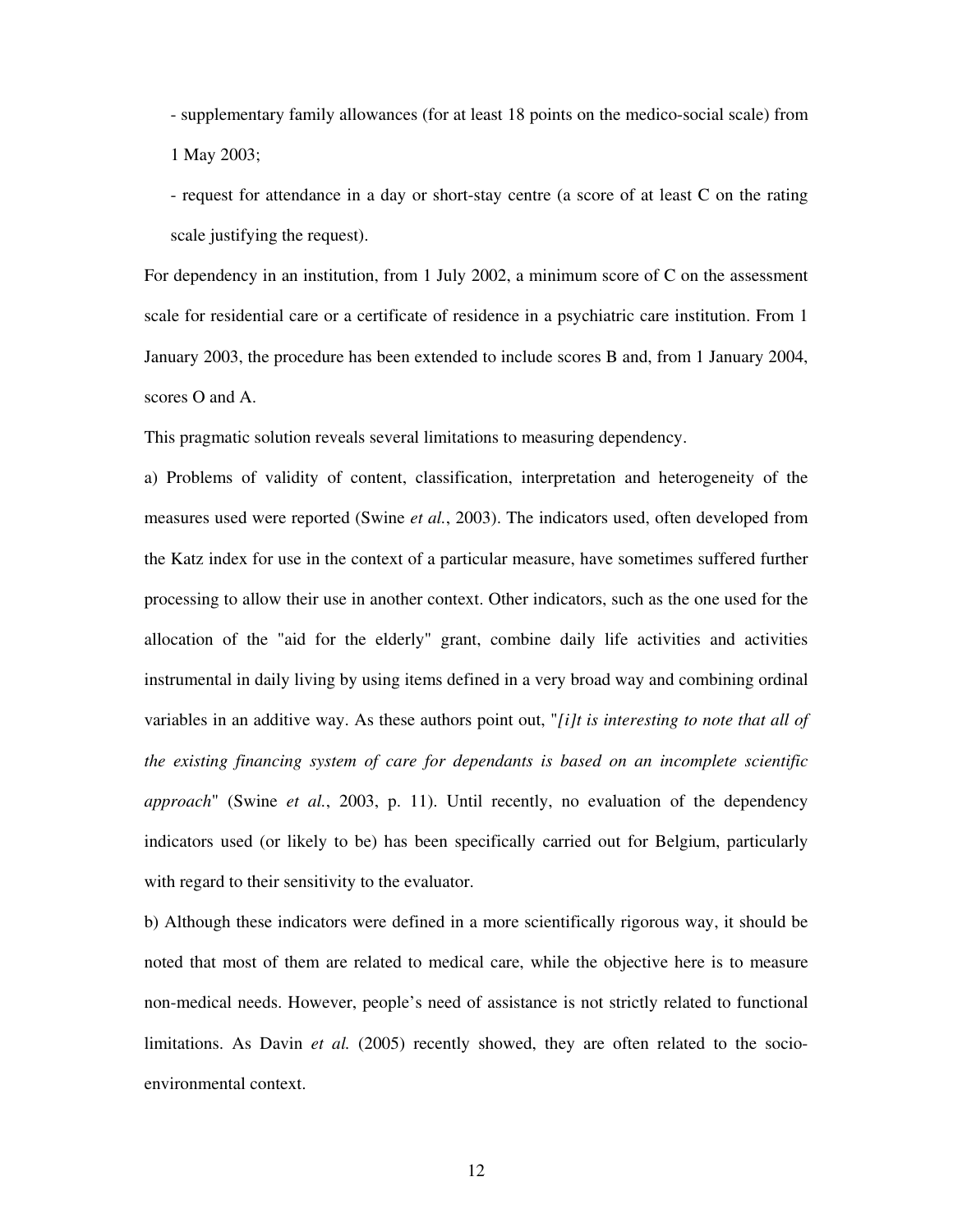c) A significant interaction between dependency insurance based on these measures and the level of federal jurisdiction should also be emphasized. Thus, an easing of conditions in order to benefit from one or the other of these federal measures will directly lead to an increase in the number of people eligible for dependency insurance. This insurance intervenes in a way as a complement to other federal and regional aids.

d) The quantification of dependency is based on the presence of certificates. Some people may have a certificate proving entitlement to benefits taken into account in the construction of indicators and may no longer need it. On the other hand, persons in a position to obtain certificates giving the right to care but having not applied for it might be tempted to do so if aid were to be granted to the beneficiaries of these services.

e) Some of these measures reflect the use of services and can thus be influenced by the supply of these services. So, the number of home care (*Forfaits/packages B or C*) beneficiaries is influenced by the availability of home-assistance services.

#### 3.2. Why rely on administrative data?

Despite the various disadvantages listed in the previous section, given the way the entitlement to benefits for both formal and informal assistance will be decided in the Flemish dependency insurance scheme, it is interesting to examine the results of the calculation of a similar dependency indicator for all three regions of the country. This approach compensates for the lack of data in assessing the number of dependants (Ruz Torres, Karakaya and Plasman, 2002, Ruz Torres, 2004).

The great advantage of these administrative data is that they cover all of the Belgian population and not only a sample. Moreover, the use of data similar to those applied in Flanders helps us to evaluate to what extent this type of indicator can identify dependency. Finally, the use of a coherent database helps avoid double counting that might occur when calculating an index based on disparate sources.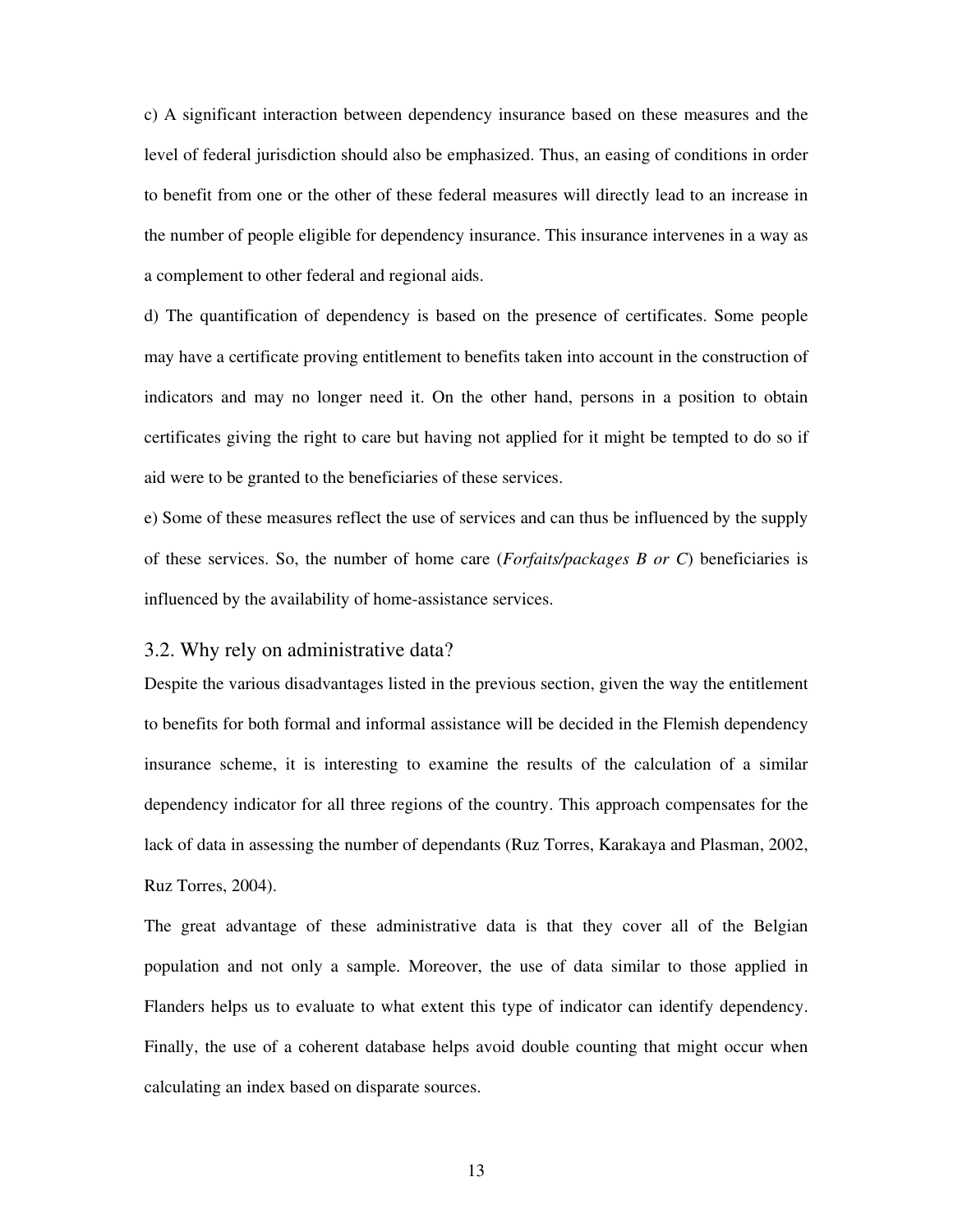Given the above-mentioned limitations, the regional differences reflected could be due in part not to people's health status and needs but to differences in applying or checking these criteria. It is worth recalling here the potential problems associated with the lack of scientific validation of most indicators, and the potential influence of supply. Since the effect of these limitations on the evaluation of the scale of dependency may vary from one region to another, we should be cautious when interpreting the results as reflecting dependency differentials between regions.

However, the weaknesses of our approach more or less faithfully reflect those of any system in which recognition of dependency were to be based on administrative criteria. The results for 2001 represent a quantification of people with some indicators expected to approximate the degree of dependency. In the event that such a system were introduced by federal entities other than the Flemish Region, the same problems would arise. Moreover, the use of data related to 2001, prior to the initiation of the Flemish long-term care insurance scheme, exclude the possibility that the regional differentials recorded may result from an entailment effect directly linked to the introduction of dependency insurance in Flanders.

#### 3.3. Description of data

The construction of the dependency indicators is based on administrative data aggregated by mutual companies ("*mutualité*") relating to the year 2001. They include in particular variables determining the right to the social franchise and chronic disease packages. Both measures are aimed to help people in precarious social situations and/or requiring recurrent medical care in the context of federal health care insurance.

These data are broken down by age, sex and region. The variables used are as follows:

- beneficiaries of home nursing care (*Forfaits/packages B and C*);
- beneficiaries of physiotherapy packages *E*;
- beneficiaries of supplementary family allowances;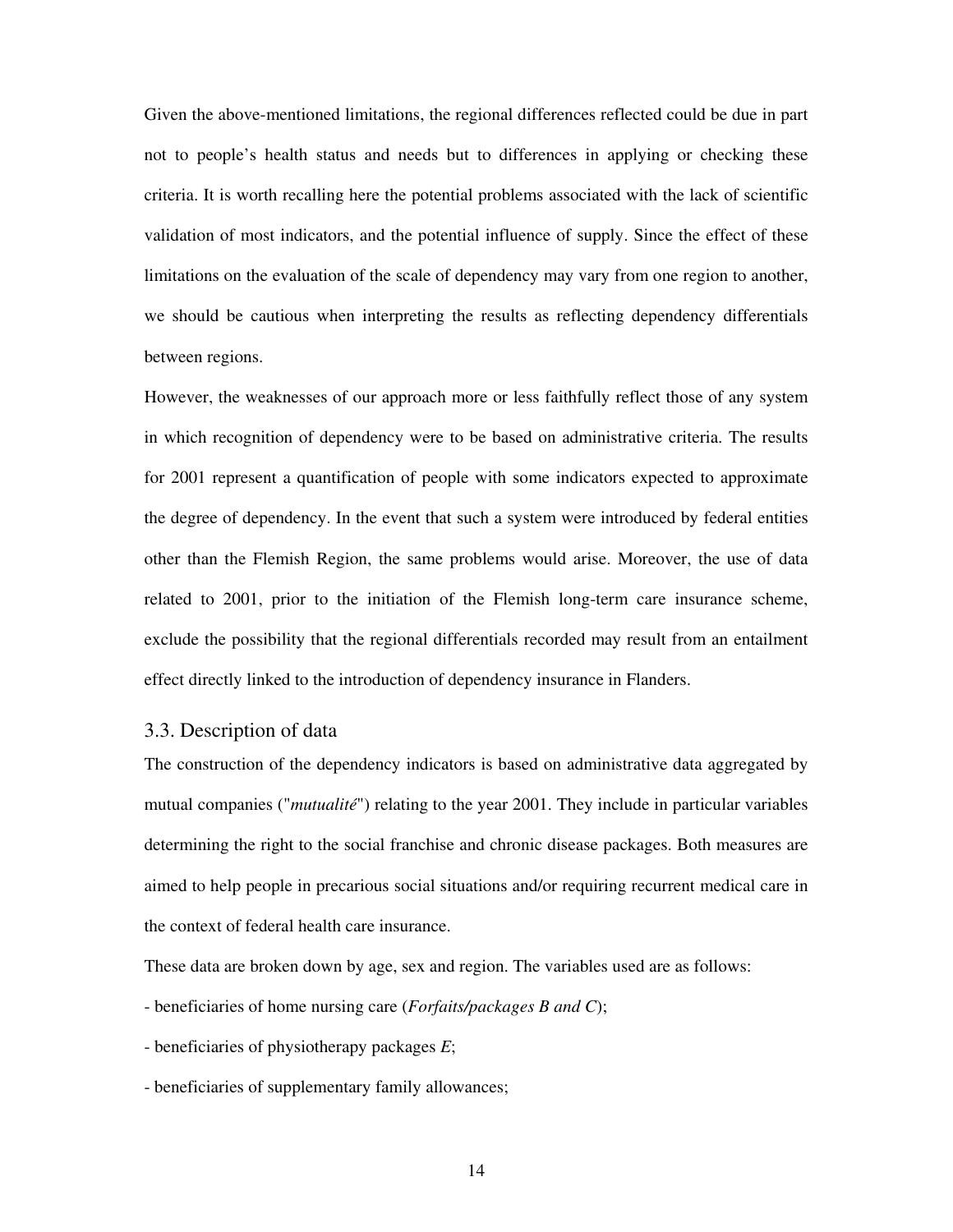- beneficiaries fulfilling the conditions for the granting of the integration allowance in cat. III or IV (twelve points or more);

- beneficiaries fulfilling the conditions for the granting of the "aid for the elderly" allowance in cat. II, III or IV (twelve points or more);

- beneficiaries of the allowance for third-party assistance (allowances for the handicapped);

- beneficiaries of a disability benefit (permanent or not) paid to the disabled person who can be regarded as having a dependent person (needing the assistance of a third person);

- beneficiaries of the lump-sum allowance for third-party assistance;

- beneficiaries of an allowance for the handicapped.

These variables include fairly similar concepts to criteria for entitlement to assistance from the Flemish care insurance scheme. Their definition is, however, often less restrictive. For the aid to the elderly allowance and the integration allowance, the Flemish criteria require a minimum of 15 points on a revised Katz scale, while the indicators available concern those who receive more than 12 points. Similarly, entitlement to the supplementary allowance does not take into account the more restrictive conditions on handicap laid down in the Flemish provisions. The physiotherapy package *E* is not among the criteria considered for Flemish dependency insurance.

It is also worth noting that the data used do not give an indication either on the BEL scale for home care (a scale also featuring among the criteria taken into account for Flemish long-term care) or on stays in institutions.

#### 3.4. Evaluation of dependency at home in 2001

Different combinations of criteria deemed relevant and appearing in the available administrative data enable the construction of alternative indicators of dependency. According to the choice of more or less strict criteria, the estimated number of persons considered in a situation of dependency varies widely. Several indicators quantifying dependants have been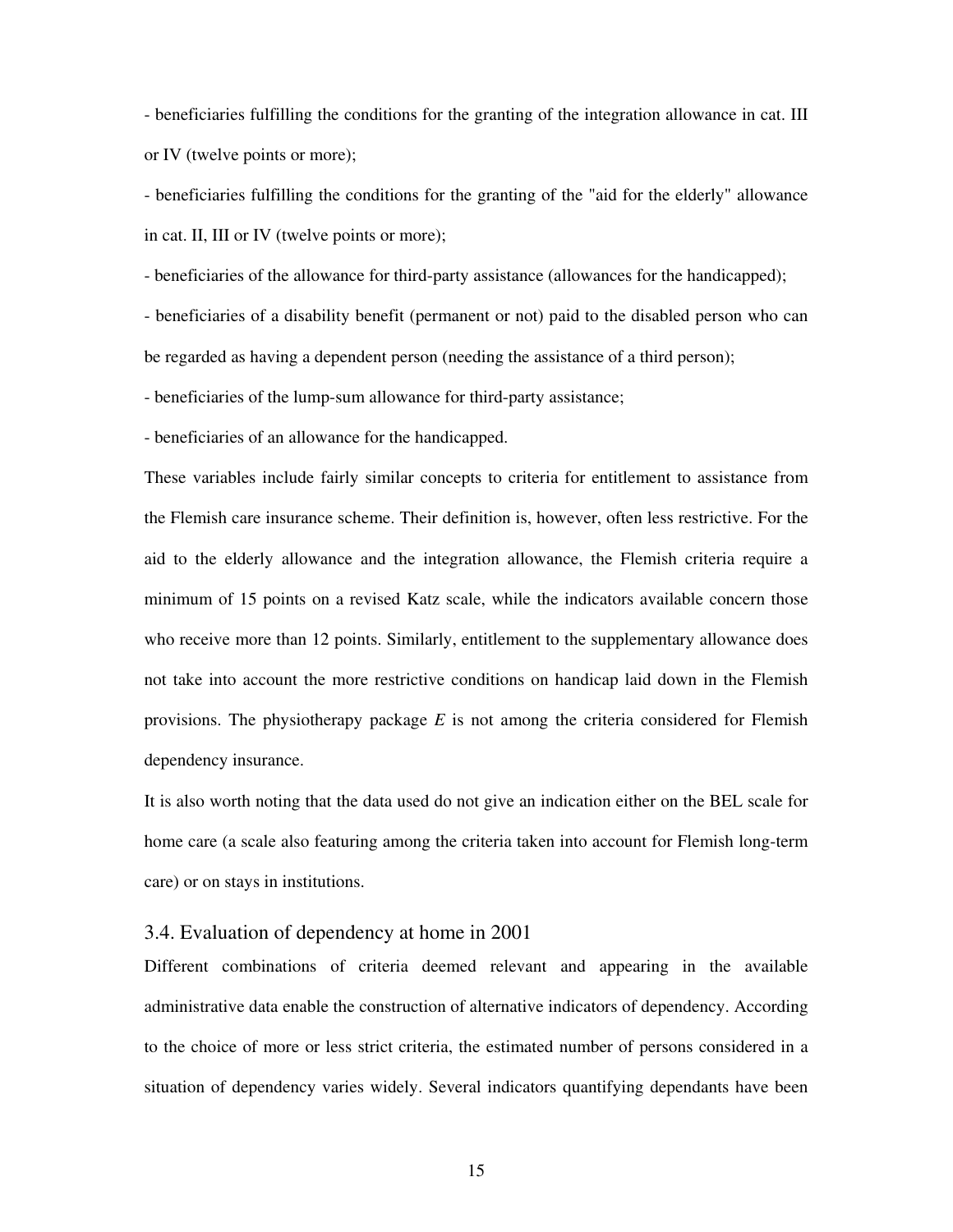calculated using various combinations of the above-mentioned variables. The two indicators giving the most extreme results are:

• *the most restrictive* indicator, taking into account only beneficiaries of home nursing care (packages B and/or C). These categories include in principle the most heavily dependent people not in an institution, but they are also the ones that present the greatest potential problems of comparability between regions.

• *the least restrictive* indicator, incorporating all the criteria that we have, offering as wide as possible an image of dependency at home. People are considered dependent if they satisfy at least one criterion related to the above-mentioned social franchise<sup>4</sup> or chronic disease packages. This indicator also includes beneficiaries of the physiotherapy package *E*, not taken into account for Flemish dependency insurance.

The estimated national prevalence rate at all ages varies from 3.43% according to the least restrictive indicator to only 0.36% according to the most restrictive indicator.

Our comments focus on the prevalence rates (ratio between people considered dependent and the total population) calculated by means of the least restrictive indicator. We present prevalence rates rather than life expectancies in dependency and in good health, since these rates, combined with population growth by age, determine the number of potentially dependent people projected later in this paper.

Furthermore, prevalence rates give an (admittedly imperfect) idea of the burden of dependency compared to the number of potential carers able to look after dependent people through the financing of the system or informal aid. Informal care is often provided by relatives or friends, and in nearly half of all cases the main carer is the spouse (a woman in two-thirds of cases). In only a third of cases, aid is given by the children (Bontout *et al.* 2002). A more precise approach relating to informal carers is proposed in section 4.3.

 $\overline{a}$ 

<sup>&</sup>lt;sup>4</sup> Such as allowances for the handicapped and supplementary family allowances.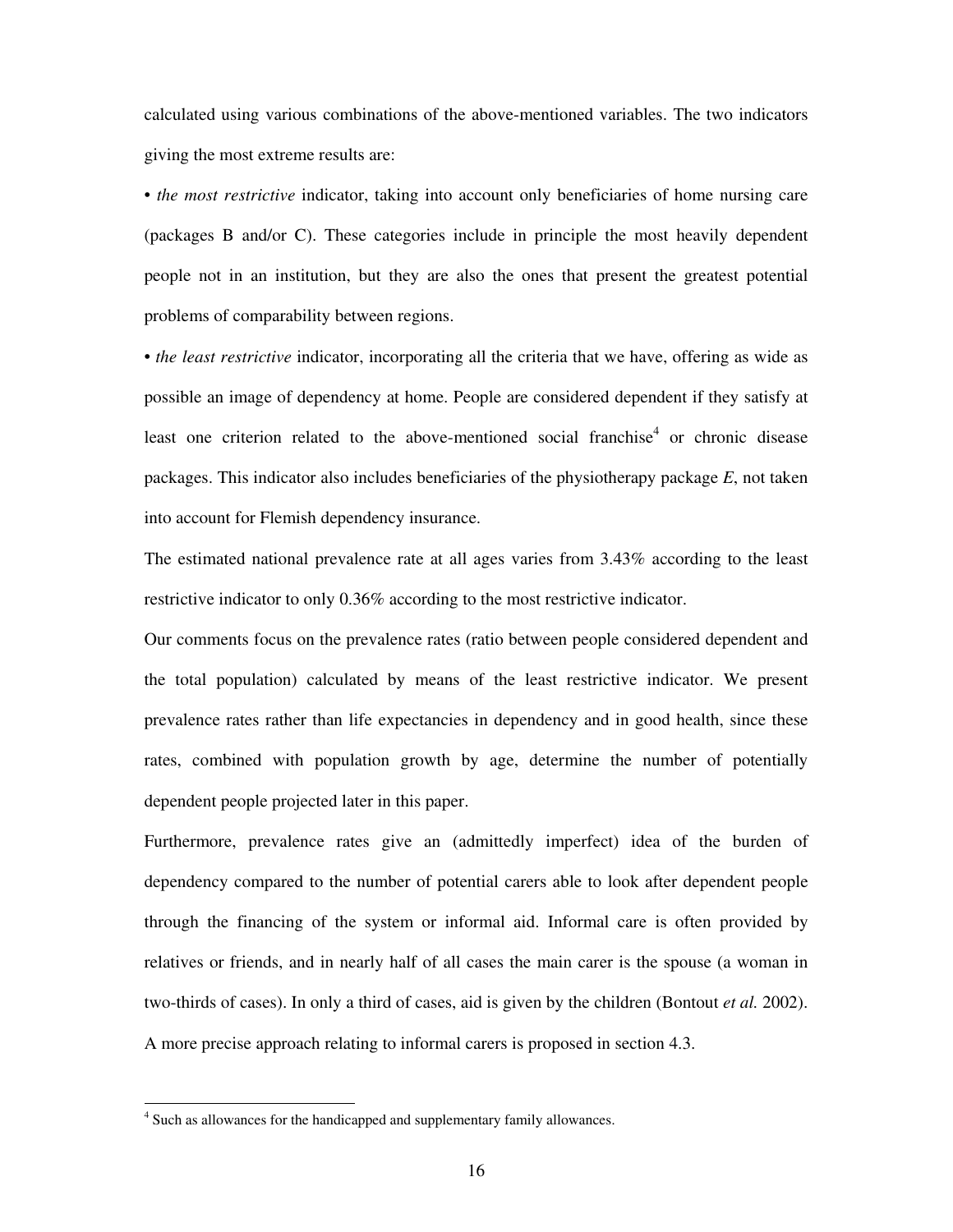

Figure 1: Prevalence rates of the least restrictive dependency indicator by sex and age (in 2001)

Source: Calculations based on data provided by the Belgian "*mutualités*".

Figure 1 gives an overall picture of national prevalence rates of the least restrictive dependency indicator by age and gender in 2001. Not surprisingly, the prevalence rates of the least restrictive indicator tend to grow with age: dependency and assistance needs are relatively significant among older people due to health deterioration with age. A second finding is the spectacular upsurge in the prevalence rates from the ages of 65-70. The prevalence rate at national level and for both sexes increased from 4.76% at the age of 65 to 31.75% at the age of 90. This acceleration is particularly important in the case of women aged between 70 and 80. For the youngest people, the prevalence rates show relatively little difference by gender. Up to the age of 40, the male rates are slightly higher than those of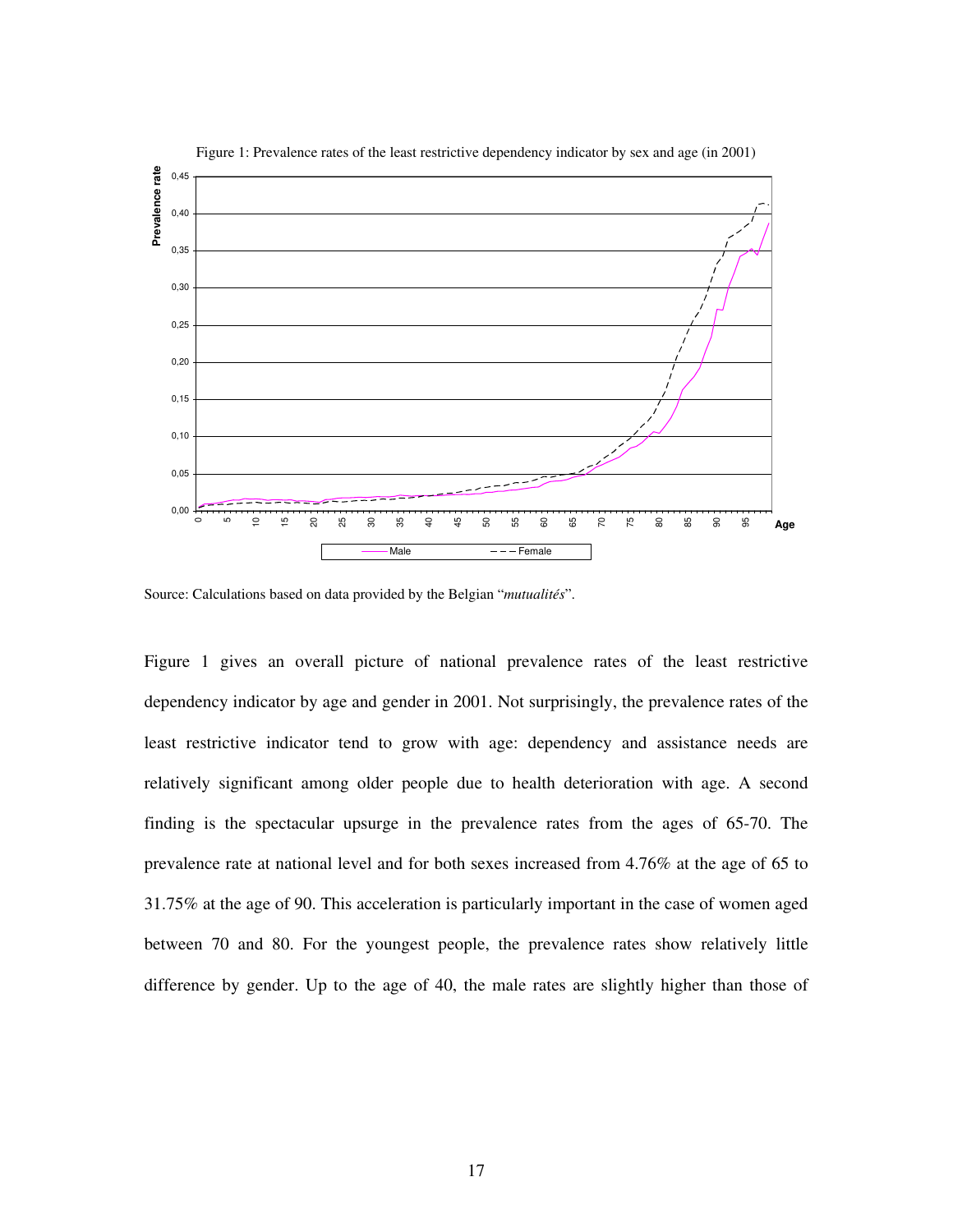women. From that age, the female rates exceed those of men but are still relatively close to them. Beyond 75 years, the gap between the male and female rates increases<sup>5</sup>.



Figure 2: Prevalence rates of the least restrictive dependency indicator by region and age (in 2001)

Source: Calculations based on data provided by the Belgian "*mutualités*".

 $\overline{a}$ 

Figure 2 compares the prevalence rates relating to the three administrative regions of Belgium. For people under the age of 80, the Walloon prevalence rates are higher than those of the other two regions. Between 30 and 72 years, the Flemish rates are lower than those of the Region of Brussels-Capital. From the age of 80, the Flemish rates become far higher than those of the other two regions. These differences between regions increase with increasing age.

Given the above-mentioned limitations, caution is necessary in interpreting the data observed, notably in relation with the supply effect of assistance services. The image of dependency

 $5$  To give an idea of the sensitivity of the results obtained according the indicator used, it should be noted that the prevalence rates calculated by age on the basis of the most restrictive indicator (farthest from the one we are presenting) show a very similar profile if we disregard difference of scale. The widening of the gender gap, however, appears only from the age of 80.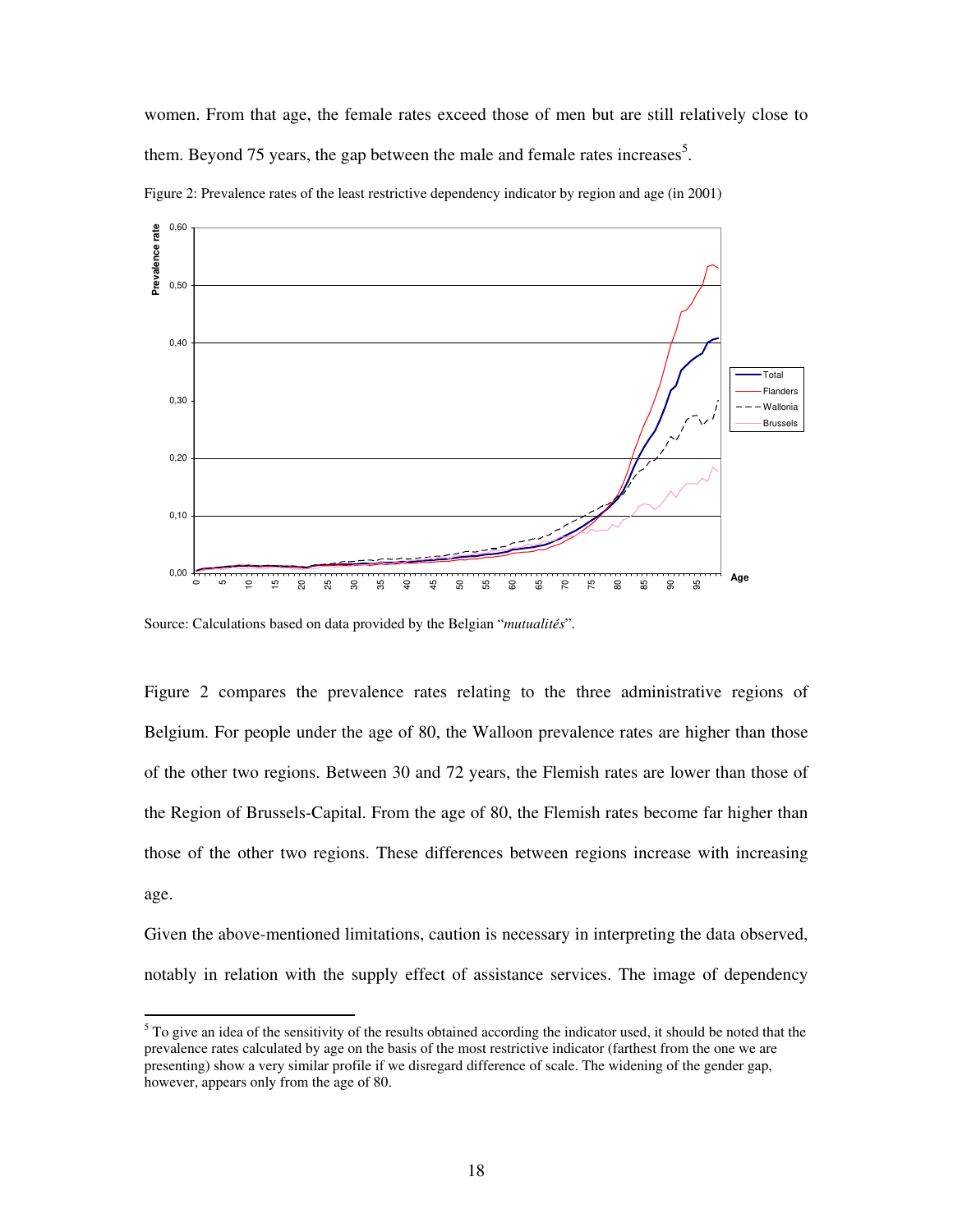reflected by the indicator used seems to indicate lower risks of becoming dependent in the regions of Wallonia and Brussels than in Flanders. The fact that the Region of Brussels-Capital records the lowest prevalence rates could suggest that it represents the Belgian region least affected by dependency. This may seem surprising, given the data from the *Belgian Health Survey by Interview (Enquête de Santé par Interview)* in 2001 (Tables A.1, A.2 and A.3 in appendix). For most of the indicators related to dependency and calculated through this survey, the gap between Brussels and the other regions is far smaller than the one that appears in our administrative data (Table A.4). According to the data on applications for official recognition of invalidity/disability shown in Table A.3, people with a pending application and persons who have not applied (whereas they would be in situation to do so) are relatively numerous in Brussels. This is a possible explanation for the underestimation of Brussels prevalence rates calculated on the basis of certificates, and it illustrates a deficiency in the administrative data for measuring dependency. The effects of this limitation inherent in the indicators used, however, appear much less marked in the other two regions. Moreover, the limitations to measure dependency (as above-mentioned) and in particular the lack of socioeconomic and environmental parameters to estimate dependency are more pronounced in Brussels than in Flanders and Wallonia. Indeed, psycho-affective problems such as anxiety, psychological illness and depression are more present in urban-type sites (Van Oyen *et al.*, 2002). As a result, the non-consideration of socio-economic and environmental aspects contributes to explain the low prevalence rates calculated for Brussels.

In our results on the basis of administrative data, life expectancy in dependency is higher in Flanders than in Wallonia or Brussels in 2001. According to Van Oyen *et al.* (1996) and Van Oyen *et al.* (2002), as shown in Table 1, both the general life expectancy and healthy life expectancy of Walloons, calculated by subjective means, are lower than those of Flemings.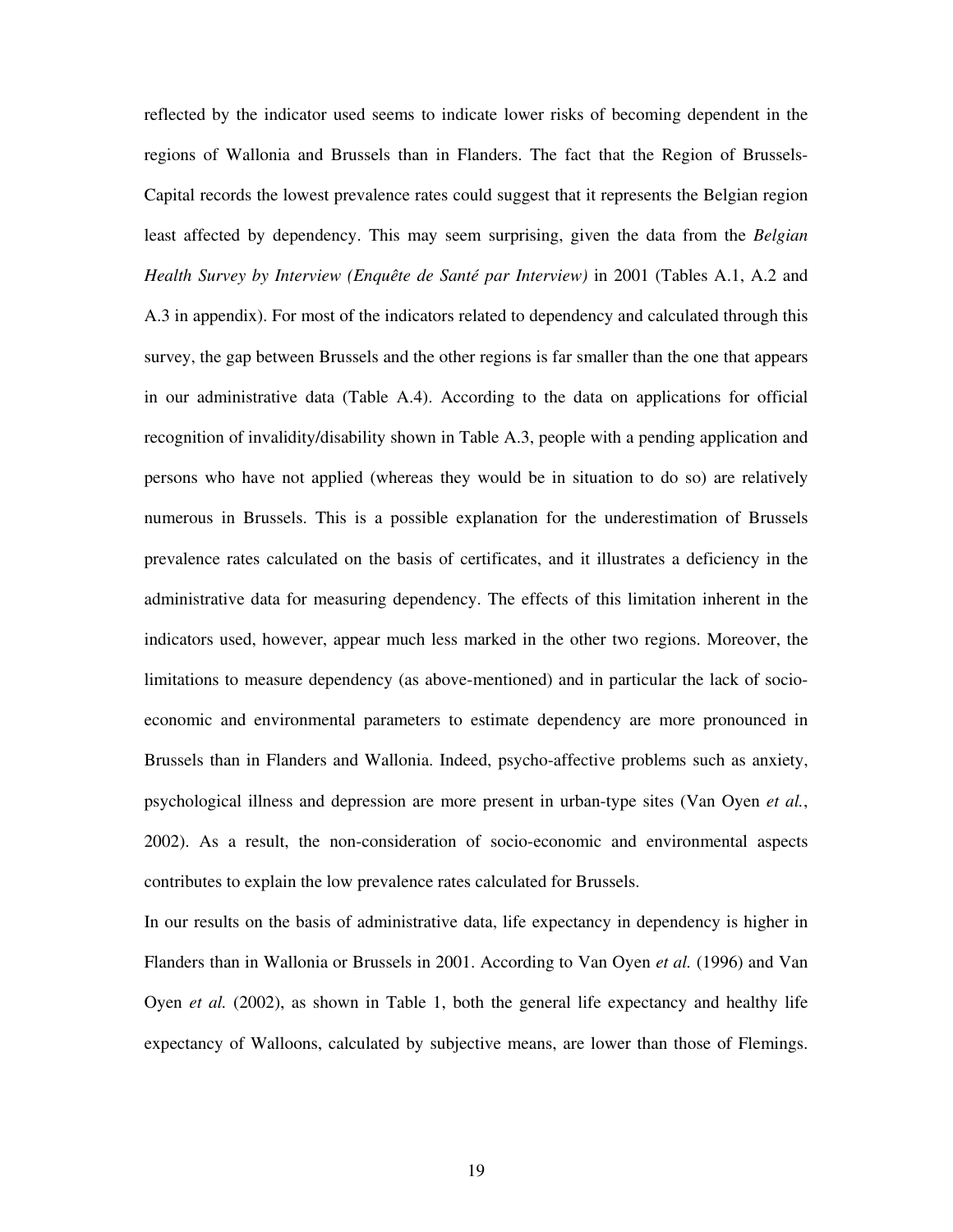The difference between the two values is also much larger in Wallonia, particularly among men.

Several explanations for this apparent contradiction may be advanced. First, life expectancy in good health based on a subjective perception and life expectancy without dependency do not have the same meaning, regardless how dependency is measured. In addition, our dependency indicator is based on a mix of indicators referring for the most part to limitations in daily life activities and in the activities instrumental to daily living. But some physical limitations seem to be much more prevalent in Flanders than in the other regions (limitations concerning dressing and undressing, washing hands and face, cutting and eating food, going to the toilet, urinary continence, see Table A.1 in appendix)<sup>6</sup>. Indeed, Van Oyen *et al.* (2002) also obtain a greater life expectancy in dependency in Flanders from the age of 75 when using an indicator solely based on the functional limitations (see Table 1) described in Table A.1 (for 1997). Moreover, between 1997 and 2001, in Flanders, there was a relatively larger increase in the functional difficulties reflected by the ten items included in the two *Belgian Health Surveys by Interview*. Our results are clearly less surprising in the light of these findings.

A third point of comparison is the number of dependants at home having actually benefited from the Flemish care insurance scheme. Compared to the beneficiaries in 2003 (i.e. the second year of operation of care insurance), the number of dependants we find is much higher (59%), which is not surprising given that our indicators are much less restrictive than those actually employed in Flanders. However, the comparison of the number of dependants by age allows a reassuring finding about the quality of the indicator presented in this paper: the overestimation occurs mainly in the youngest age groups. The little restrictive nature of our dependency indicators, compared to Flanders, is therefore much more marked in the lower age groups. A first potential explanation is the non-consideration of more restrictive

 $\overline{a}$ 

<sup>&</sup>lt;sup>6</sup> Caution is necessary in interpreting Table B.1 because of the subjective nature of data it collects.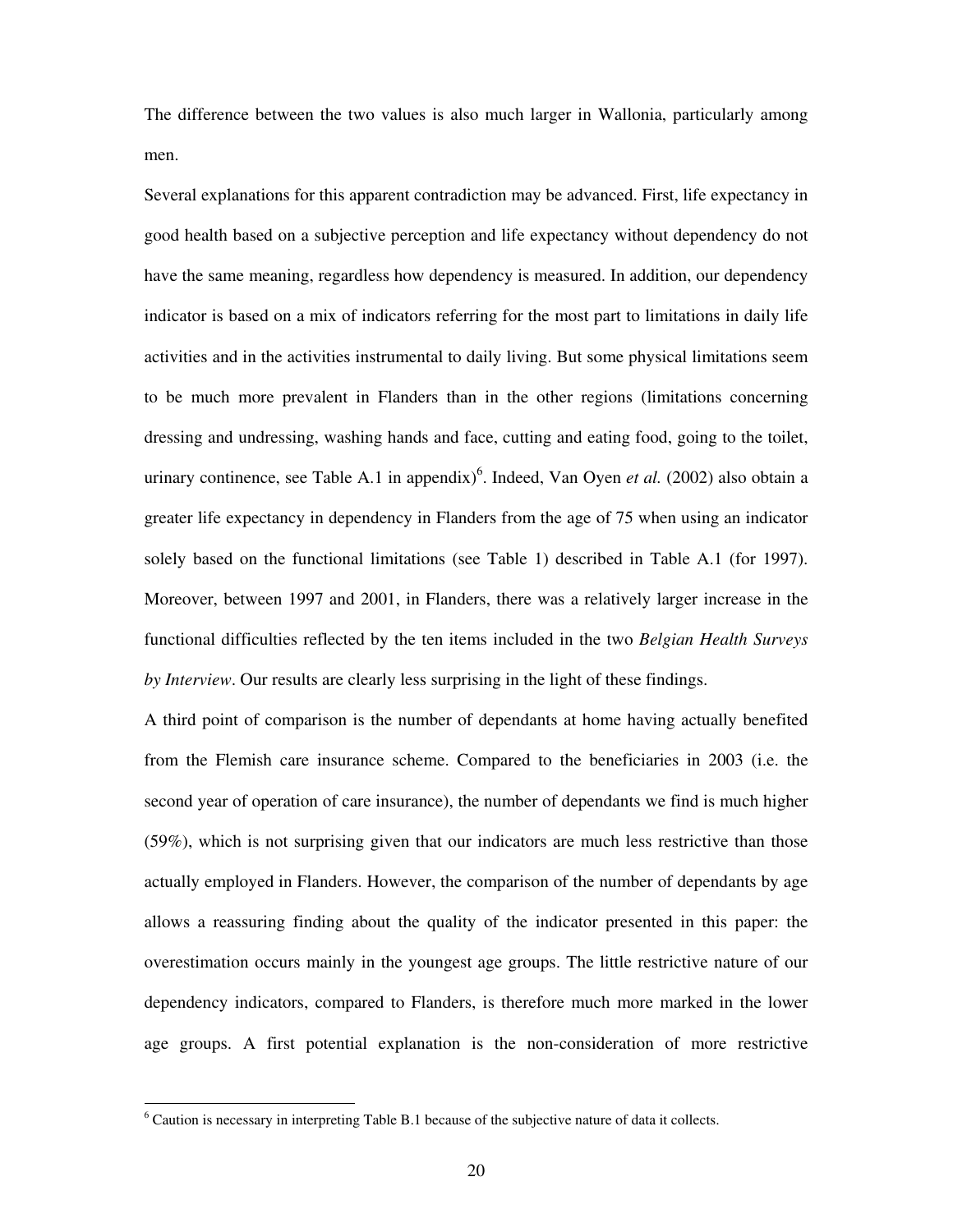conditions on handicap laid down in the Flemish provisions for the entitlement to the supplementary family allowance. A second potential explanation is the physiotherapy package *E* that is not among the criteria considered for Flemish dependency insurance. Indeed, the elderly beneficiaries of the physiotherapy package *E* often benefit from other supports ("aid for the elderly" allowance, home nursing care, allowance for third-party assistance), while the youngest may well be entitled only to the physiotherapy package *E* without fulfilling the other conditions used for dependency at home. As a consequence, taking into account the condition of physiotherapy package *E* will overestimate the dependency in the lower age groups. For people aged 65 and over, the overestimation rate is only 11%, and for those aged 75 and over the results are very similar: the difference is only  $1.7\%$ <sup>7</sup>. For this reason, our presentation will focus on the prevalence rates among the elderly.

#### **4. PROJECTION BY 2050 OF PEOPLE IN DEPENDENCY**

This section describes the projection by 2050 of dependency rates (at home) calculated for 2001 on the basis of population forecasts. Because of the methodology used, the projections of these rates reflect only the effects of expected demographic changes. They do not take into account the possible increase in demand for formal care directly caused by the introduction of the dependency insurance scheme or the modification of its terms, nor the potential problem of adverse selection inherent in the coexistence of competing insurance systems (see for instance Ruz Torres, 2004). The projection of the number of dependants does not take into account important aspects such as the change in methods of care.

#### 4.1. Methodology

 $\overline{a}$ 

From the dependency prevalence rates computed for 2001, thanks to the indicators presented in the previous section, life expectancy in dependency by age was calculated for 2001 using Sullivan's method. To this end, we rely on the probabilities of death and life expectancy by

<sup>&</sup>lt;sup>7</sup> More details are given in section 5.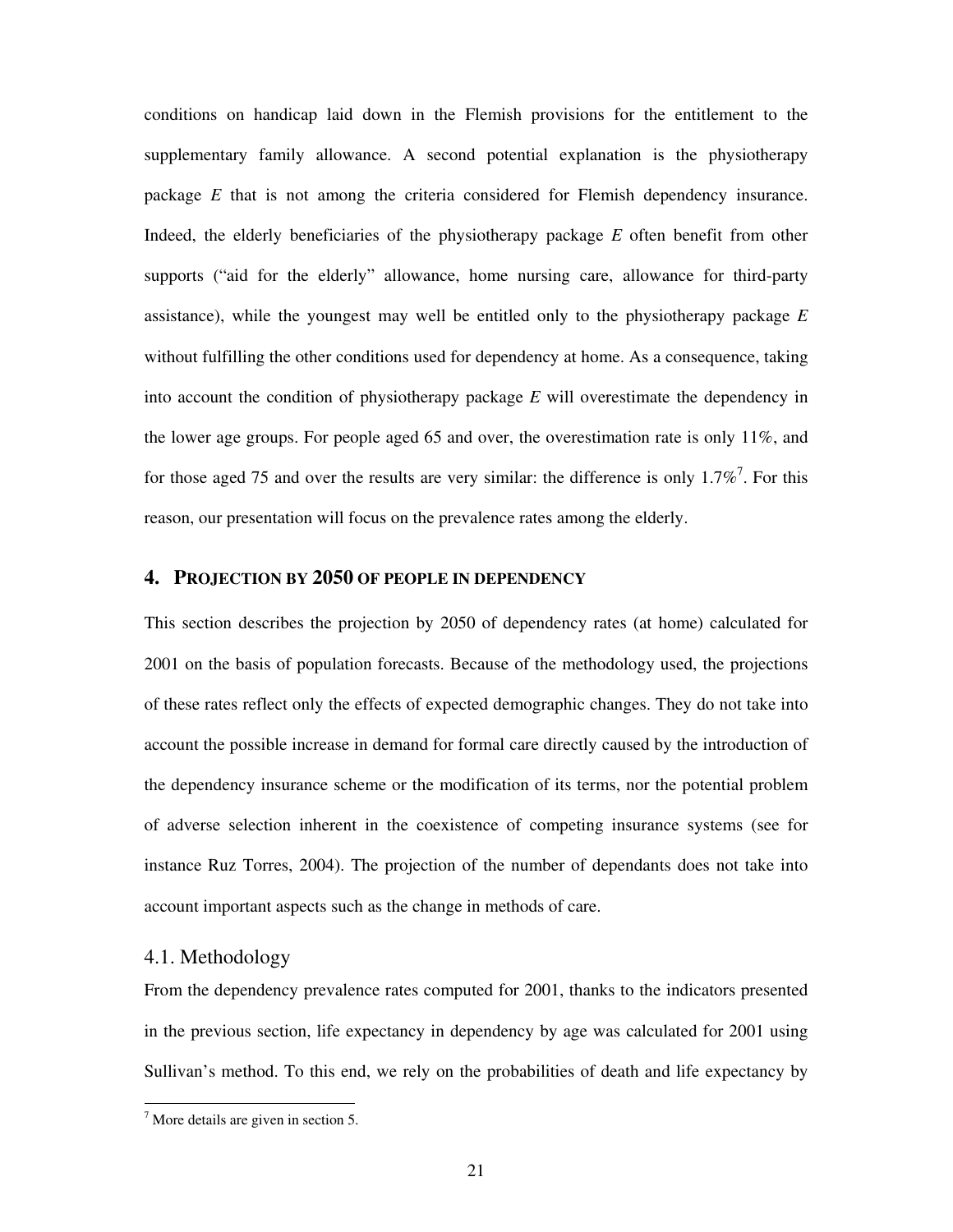age and region for the period 2001-2050 (*Institut National de Statistique* and *Bureau fédéral du Plan*, 2001).

Once life expectancy in dependency had been determined for 2001, we did it evolve according to four different scenarios. Thanks to these projections of life expectancy in dependency, it is possible to calculate future dependency prevalence rates until 2050.

#### **4.1.1. Survival table and calculation of life expectancy with and without dependency**

The method devised by Sullivan (1971) combines the prevalence of disability observed at each age in the population with survival table data to break down life expectancy according to different functional disability states<sup>8</sup>. Basically, the idea is to calculate life expectancy without disability or dependency after deducting the period of disability or dependency from the total lifetime.

The starting point is the survival table, which relates mortality conditions in a given year to a fictitious birth cohort (about 1,000,000 people), assuming that these people would know these specific conditions throughout their life, by deducting a theoretical life expectancy at birth or at each age, which is a reflection of the mortality conditions for that year. These probabilities of death, deriving from projections for 2001, represent the deaths of the year by age relative to the population of this age on 1 January 2001. Life expectancy calculated from the table is then split into life expectancies without and with dependency by means of the Sullivan's method. Life expectancy without dependency is obtained by subtracting life expectancy in dependency (different in each scenario) from the total life expectancy (coming from demographic projections). The details of the calculations are given in appendix B.

#### **4.1.2. Assumptions about the evolution of life expectancy in dependency**

Projections of life expectancy with and without dependency have been conducted based on the situation in 2001 by considering four different scenarios. The first rests on the assumption

 $\overline{a}$ 

<sup>8</sup> For examples of its application, see Saito *et al.* (1991) or Bossuyt *et al.* (2000).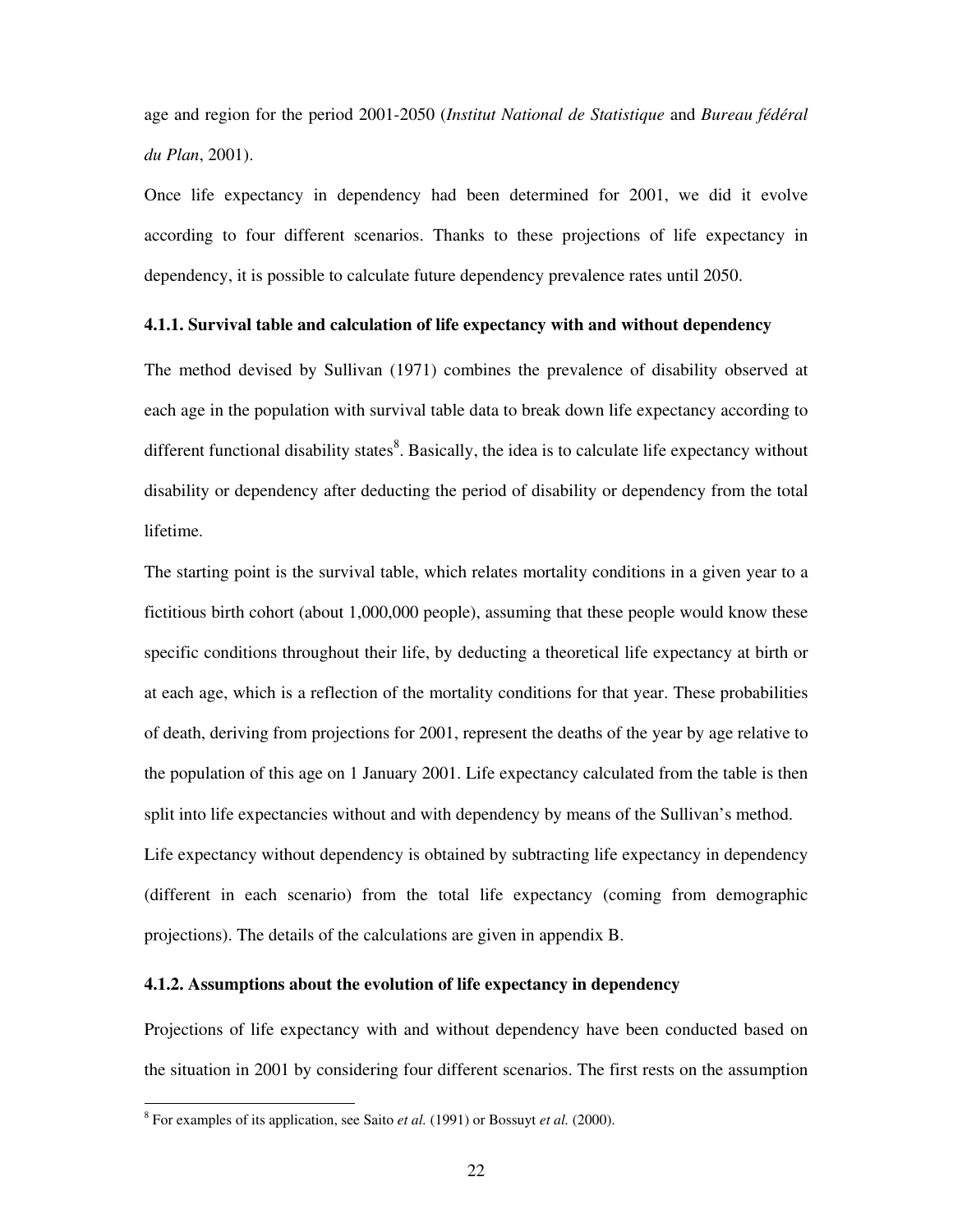that the prevalence rates are invariable by age, while the other three consider different assumptions about the evolution of life expectancy in dependency.

*Pessimistic scenario A*: the prevalence rates by age calculated for 2001 remain constant up to 2050. This scenario assumes that the number of dependants varies in parallel with the total population. It does not take into account the actual downward trend in dependency rates for certain ages and consequently it potentially overestimates the number of dependants. For that reason, it may be regarded as the upper limit in the quantification of dependants. It also provides comparisons with existing projections based on the same hypothesis (Breda *et al.*, 2000; Ethgen *et al.*, 2003; Mestdagh and Lambrecht, 2003). This is a scenario of expanding morbidity.

*Pessimistic scenario B*: a situation where the lifetime spent in dependency changes in parallel with total life expectancy. Total life expectancy and life expectancy in dependency experience identical growth rates. It is a scenario of dynamic equilibrium. Formally, the difference between pessimistic scenario A and pessimistic scenario B becomes clear in the equation (C1) in our appendix. In the first scenario, the prevalence rates by age are held constant ( $P_{i,t} = P_{i,2001}$ ). In the second scenario, life expectancy in dependency by age  $EVD_{i,t}^*$ grows at the same rate as total life expectancy and the prevalence rates change accordingly.

*Central scenario*: life expectancy in dependency remains constant over time. The extra years of life are only years of life without dependency and the emergence of dependency shifts to older ages, which means a decrease in the dependency rates by age. This scenario of morbidity compression is our central scenario. Indeed, Bontout *et al.* (2002) and Duée and Rebillard (2004) cite several authors who report this scenario as the most likely.

*Optimistic Scenario*: life expectancy in dependency decreases over time. In other words, any increase in life expectancy would be accompanied by a decrease in life expectancy in dependency, which would mean a considerable improvement in the health status of the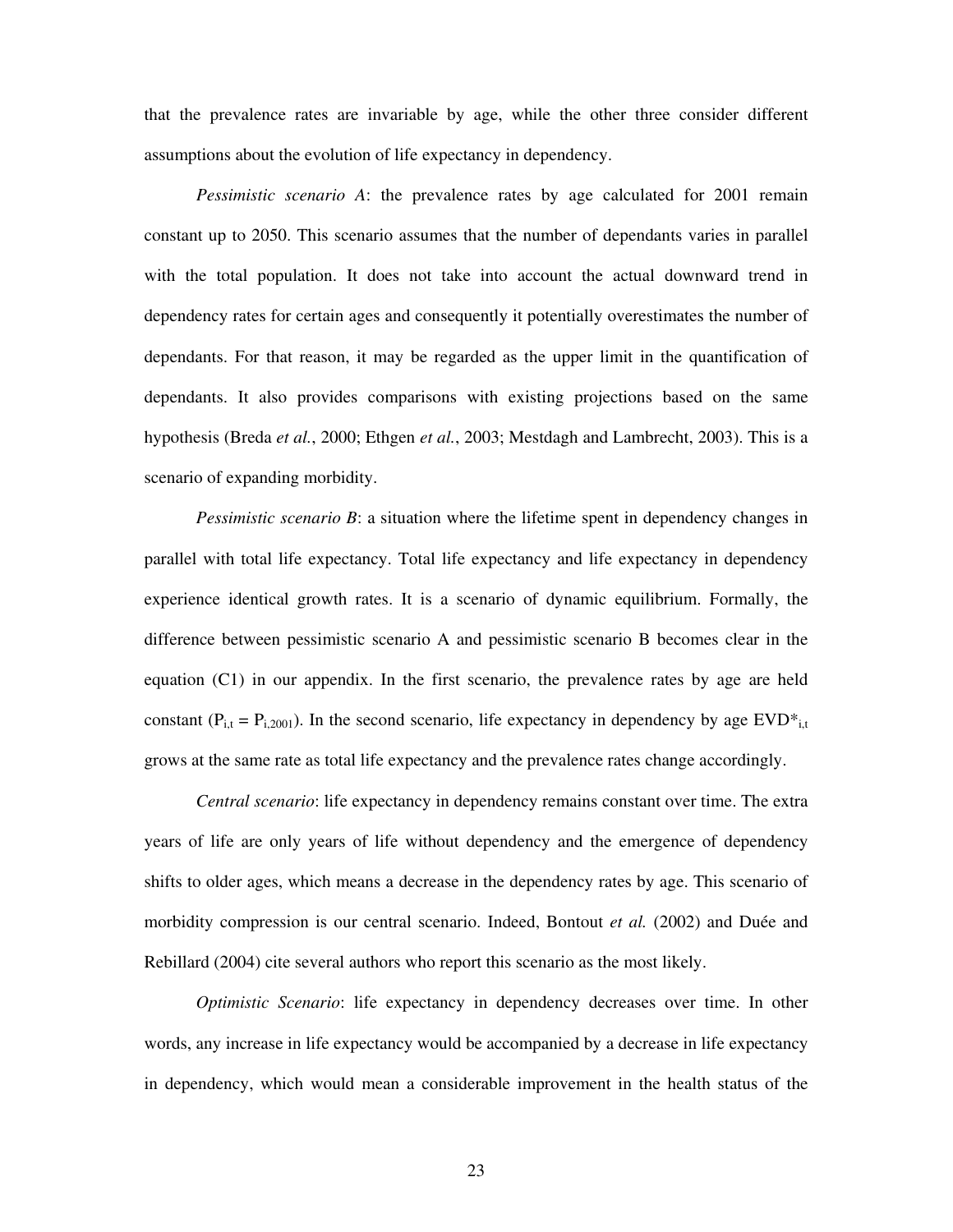population. We assume that the reduction in life expectancy in dependency between 2001 and 2050 is equivalent to half the general life expectancy growth rate over the same period. The average growth rate of the corresponding life expectancy in dependency is applied to determine the life expectancy in dependency for the intermediate years. This is a scenario of high morbidity compression.

As Bontout *et al.* (2002) note, the credibility of these scenarios depends on the timeframe considered. For instance, decisive progress to limit the development of dementia become more and more probable when we lengthen the projection period, and as a result the credibility of the most optimistic scenarios increases.

#### **4.1.3. Projection methodology for dependency prevalence rates**

Once the projections of life expectancy in dependency have been carried out, the dependency prevalence rates are calculated between 2001 and 2050 using the four above-mentioned scenarios.

In the first (pessimistic A) scenario, the prevalence rates from 2001 to 2050 are assumed constant. Therefore, the number of dependants estimated for each year of life is directly obtained by multiplying the prevalence rates by the corresponding population.

The other three scenarios apply different assumptions on the evolution of general life expectancy and life expectancy in dependency (as mentioned above). The practical implementation is illustrated in appendix C. As the value of life expectancy in dependency by age varies according to the scenario used for the projection, the prevalence rates obtained by age will be different for each scenario.

Figure 3 presents the implications of these scenarios in terms of prevalence rates by age at the end of the period (2050) at national level. Compared to the pessimistic scenario A, the curves relating to the other scenarios also show a reduction in prevalence rates between 2001 and 2050. The decrease in prevalence rates is especially noticeable in the over-60 age groups. This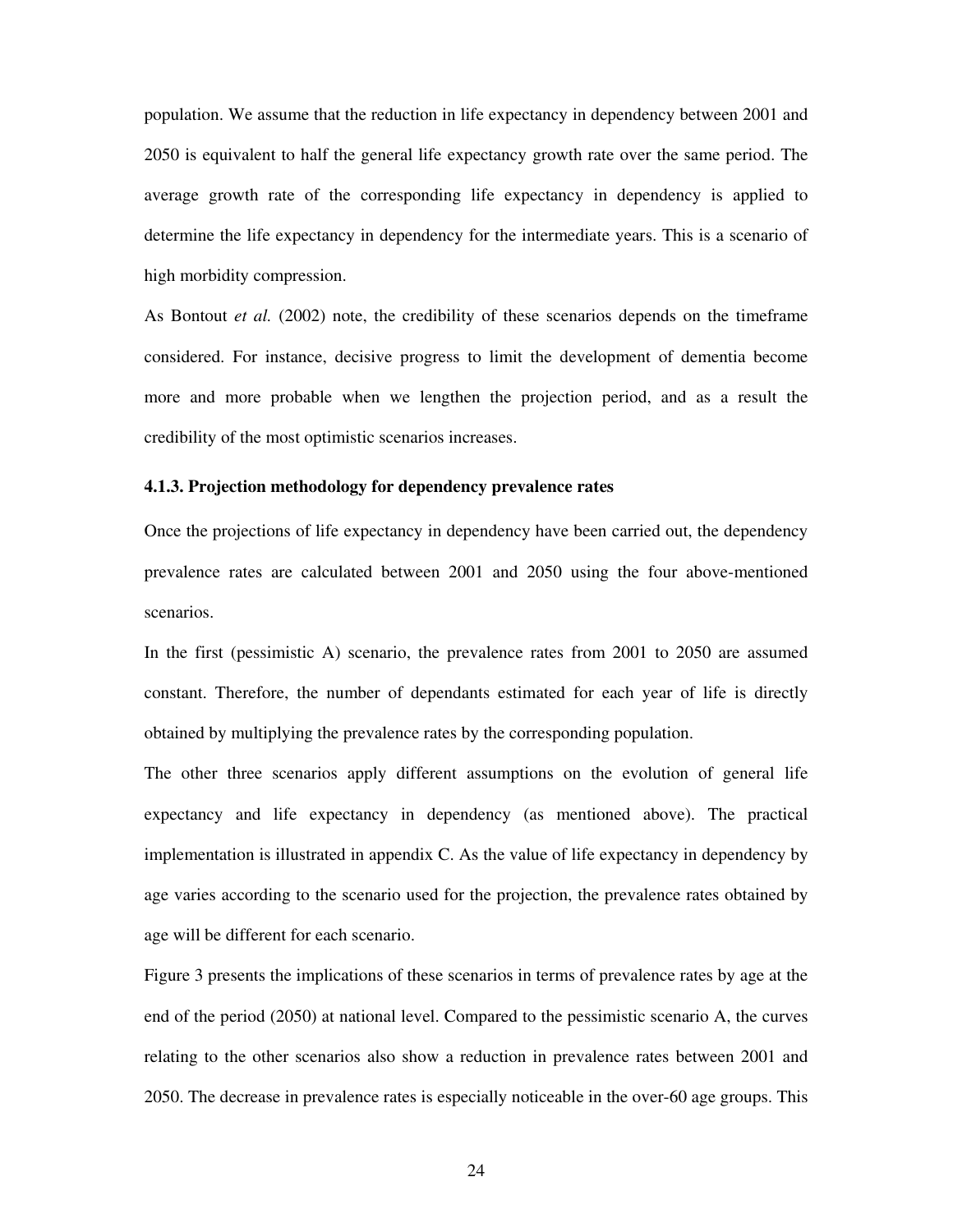drop is all the more pronounced as the degree of optimism of the scenarios considered increases: it is mostly from the age of 60 that the differences between scenarios count<sup>9</sup>.



Figure 3: Prevalence rates by age according to different scenarios, for Belgium in 2050

Source: Calculations based on data provided by the INS-BfP and the Belgian "*mutualités*".

### 4.2. Results of the projection of dependency at home

Projections were made for each year up to 2050 by using several alternative indicators of dependency and the four above-mentioned scenarios. Only the results obtained on the basis of the least restrictive dependency indicator are shown<sup>10</sup>. The presentation focuses on projections of the dependency prevalence rates for the elderly aged over 60 and for people over 75, age groups for which the number of dependants obtained is close to reality and the differences between scenarios are obvious.

<sup>&</sup>lt;sup>9</sup> The peak observed beyond the age of 95 can be explained by the low number of population for this age group.

 $10$  In general, the evolutions of the other indicators calculated are relatively similar.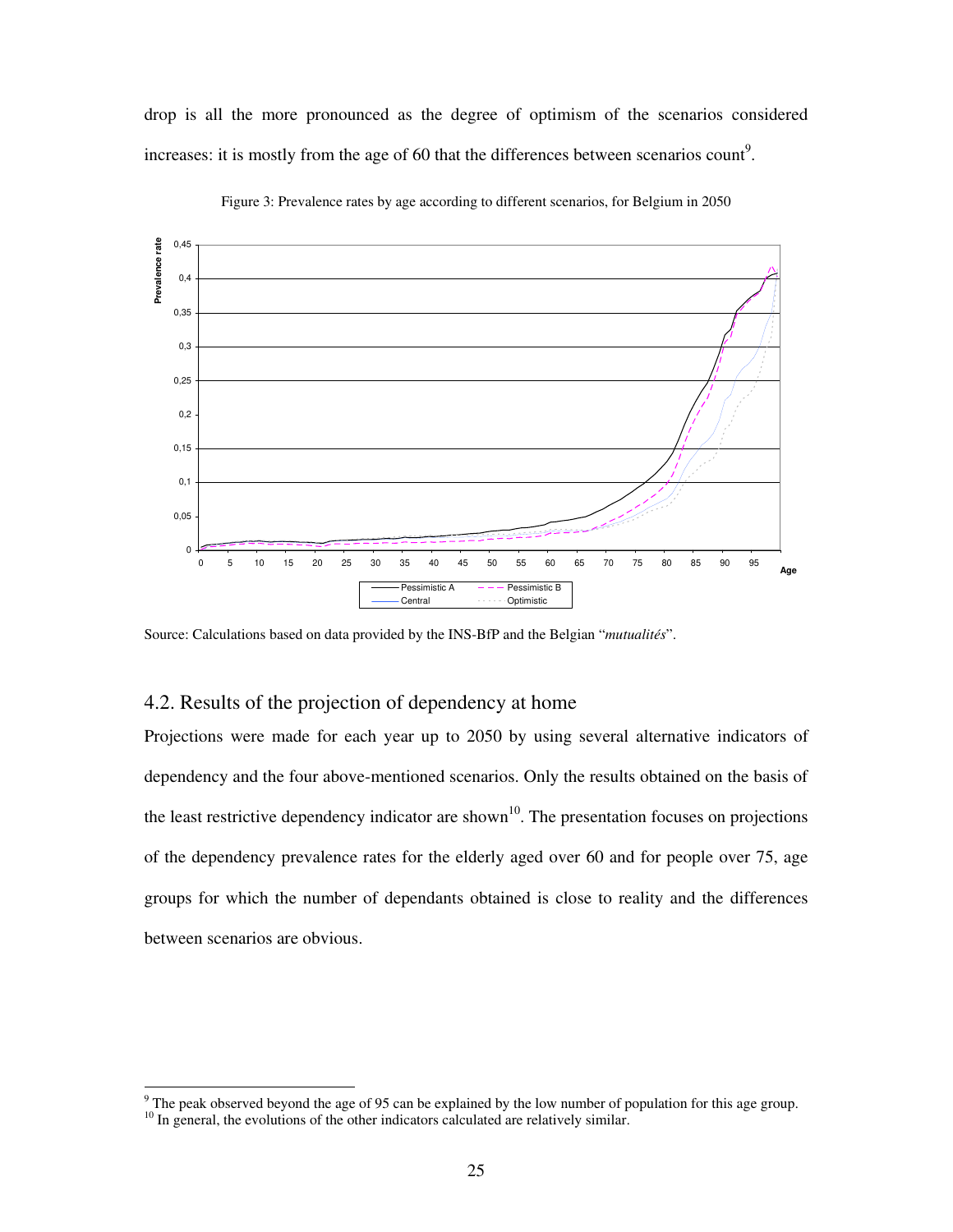#### **4.2.1. Projection of the national prevalence rates**

Figure 4 shows a decrease in the national prevalence rates for people aged over 60 until the second half of 2020 for three out of four scenarios, with the exception (of course) of pessimistic scenario A, in which the prevalence rates by age remain hypothetically constant over time. This drop is even more pronounced when one brings in a more optimistic scenario. The total prevalence rates for people aged over 60 increase in the period from 2030 to 2050, except in the optimistic scenario. This growth is most pronounced in the most pessimistic scenarios. In addition, over the period 2001-2050, the prevalence rates decline only in the central and optimistic scenarios, while they increase in the other two scenarios. According to the scenario, the prevalence rates for Belgium are situated in a range from 67 to 120 dependants over 60 per thousand using the least restrictive indicator.





Source: Calculations based on data provided by the INS-BfP and the Belgian "*mutualités*".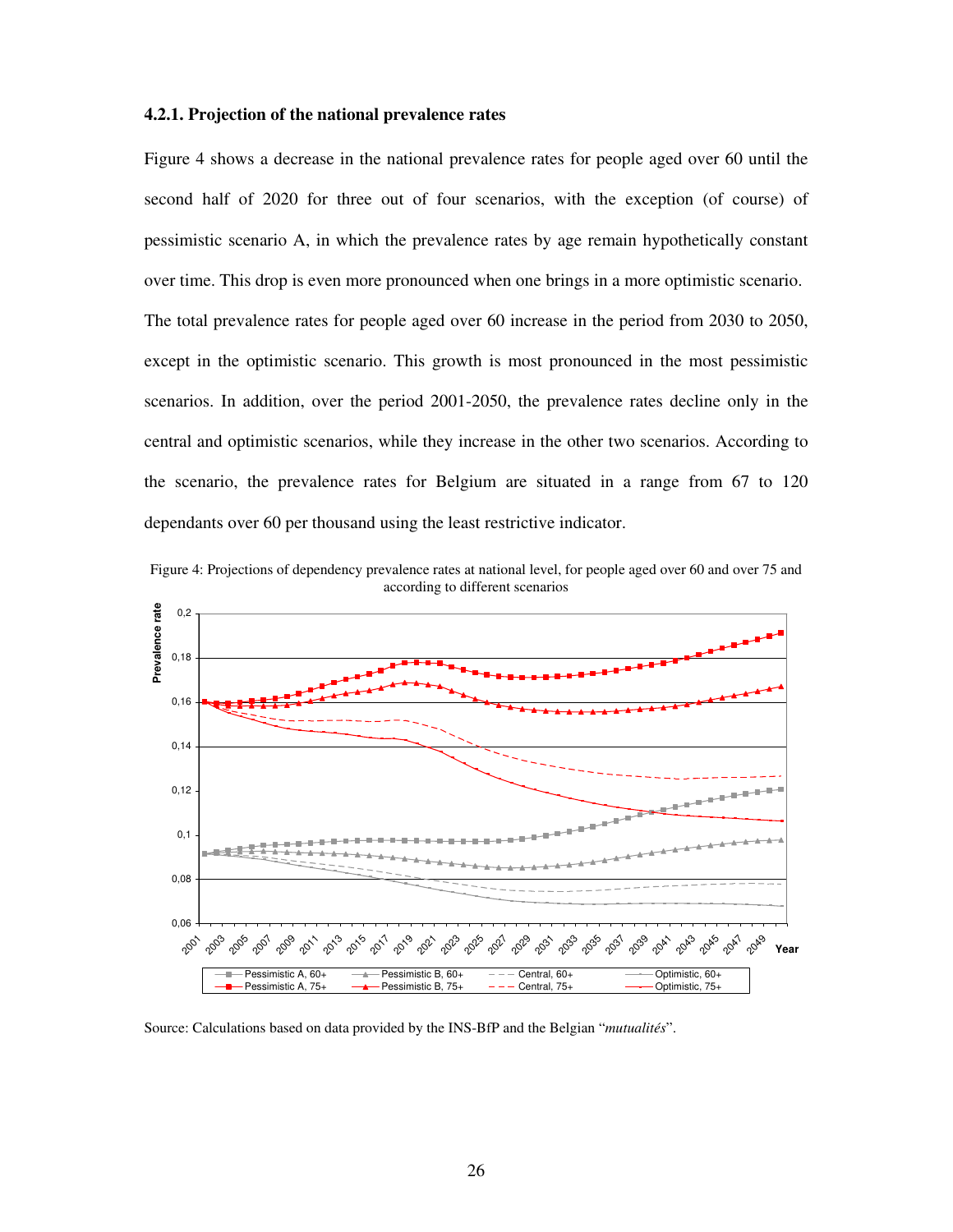As dependency rises with age, the prevalence rates for those aged over 75 are relatively higher than those of people over 60. During the fifty years surveyed, these prevalence rates vary from 106 to 191 dependants over the age of 75 per thousand in Belgium. The evolution of the prevalence rates for people aged over 75 is parallel to that of people over 60. However, for those over 75, the drop in the prevalence rates occurs from the end of 2010. In addition, from 2001 to 2020, we even see an increase in the rates in the case of the two most pessimistic scenarios<sup>11</sup>.

#### **4.2.2. Projection of prevalence rates by region**

 $\overline{a}$ 

Figure 5 shows the regional prevalence rates obtained on the basis of the central scenario, in which life expectancy in dependency remains unchanged over time. The prevalence rates for people aged over 75 decrease spectacularly from the late 2010 and up to the end of 2030, and then remain relatively constant (or even increase slightly) until 2050. These findings are valid for all three regions.

 $11$  The proportion of dependent people calculated with the most restrictive indicator shows a similar evolution, except that the prevalence rates are, of course, much lower. During the period 2001-2050, they range from 10 to 21 dependants over 60 years old per thousand and from 20 to 38 dependents over 75 years old per thousand in Belgium (calculated using the most restrictive indicator).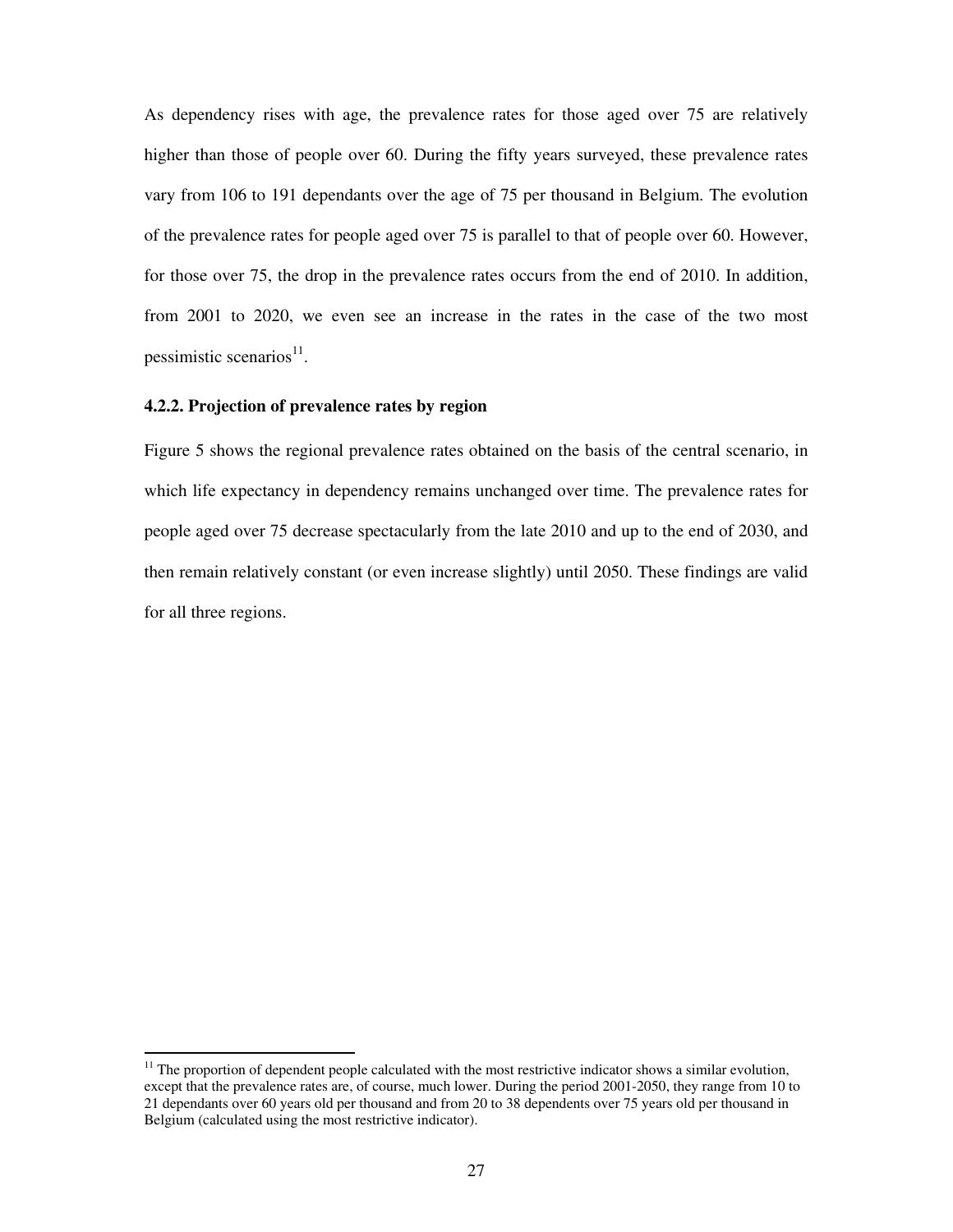

Figure 5: Projections of dependency prevalence rates by region, for people aged over 60 and over 75 using the central scenario

Source: Calculations based on data provided by the INS-BfP and the Belgian "*mutualités*".

The prevalence rates show a more marked dependency in Flanders at the beginning of the period. The evolution of the Flemish prevalence rates also differs from that of the other regions. From the beginning of 2040, there is an increase in the prevalence rates for Flanders while they decrease for the other two regions. The prevalence rates for Wallonia and Brussels seem, however, to be stabilizing by 2050. If the upward trend of the prevalence rate observed between 2045 and 2050 extended beyond our projection horizon, the Flemish Region could in the very long term experience a substantial increase in the number of dependants as measured by the indicator used. This evolution induced by the increase in the prevalence rates will be all the more pronounced since the older population will grow as well. The prevalence rates for all ages show similar growth: a slight decrease in Brussels and Wallonia and an increase in Flanders (in the case of the central scenario).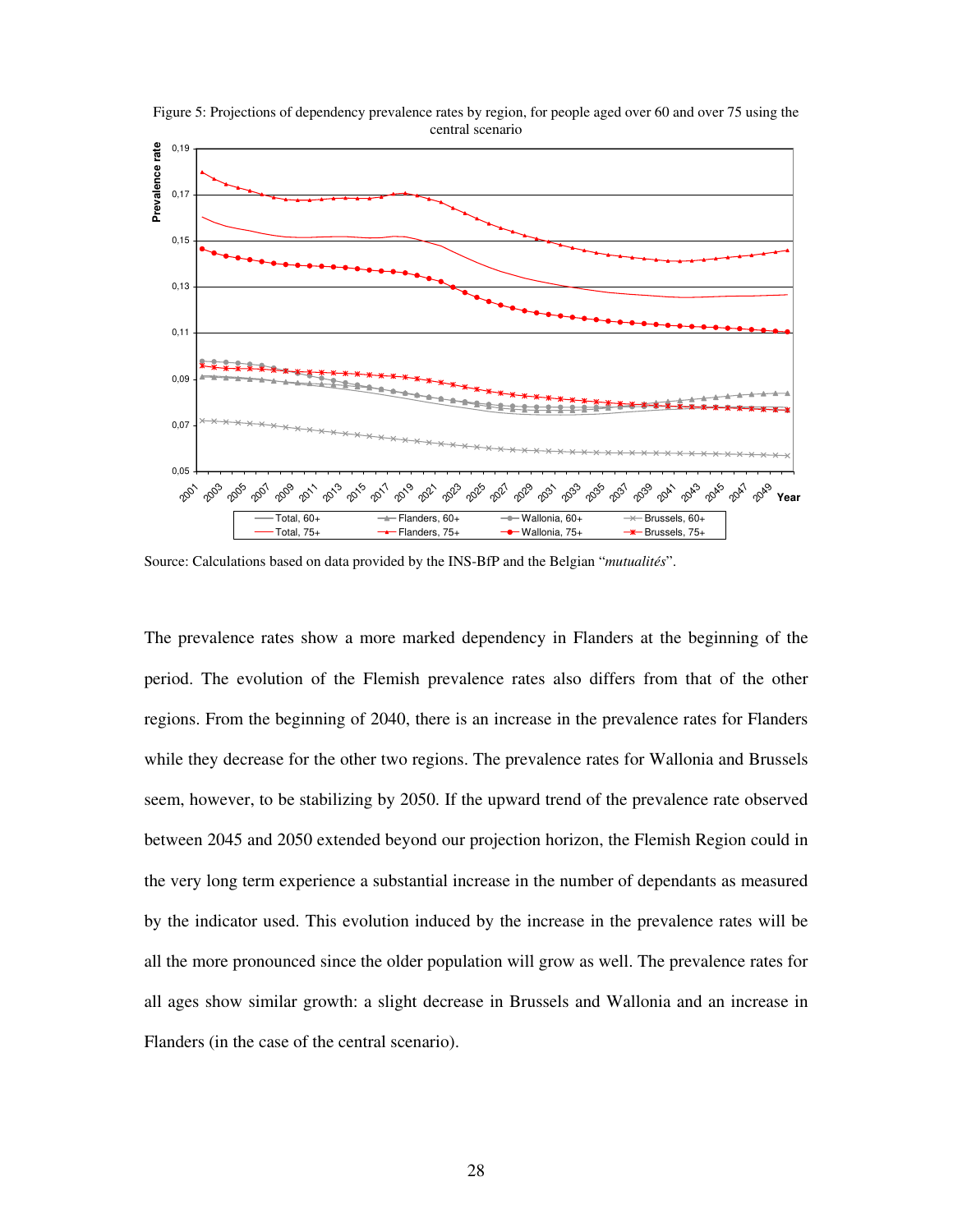For those aged over 75, the differences in the prevalence rates between the regions remain relatively constant throughout the period analyzed (2001-2050). Individuals over the age of 75 living in Flanders are again more likely to become dependent than people of the same age group in the other two regions. We should once again read the Figure 5 keeping in mind the limitations of administrative data, in particular as regards the low prevalence rates recorded in Brussels.

For over 60-year-olds, the evolution of the prevalence rates throughout the period considered is similar to that observed for persons aged 75 and over, with less marked gradients. The national, Flemish and Walloon rates vary in the same direction and are very close to each other. At the beginning of the period, the Walloon rates are even higher than those of Flanders and Belgium as a whole, so that by 2050 the opposite situation prevails: the Flemish rates should be higher than the Walloon and national rates. Once again, Flanders could eventually face a considerable increase in the number of dependants in the long-term.

The differences between the regions do not evolve in the same way according to the scenario used. There is indeed a decreasing difference in the prevalence rates between the regions when using more optimistic scenarios about the evolution of life expectancy in dependency.

For people aged over 75 (Figure 6), the most significant differences in prevalence rates among the regions are obtained using pessimistic scenario A. They diminish over the study period as the degree of optimism of the considered scenarios increases. In other words, whereas the divergences increase significantly with pessimistic scenario A and in a less pronounced way with pessimistic scenario B throughout the period, they remain relatively constant over time under the central scenario and are even reduced in the case of the optimistic scenario. In 2001, the gaps between Wallonia and Flanders are 3.3 percentage points in favour of the Walloon Region. In 2050, they amount to 6 percentage points in the case of pessimistic scenario A, 4.1 percentage points with pessimistic scenario B, 3.5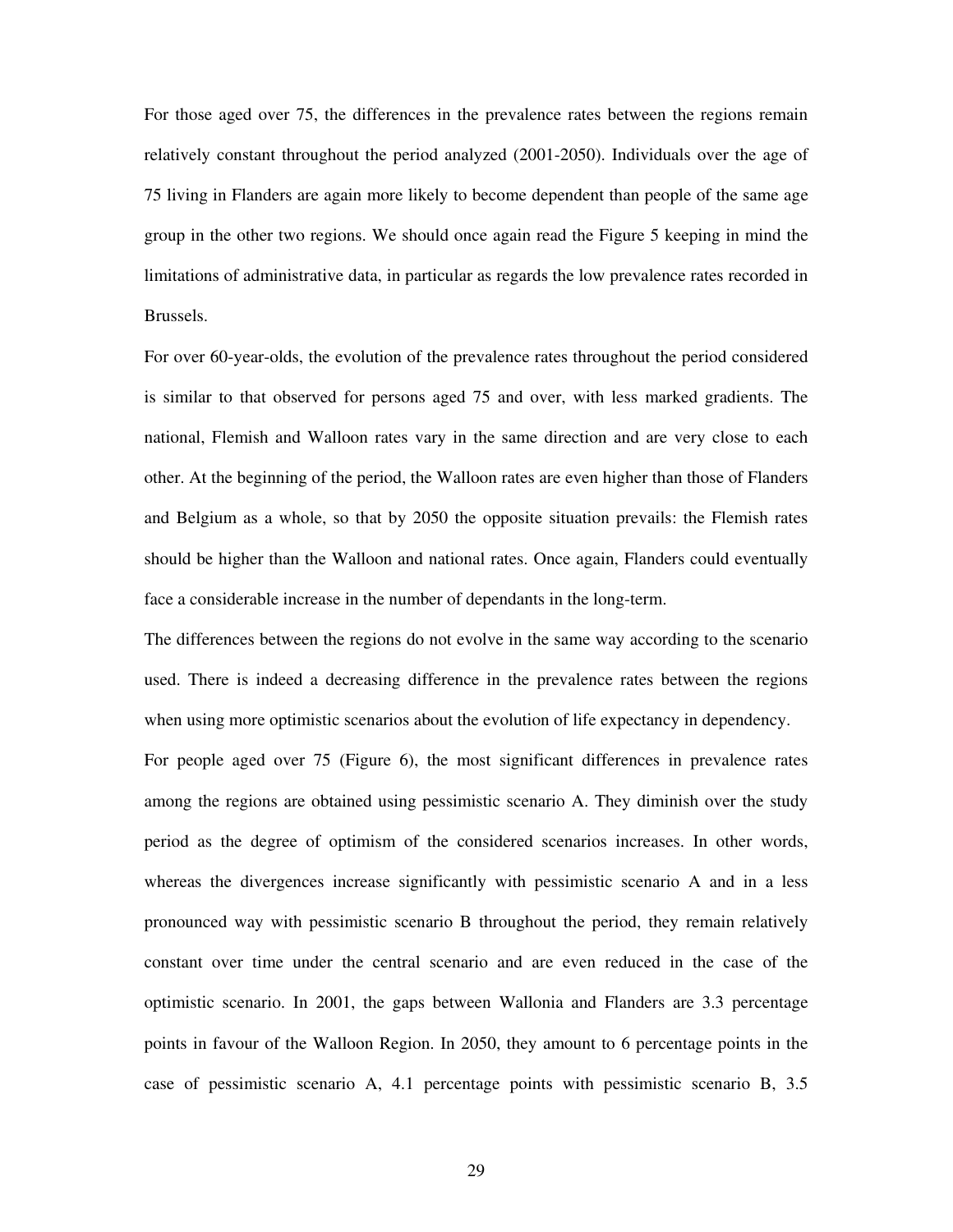percentage points with the central scenario and 3.2 percentage points with the optimistic scenario. In the latter case only, the differences between Flanders and Wallonia decline. As regards the inequalities between the Walloon Region and the Region of Brussels-Capital, the prevalence rate gaps, in favour of Brussels, rise from 5 percentage points in 2001 to 6.2 in 2050 for pessimistic scenario A, and to 2.4 percentage points for the optimistic scenario. Thus, the choice of scenario significantly influences the magnitude of the differences between the three regions.

According to Figure 7, the situation regarding the gap between regions depending on the optimism degree of scenario does not seem very different for people aged 60 and older. It should be noted that for this age group, the Flemish prevalence rates are initially lower than the Walloon rates but end up exceeding those of the other regions, whichever scenario is used.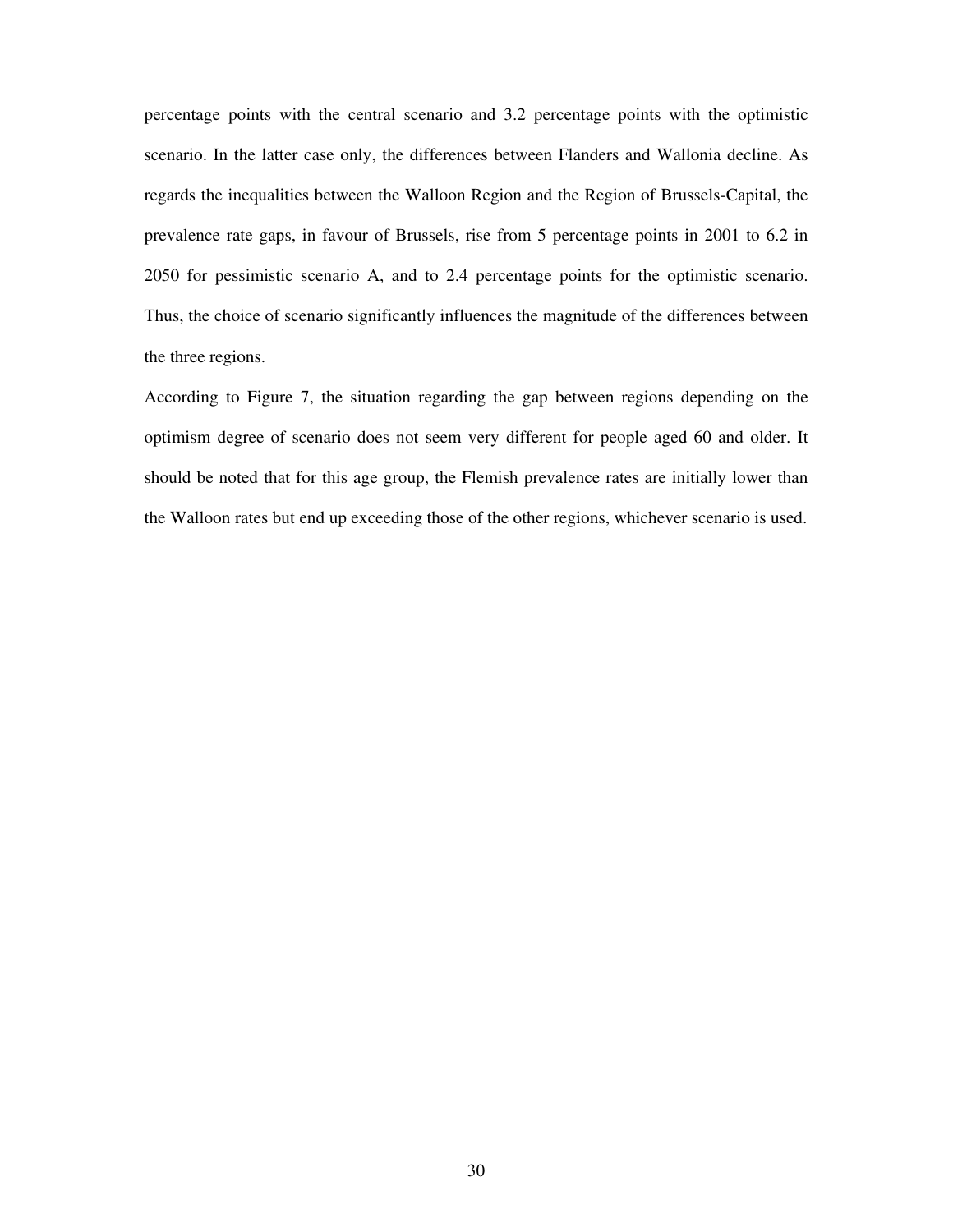Figure 6: Projections of dependency prevalence rates by scenario and region using the least restrictive indicator and for people aged over 75

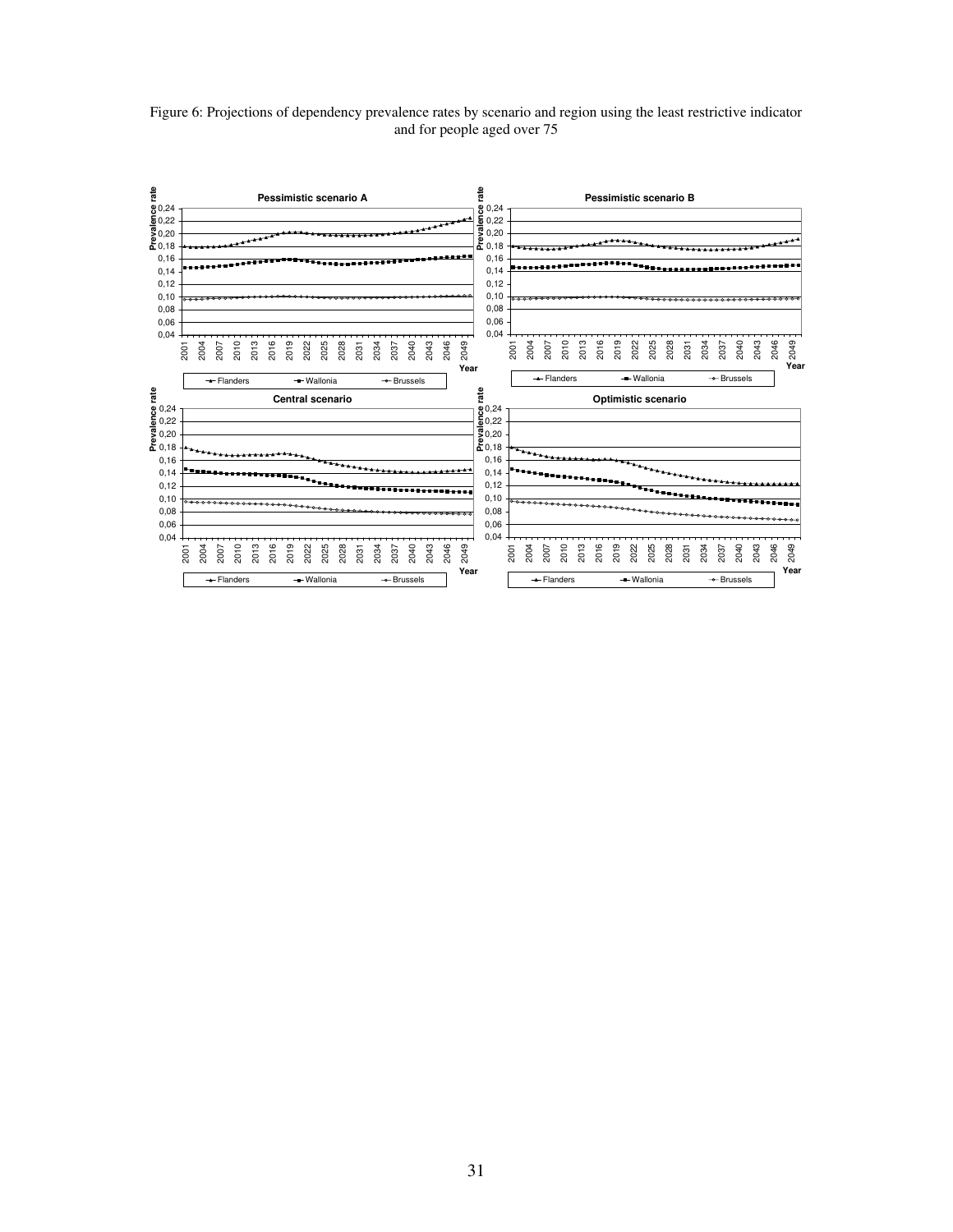Figure 7: Projections of dependency prevalence rates by scenario and region using the least restrictive indicator and for people aged over 60

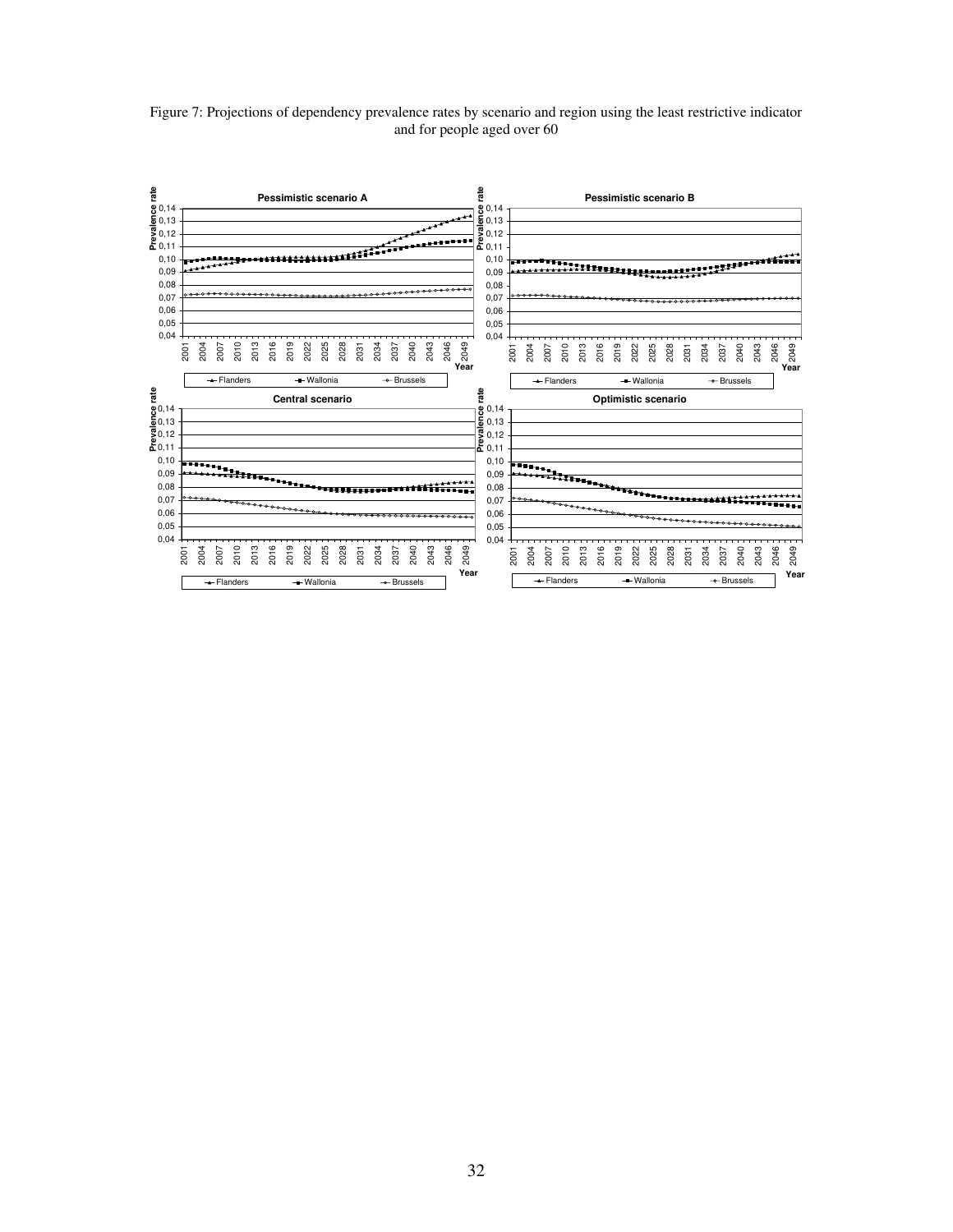#### 4.3. Projection of the number of dependants at home

Table 2 shows the growth rates between 2001 and 2050 in the number of dependants and in the population over the age of 60, over 75 and the total population<sup>12</sup>. Given the significant variations in the number of dependants obtained according to the indicator used, we do not present the number of dependants obtained, but the growth rates for dependants between 2001 and 2050. Indeed, these growth rates being largely determined by demographic change, they are relatively less sensitive to the definition of the indicator used than to the number of dependants.

|                                                | Dependants (by scenario) |               | Population             |                           |                   |
|------------------------------------------------|--------------------------|---------------|------------------------|---------------------------|-------------------|
|                                                | Pessimistic A            | Pessimistic B | Central                | Optimistic                |                   |
| $60+$                                          |                          |               |                        |                           |                   |
| Belgium                                        | 105.54                   | 67.34         | 33.64                  | 16.82                     | 57.55             |
| <b>Flanders</b>                                | 127.91                   | 78.22         | 43.71                  | 26.48                     | 56.22             |
| Wallonia                                       | 89.87                    | 63.51         | 27.35                  | 9.31                      | 63.30             |
| <b>Brussels</b>                                | 54.23                    | 41.45         | 15.06                  | 1.90                      | 45.73             |
| 75+                                            |                          |               |                        |                           |                   |
| Belgium                                        | 158.65                   | 126.57        | 72.51                  | 45.45                     | 115.81            |
| <b>Flanders</b>                                | 186.37                   | 144.38        | 87.40                  | 58.88                     | 127.73            |
| Wallonia                                       | 139.10                   | 118.06        | 61.66                  | 33.45                     | 112.22            |
| <b>Brussels</b>                                | 72.13                    | 62.77         | 29.81                  | 13.33                     | 61.45             |
| All age                                        |                          |               |                        |                           |                   |
| Belgium                                        | 58.67                    | 21.48         | 10.64                  | 5.25                      | 6.18              |
| <b>Flanders</b>                                | 73.69                    | 28.44         | 16.67                  | 10.81                     | 1.70              |
| Wallonia                                       | 48.73                    | 18.64         | 7.20                   | 1.52                      | 11.87             |
| <b>Brussels</b><br>$\sim$ 1<br>$\cdot$ $\cdot$ | 32.86<br>$\mathbf{1}$    | 12.31<br>.    | 5.29<br>T1TQTQT<br>1.1 | 1.81<br>- -<br>$\epsilon$ | 13.98<br>$\cdots$ |

Table 2: Evolution of the number of dependants between 2001 and 2050 (growth rates in %)

Source: Calculations based on data provided by the INS-BfP and the Belgian "*mutualités*".

We saw that the least restrictive indicator overestimates the number of dependants belonging to the youngest age groups (i.e. below the age of  $60$ )<sup>13</sup>. The effect of demographic changes is thereby attenuated, and we obtain relatively low growth rates for the total number of dependants in the overall population. That is why we have a growth rate for the number of

 $\overline{a}$ 

 $12$  As was the case for all the results presented, the number of dependants is obtained using the least restrictive indicator.

<sup>&</sup>lt;sup>13</sup> More details are given in the next section.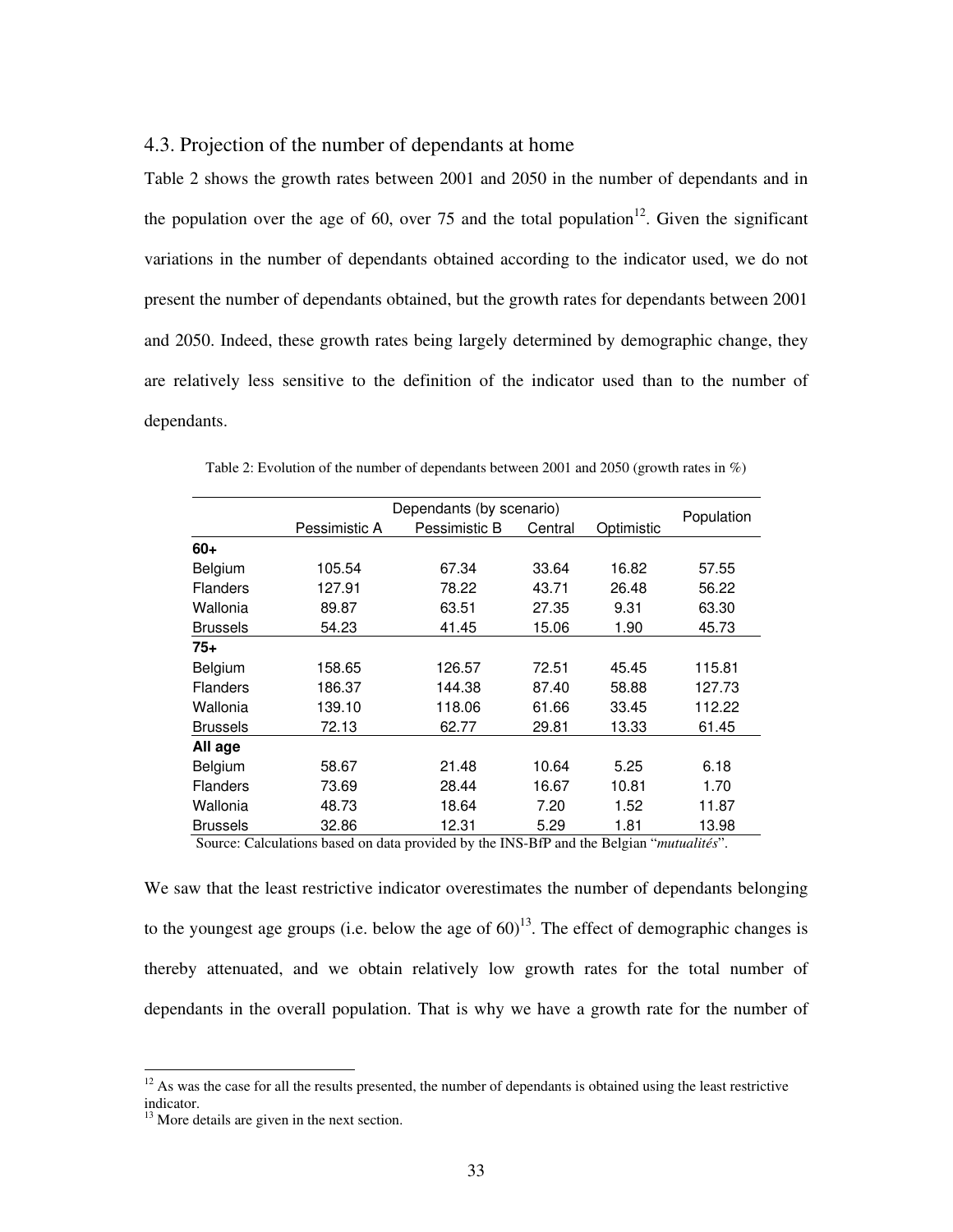dependants at home of only 58.67% using pessimistic scenario A (assuming the prevalence rates are constant over time), while Mestdagh and Lambrecht (2003) estimate the growth at 124%.

For the 60 and over and 75 and over age groups, however, our indicator gives results much closer to the number of people supported/assisted by the Flemish care insurance scheme. For these two age groups, our growth rates for the number of dependants are situated in the same order of magnitude as those of Mestdagh and Lambrecht (they estimate the growth at 170% and 130% for the 75 and over and 60 and over age groups respectively). Whatever the scenario and the age group selected, the growth rate between 2001 and 2050 in the number of Flemish dependants is higher than that for the other two regions.

The burden of dependency for informal carers can be determined in a more subtle way than with the prevalence rates previously studied, by comparing the evolution in the number of dependants with that of potential carers. As Bontout *et al.* (2002) report, the majority of informal carers consists of people aged between 50 and 79. The population of this age group increases by 23.89% in Belgium between 2001 and 2050, more slowly than the number of elderly dependants (except dependants aged 60 and over for the optimistic scenario). The growth in the number of potential carers, 19.82% for Flanders, 30.01% for Wallonia, and 29.19% for Brussels, accentuates the unfavorable findings for Flanders in terms of the dependency burden in all cases.

#### **5. ASSESSING THE COST OF LONG-TERM CARE INSURANCE IN WALLONIA**

The purpose of this section is to calculate the budgetary cost of introducing dependency insurance in Wallonia, beginning at the same time as the *Vlaamse Zorgverzekering* (Flemish insurance), equivalent to the latter and undergoing the same adjustments as those observed in Flanders. In other words, we assume that the scope, the financing and the services supplied by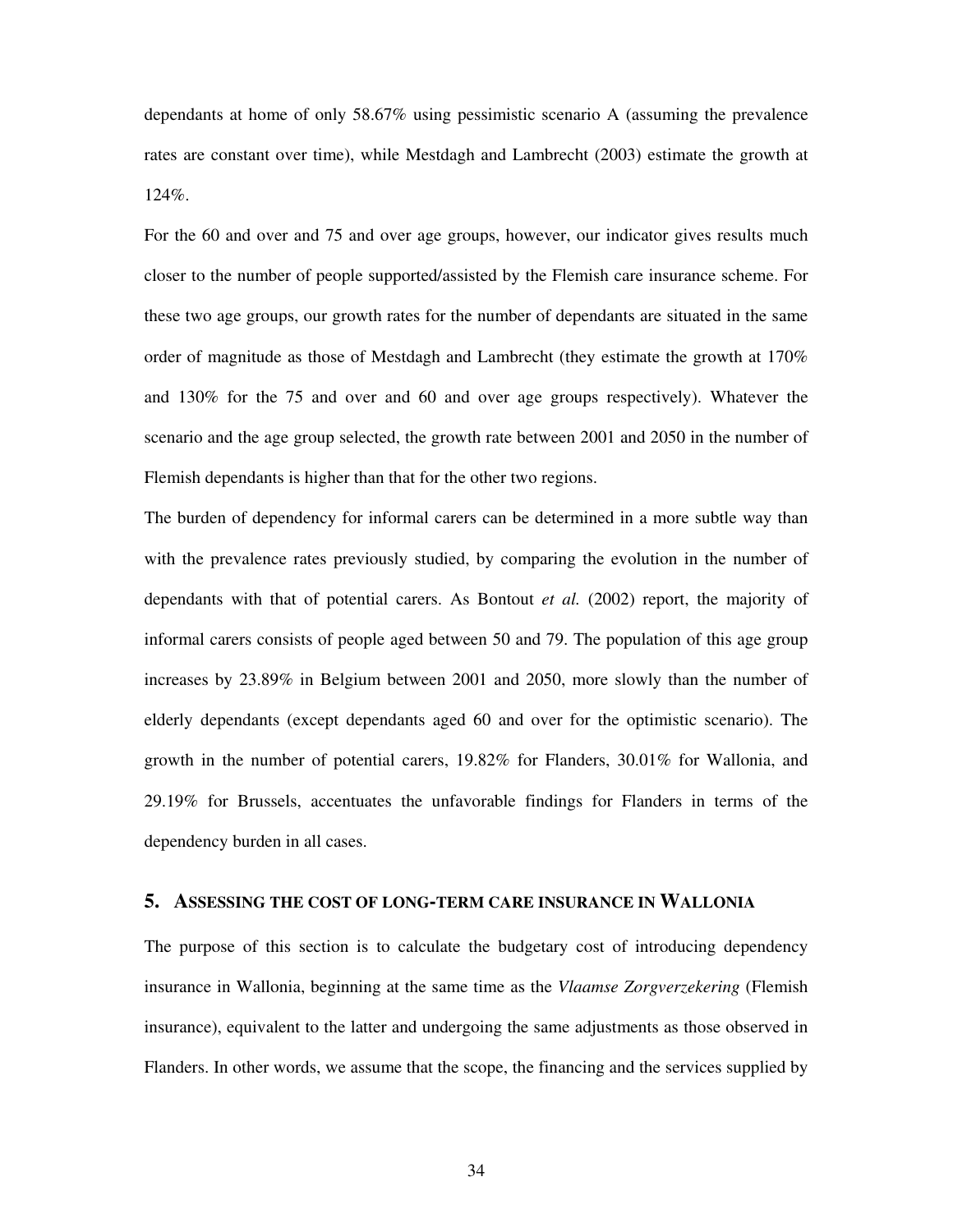the Walloon Region, and their adaptations, will be identical to the Flemish dependency insurance scheme.

The prevalence rates by region and age group, calculated using administrative data and the least restrictive indicator, are applied to the corresponding population in order to obtain the number of people fulfilling the conditions required to enjoy benefits paid out by the Flemish care insurance scheme. We should remember, however, that these conditions are quite similar, but often less restrictive than in Flanders. From the actual data related to the number of Flemish aid beneficiaries (in 2002, 2003 and 2004), we are able to adapt our results about Flanders to each age group. This "correction" by age group is then applied to the data calculated for the Walloon region (Table 3). This is done by multiplying, for each region and each age group, our estimations of the number of dependants by the ratio between the actual number of Flemish dependants and the number of Flemish dependants estimated on the basis of our prevalence rates. In addition to the evolution of the regional prevalence rates, this approach makes the implicit assumption that the propensity to resort to *MRS*, *MRPA* and *MSP* by age group is the same in Flanders and in Wallonia. It also takes into account the supply effect (insofar as it exists), but also the other factors such as changes, adjustments or amendments to the Flemish legislation observed since the birth of the *Vlaamse Zorgverzekering* until the end of 2004. As previously mentioned on several occasions, the data and criteria used in the calculation of our prevalence rates overestimate the number of dependants in Flanders for the youngest age groups, while this is not the case for others (Table 3). The column "known" shows the number of people actually receiving assistance in Flanders, while the column "before correction" shows the number of aid beneficiaries estimated using administrative data and the least restrictive indicator. Finally, the column "after correction" corrects our estimated results for each age group thanks to the actual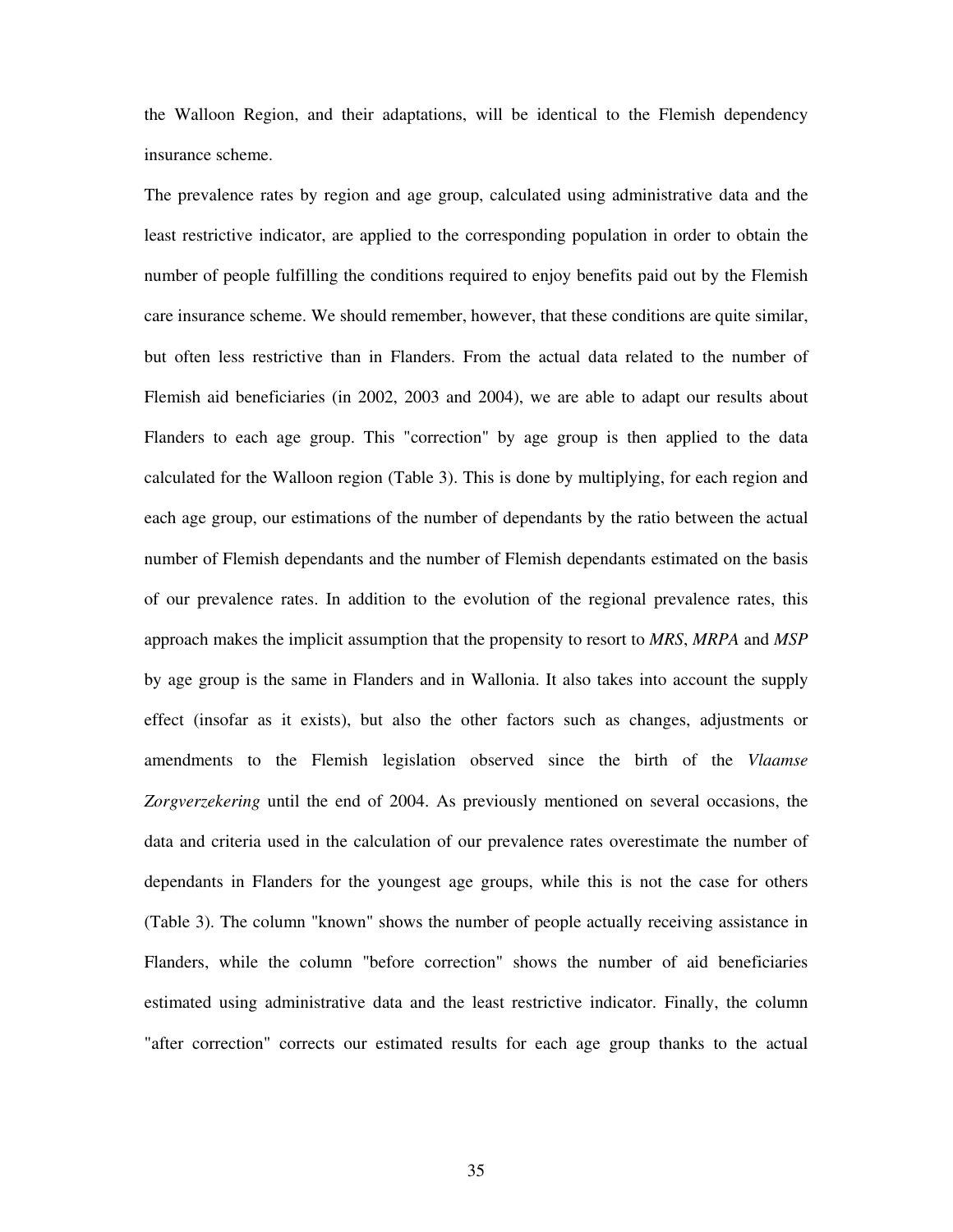number of dependants in the Flemish Region (as mentioned above). The correction is then applied to the other two regions.

So on 31 December 2002, the number of Flemish dependants observed was 120,338, whereas it amounts to 200,153 in our estimations. The overestimation is mainly concentrated at the level of the lowest age groups (0-64). The correction to our estimations is used to solve the problem resulting from the administrative data and criteria used in the calculation of prevalence rates. These corrections have also focused on 2003 and 2004.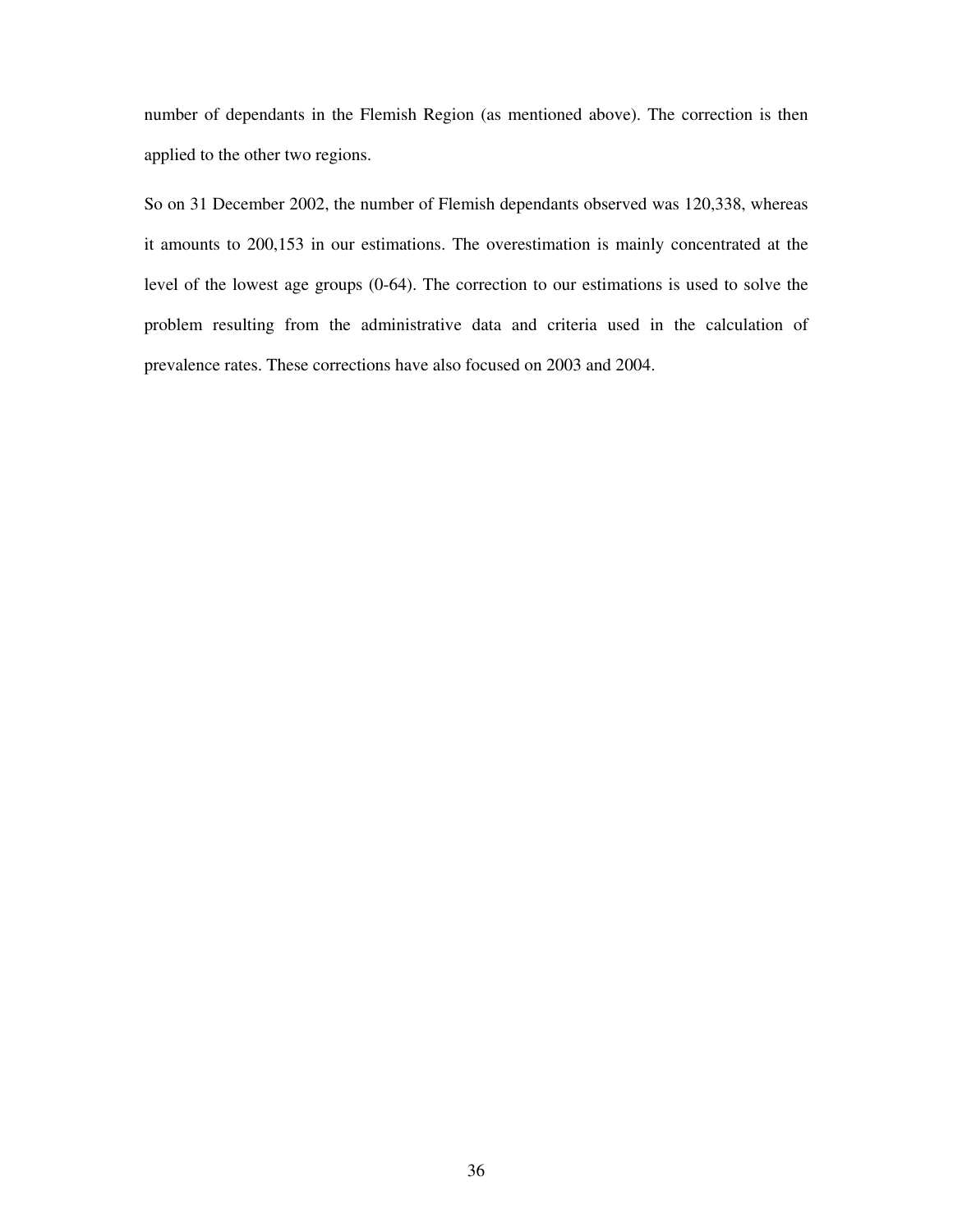| 31/12/2002   | <b>Known</b>    |                 | <b>Before correction</b> |                 |         |                 | <b>After correction</b> |                 |         |
|--------------|-----------------|-----------------|--------------------------|-----------------|---------|-----------------|-------------------------|-----------------|---------|
|              | <b>Flanders</b> | <b>Flanders</b> | Wallonia                 | <b>Brussels</b> | Belgium | <b>Flanders</b> | Wallonia                | <b>Brussels</b> | Belgium |
| $0 - 18$     | 2,626           | 14,791          | 9,161                    | 1,782           | 25,734  | 2,626           | 1,626                   | 316             | 4,569   |
| 19-25        | 1.604           | 6.525           | 3,905                    | 883             | 11.312  | 1.604           | 960                     | 217             | 2.781   |
| $26 - 44$    | 6,617           | 26,390          | 21,427                   | 5,188           | 53,006  | 6,617           | 5,373                   | 1,301           | 13,290  |
| 45-64        | 13.329          | 40.368          | 32.915                   | 7.468           | 80.751  | 13.329          | 10.868                  | 2.466           | 26,663  |
| 65-69        | 7.137           | 13,532          | 10,147                   | 2,156           | 25,835  | 7.137           | 5,352                   | 1,137           | 13,626  |
| 70-74        | 11,779          | 18,431          | 13,893                   | 2,558           | 34,882  | 11,779          | 8,879                   | 1,635           | 22,293  |
| 75-79        | 17,940          | 22,555          | 14,632                   | 2,666           | 39,854  | 17.940          | 11,638                  | 2,121           | 31,699  |
| 80-84        | 21,393          | 23.382          | 11,843                   | 2,363           | 37,588  | 21,393          | 10,835                  | 2,162           | 34,390  |
| 85-89        | 19.364          | 18.661          | 6,691                    | 1.450           | 26,802  | 19.364          | 6,943                   | 1,505           | 27,812  |
| 90-94        | 13,892          | 12.178          | 3,733                    | 892             | 16,802  | 13,892          | 4,258                   | 1,017           | 19,168  |
| $>= 95$      | 4.657           | 3,340           | 967                      | 278             | 4,585   | 4.657           | 1.348                   | 387             | 6,393   |
| $0 - 64$     | 24.176          | 88.074          | 67,407                   | 15.322          | 170.803 | 24,176          | 18,827                  | 4,300           | 47.303  |
| $>= 65$      | 96,162          | 112.079         | 61.906                   | 12,363          | 186,348 | 96,162          | 49.254                  | 9.964           | 155,380 |
| <b>TOTAL</b> | 120.338         | 200,153         | 129.314                  | 27,684          | 357,151 | 120,338         | 68,081                  | 14,264          | 202,683 |

| 31/12/2003   | Known           |                 | <b>Before correction</b> |                 |                |                 | After correction |                 |         |
|--------------|-----------------|-----------------|--------------------------|-----------------|----------------|-----------------|------------------|-----------------|---------|
|              | <b>Flanders</b> | <b>Flanders</b> | Wallonia                 | <b>Brussels</b> | <b>Belgium</b> | <b>Flanders</b> | Wallonia         | <b>Brussels</b> | Belgium |
| $0 - 18$     | 2,673           | 14.680          | 9,112                    | 1.785           | 25,577         | 2,673           | 1,659            | 325             | 4,657   |
| 19-25        | 1,689           | 6.492           | 3,901                    | 882             | 11,276         | 1,689           | 1,015            | 230             | 2,934   |
| $26 - 44$    | 6.777           | 26,085          | 21,210                   | 5,172           | 52,466         | 6,777           | 5,511            | 1,344           | 13,631  |
| 45-64        | 13.090          | 40.448          | 33.112                   | 7,494           | 81,055         | 13,090          | 10.716           | 2,425           | 26,231  |
| 65-69        | 7.055           | 13.351          | 9,966                    | 2,123           | 25,440         | 7,055           | 5,266            | 1,122           | 13,443  |
| 70-74        | 11,898          | 18,342          | 13,527                   | 2,488           | 34,357         | 11,898          | 8.775            | 1,614           | 22,287  |
| 75-79        | 18,450          | 22.401          | 14,458                   | 2,589           | 39,448         | 18.450          | 11.908           | 2,132           | 32,490  |
| 80-84        | 25,486          | 26,235          | 13,047                   | 2,573           | 41,854         | 25.486          | 12,675           | 2.499           | 40,660  |
| 85-89        | 19.106          | 16,932          | 6,145                    | 1,317           | 24,394         | 19,106          | 6,934            | 1,486           | 27,526  |
| 90-94        | 15,024          | 12,532          | 3,810                    | 907             | 17,248         | 15,024          | 4,567            | 1,087           | 20,678  |
| $>= 95$      | 4,989           | 3,543           | 1.019                    | 288             | 4,850          | 4.989           | 1,435            | 406             | 6,831   |
| 0-64         | 24.229          | 87.704          | 67.335                   | 15,333          | 170.373        | 24.229          | 18.901           | 4,323           | 47.453  |
| $>= 65$      | 102,008         | 113,336         | 61,971                   | 12.285          | 187,592        | 102,008         | 51.560           | 10,347          | 163,914 |
| <b>TOTAL</b> | 126.237         | 201,040         | 129,307                  | 27,618          | 357,965        | 126,237         | 70,460           | 14,670          | 211,367 |

| 30/09/2004   | Known           |                 | <b>Before correction</b> |                 |         |                 | <b>After correction</b> |                 |         |
|--------------|-----------------|-----------------|--------------------------|-----------------|---------|-----------------|-------------------------|-----------------|---------|
|              | <b>Flanders</b> | <b>Flanders</b> | Wallonia                 | <b>Brussels</b> | Belgium | <b>Flanders</b> | Wallonia                | <b>Brussels</b> | Belgium |
| $0 - 18$     | 2,781           | 14,602          | 9,053                    | 1,785           | 25.440  | 2,781           | 1,724                   | 340             | 4,845   |
| 19-25        | 1.713           | 6.419           | 3,922                    | 881             | 11.222  | 1.713           | 1,047                   | 235             | 2,995   |
| 26-44        | 7,083           | 25,773          | 20,935                   | 5,149           | 51,857  | 7,083           | 5,753                   | 1,415           | 14,251  |
| 45-64        | 14,908          | 40,669          | 33.407                   | 7,535           | 81,611  | 14,908          | 12,246                  | 2,762           | 29,916  |
| 65-69        | 8,132           | 13,114          | 9,805                    | 2,096           | 25,015  | 8,132           | 6,080                   | 1,300           | 15,512  |
| 70-74        | 13,874          | 18.187          | 13,153                   | 2,422           | 33,762  | 13,874          | 10.034                  | 1,847           | 25,755  |
| 75-79        | 21.551          | 22.310          | 14.234                   | 2,507           | 39,051  | 21.551          | 13.749                  | 2,422           | 37,722  |
| 80-84        | 32,603          | 27,684          | 13,698                   | 2,666           | 44,047  | 32,603          | 16,132                  | 3,139           | 51,874  |
| 85-89        | 23,167          | 16,723          | 6,163                    | 1,303           | 24,189  | 23,167          | 8,538                   | 1,805           | 33,510  |
| 90-94        | 19.315          | 12,846          | 3.924                    | 927             | 17,697  | 19,315          | 5,900                   | 1,394           | 26,609  |
| $>= 95$      | 6,146           | 3,688           | 1,051                    | 296             | 5,035   | 6,146           | 1,751                   | 494             | 8,390   |
| 0-64         | 26,485          | 87,464          | 67.317                   | 15,349          | 170.130 | 26,485          | 20,770                  | 4,752           | 52,007  |
| $>= 65$      | 124.788         | 114,552         | 62.027                   | 12,217          | 188.795 | 124.788         | 62.183                  | 12.400          | 199.372 |
| <b>TOTAL</b> | 151.273         | 202.016         | 129,344                  | 27,566          | 358.925 | 151,273         | 82,953                  | 17,152          | 251,379 |

Source: Het Vlaams Zorgfonds.

Calculations based on data provided by the *Vlaams Zorgfonds*, the INS-BfP and the Belgian "*mutualités*".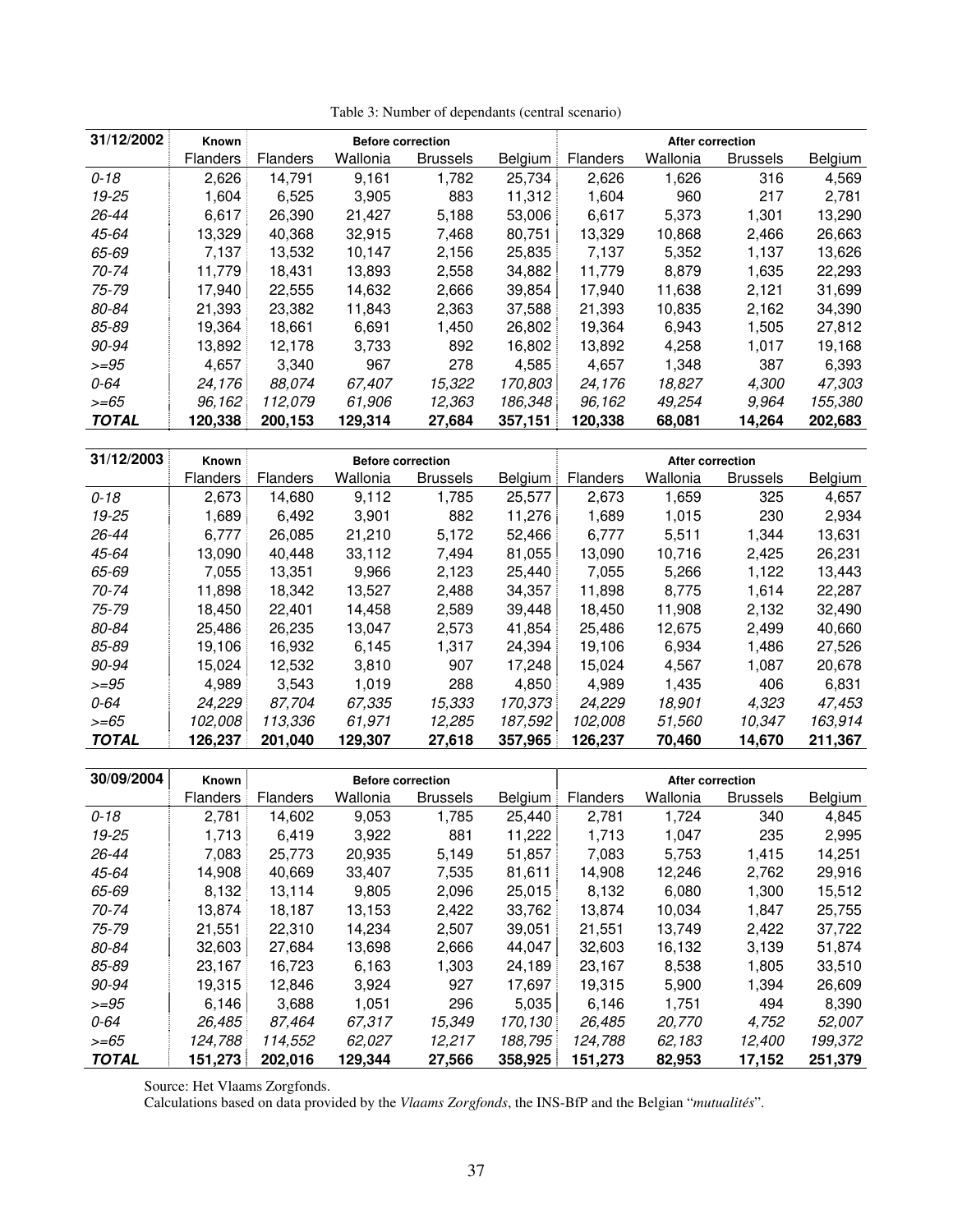After "correction", we use the average cost of Flemish care insurance for the Walloon Region. The average budgetary cost for Flemish care insurance in period *t* (*CmF,t*) corresponds to the ratio between the total Flemish expenditure in  $t$  ( $D_{F,t}$ ) and the number of Flemish dependants in  $t$   $(N_{F,t})$ :

$$
Cm_{F,t} = \frac{D_{F,t}}{N_{F,t}}
$$
  $t = 31/12/2002, 31/12/2003 \text{ or } 30/09/2004$ 

According to the actual Flemish data, the number of files accepted, or dependants, is 120,338 and the total expenditure is  $\epsilon$  180,368,000 on 31 December 2002 (we do not take into account transfers to the budget for the following year). Thus, the average cost amounts to approximately € 1,500 (€ 180,368,000/120,338) in 2002. The average cost is about € 1,485  $(E 187,518,000/126,237)$  and € 1,375  $(E 205,188,000/149,459)$  on 31 December 2003 and 30 September 2004 respectively. We then apply these average budgetary costs to the Walloon Region in order to determine the total cost of a Walloon long-term care insurance scheme in 2002, 2003 and 2004.

The total budgetary cost of a long-term care insurance scheme in Wallonia in time  $t$  ( $C t_{W,t}$ ) corresponds to the product of the average budgetary cost in  $t$  ( $Cm_{F,t}$ ) and the number of dependants in Wallonia in *t* "after correction" ( $\tilde{N}_{W,t}$ ):

$$
C t_{W,t} = C m_{F,t} * \tilde{N}_{W,t} \qquad \qquad t = 31/12/2002, 31/12/2003 \text{ or } 30/09/2004
$$

The net budgetary cost of a dependency insurance scheme in Wallonia in time  $t$  ( $Cn_{W,t}$ ) is equal to its total budgetary cost in  $t$  ( $C t_{W,t}$ ) minus the sum of contributions paid in  $t$  by the affiliates of the Walloon care insurance scheme  $(R_{W,t}$ , i.e. minus the number of affiliates multiplied by the annual personal fee which is  $\epsilon$  10 in 2002 and  $\epsilon$  25 from 1 January 2003). Formally, the net budgetary cost is given by:

$$
Cn_{W,t} = Ct_{W,t} - R_{W,t} \qquad \qquad t = 31/12/2002, 31/12/2003 \text{ or } 30/09/2004
$$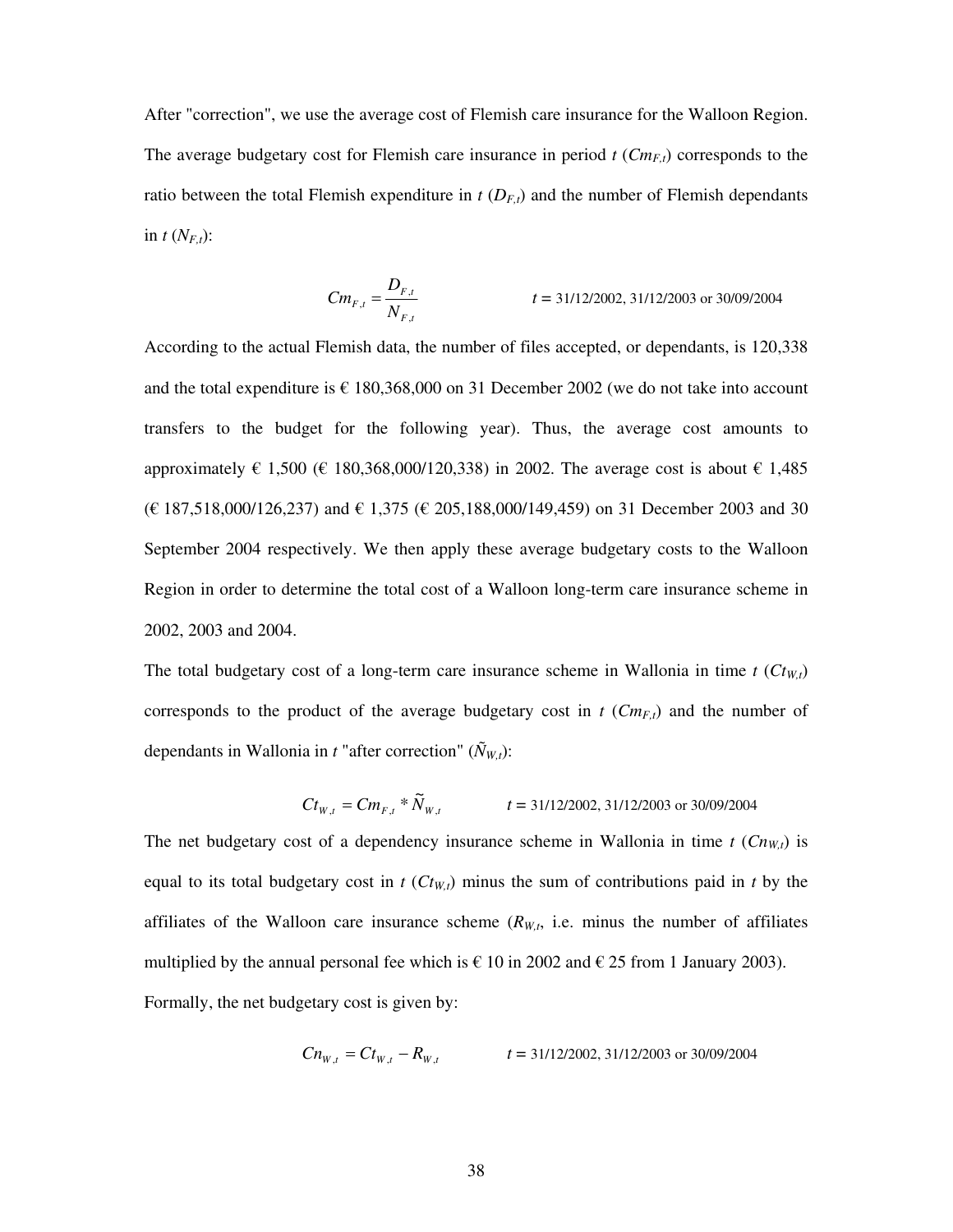Table 4 shows the total and net budgetary costs of a dependency insurance scheme in Wallonia in 2002, 2003 and 2004.

|                        | Scenario      | 2002        | 2002        | 2003        | 2004        |
|------------------------|---------------|-------------|-------------|-------------|-------------|
| Personal contribution  |               | € 25        | € 10        | € 25        | € 25        |
| <b>Affiliates</b>      |               | 2,294,347   | 2.294.347   | 2,303,085   | 2.311.668   |
| Total of contributions |               | 51,438,471  | 22.943.470  | 51,634,374  | 52,243,801  |
| Total cost             | Pessimistic A | 102.262.916 | 102.262.916 | 105.108.898 | 120.009.333 |
|                        | Pessimistic B | 102,095,612 | 102,095,612 | 104,773,229 | 118,785,702 |
| Net cost               | Pessimistic A | 50,824,445  | 79,319,446  | 53,474,524  | 67,765,532  |
|                        | Pessimistic B | 50,657,141  | 79,152,142  | 53,138,855  | 66,541,901  |

Table 4: Cost of a long-term care insurance scheme in Wallonia (in euros)

Source: Het Vlaams Zorgfonds and calculations based on data provided by the *Vlaams Zorgfonds*, the INS-BfP and the Belgian "*mutualités*".

In other words, the establishment of dependency insurance in Wallonia at the same time as the *Vlaamse Zorgverzekering* would need to find a new budget requiring a sacrifice amounting to about  $\epsilon$  79 million in 2002 with an annual contribution per person of  $\epsilon$  10 (as was the case at the beginning of the *Vlaamse Zorgverzekering*), whereas if it were  $\epsilon$  25 from the beginning, the net cost would be only  $\epsilon$  50 million (i.e. 36% lower). With adaptations to the Walloon long-term care insurance scheme similar to those of the *Vlaamse Zorgverzekering*, the net cost or the budget to be found would reach about 53 million and 67 million in 2003 and 2004 respectively. It should be noted that the increased costs in 2004 mainly result from the extension of Flemish care insurance.

Knowing the estimated number of dependants in the Walloon Region (Table 3), it is also possible to calculate the cost of long-term care insurance in Wallonia with a system more or less generous than the *Vlaamse Zorgverzekering* (in terms of average cost).

#### **6. CONCLUSION**

The lack of data about dependency in Belgium has prompted the Flemish Region to use certificates/attestations from administrative data to grant the right to benefit from Flemish long-term care insurance. The main objective of this study is to assess the extent of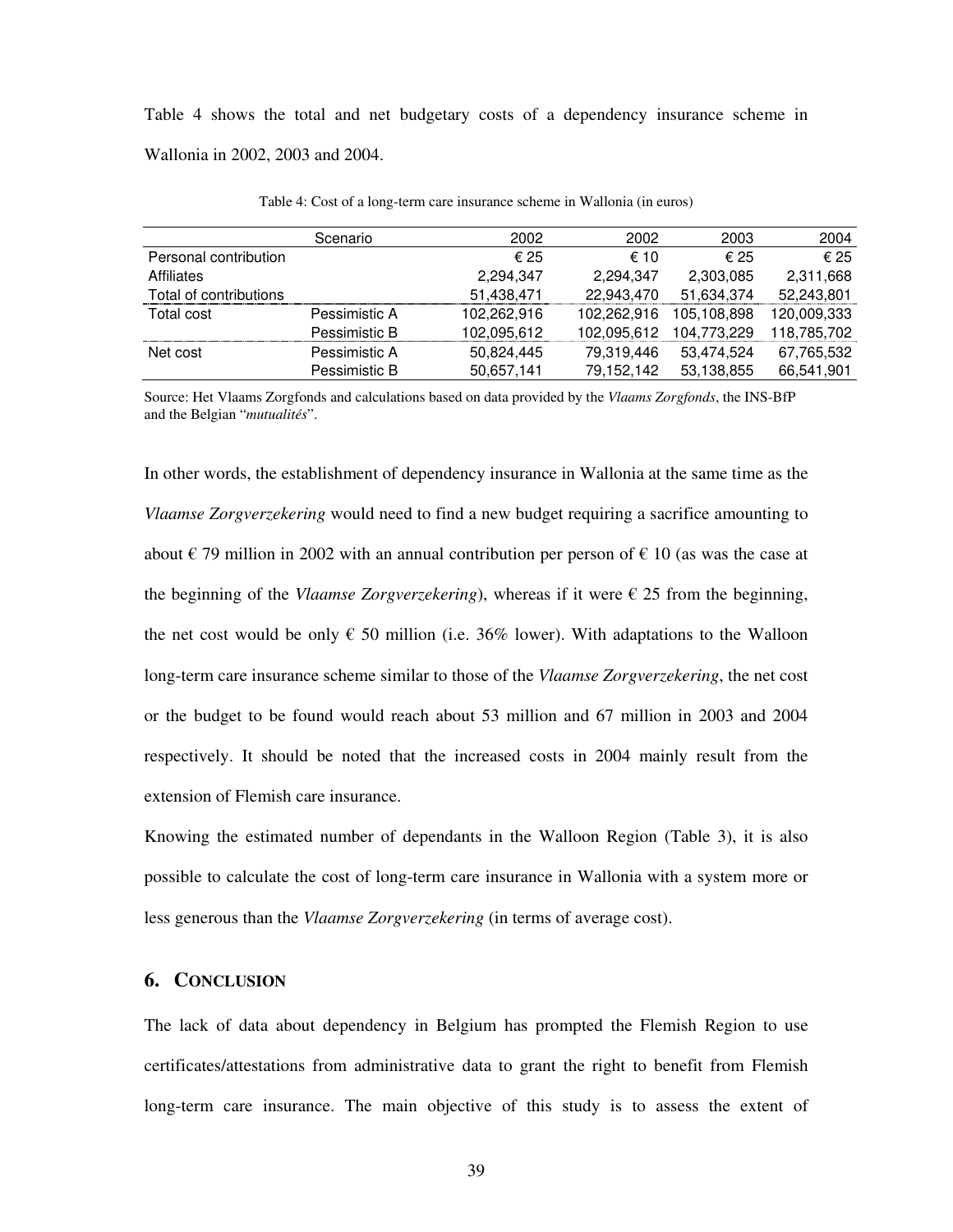dependency at home in the three Belgian regions using similar indicators, based on administrative data, and to obtain forecasts for its long-term evolution in the three regions of the country.

As a first step, we use administrative data on the Belgian population to construct indicators of the prevalence of dependency at home in the three regions in 2001. The results obtained indicate highly differentiated prevalence rates between the regions in 2001. *A priori*, the differences measured between the regions seem not unrealistic in view of the measurement tool selected, but they do not only measure differences in dependency. They must be interpreted in the light of the limitations of the indicator used, which is based on administrative data for the recognition of dependency. The administrative criteria used, especially taking into account the functional limitations, seem to show a better understanding of dependency in Flanders than in the other two regions. In particular, the measurement tool strongly underestimates dependency in the Region of Brussels.

In a second stage, we conduct several projections of the evolution of the prevalence rates obtained from population projections and life expectancy up to 2050. For this purpose, four scenarios are considered: constant prevalence rates by age, life expectancy in dependency increasing in parallel with general life expectancy, constant life expectancy in dependency (central scenario), and decreasing life expectancy in dependency.

With robust growth in the older population, we can expect an increase in the number of heavily dependent people, which presents significant long-term challenges in terms of needs evolution and financing. The magnitude of this effect, important in the scenario of unchanged prevalence rates by age, is significantly reduced when we consider more realistic scenarios. The implementation of these more realistic scenarios concerning the evolution of morbidity offers more optimistic projections than with constant prevalence rates by age.

40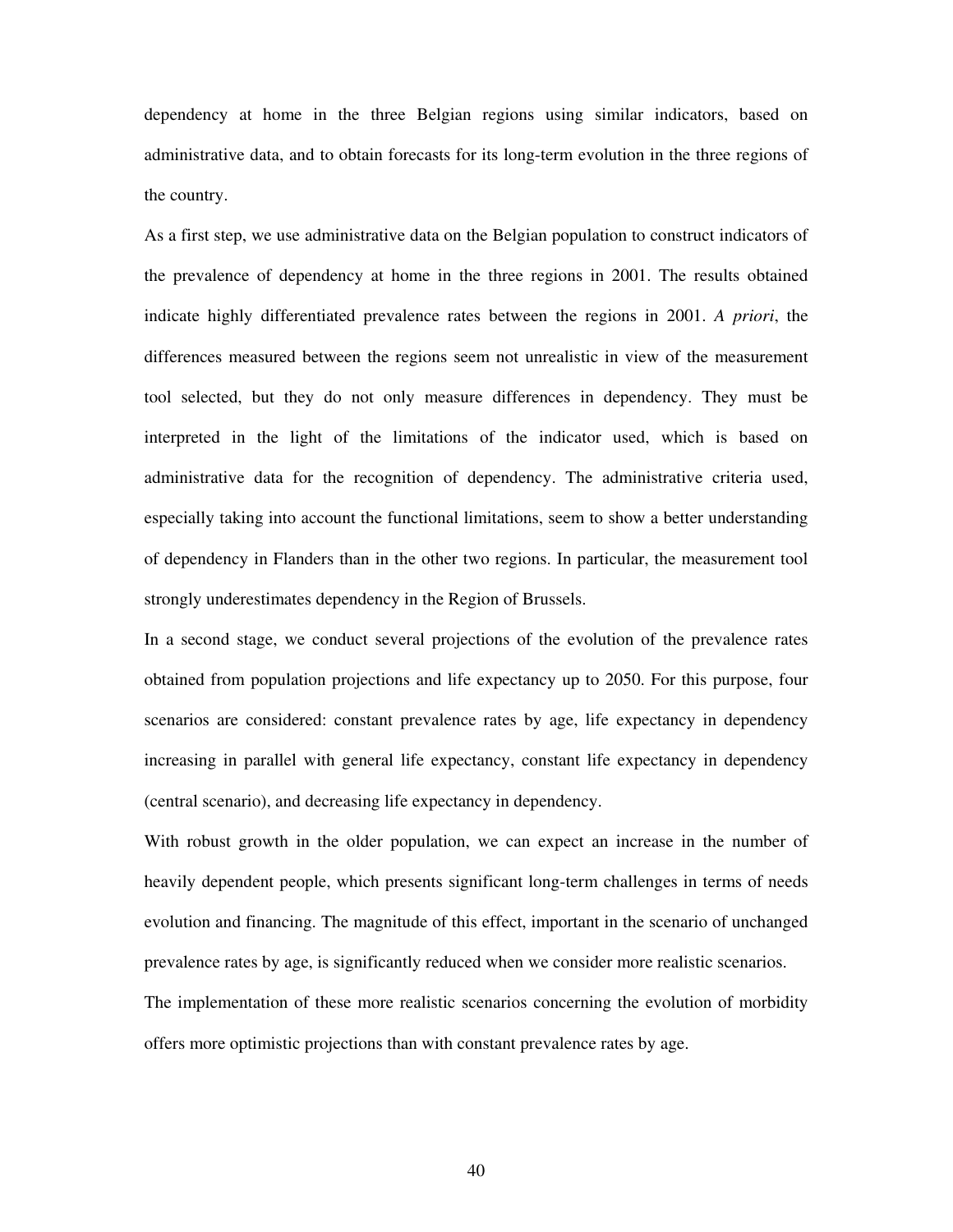When comparing projections of the dependency indicator for the different regions, the quasistability of prevalence rates among the elderly in Wallonia and Brussels in the long term contrasts with the projected increase in Flanders. Since the prevalence rates presented for people over the age of 60 and those over 75 give an (imperfect) indication of the relationship between dependants and potential carers, lower rates in Brussels and Wallonia imply that the burden of long-term care might be divided among a larger number of non-dependent people.

However, the differences between the regions are reduced when we take into account more optimistic (and therefore more realistic) scenarios. The evolution of these differences between 2001 and 2050 also varies according to the scenario chosen. Despite these nuances, the different scenarios are in concord with each other: the Flemish Region should expect a more significant evolution in the burden of dependency at home (as measured by the indicator considered) than the other regions. The prevalence rates should even rise in Flanders in the final period, while remaining stable or declining in the other regions. Given that the relationship between the number of dependants and the number of people potentially supporting dependency evolves unfavorably at the end of the period, and perhaps beyond if the trend continues, the burden of long-term care may be more difficult to bear in Flanders in the very long term.

However, we must keep in mind the limitations of the indicator used to measure dependency. In addition, the projection methodology used is mainly based on demographic changes and does not take into account potential changes in behavior, particularly associated with a development in the supply of services, the introduction of Walloon dependency insurance or problems of adverse selection. The interactions with federal measures that provide the basis for the allocation of interventions are not taken into account either.

The prospects of a reduction in the Walloon and Brussels prevalence rates are likely to temper concerns about the sustainability of any long-term care insurance in Wallonia and thus to

41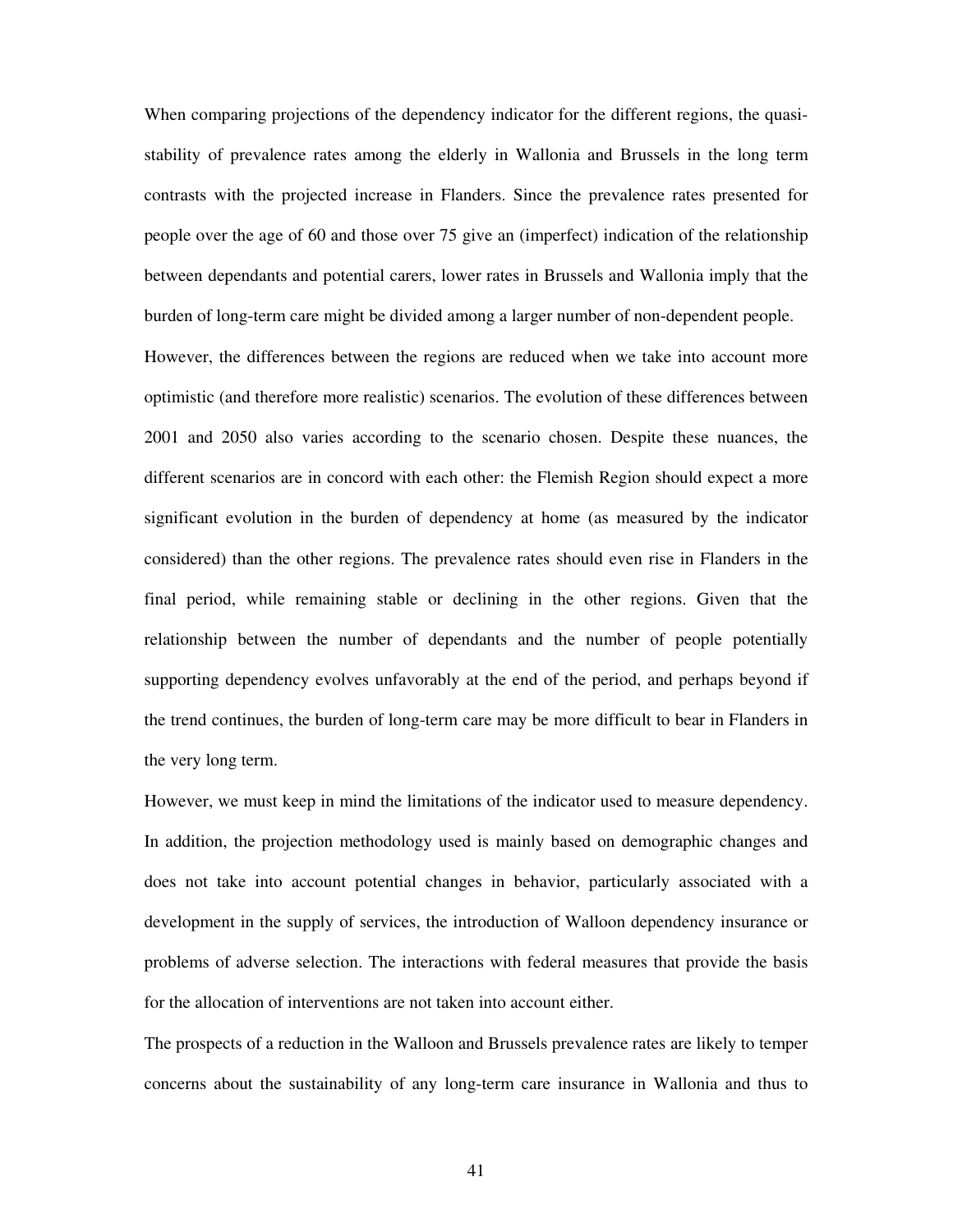facilitate its eventual introduction. The increase expected in Flanders ultimately reinforces the magnitude of the financing problems that the Flemish dependency insurance scheme has experienced since its initial years of operation.

These findings will have different consequences according to how much responsibility the dependency insurance organization would have.

A possible second system of long-term care insurance, introduced concurrently with the Flemish insurance scheme and based on administrative criteria, would cover a population with relatively low and declining prevalence rates (resulting from a better situation in terms of dependency). We can therefore imagine that in the very long term, this system will be in a position to offer more generous benefits than the Flemish long-term care insurance scheme, all other things being equal. In Brussels, where the choice between the two systems should in any case remain possible, such a situation could exacerbate the problem of adverse selection. The differences in dependency measured between the regions appear to decrease when we choose more optimistic evolution scenarios for life expectancy in dependency, but this does not totally compensate for the initial high divergences. It would seem necessary to find an adequate response to the problem of the quality of the dependency indicator so as to take better account of dependency in all three regions. This is particularly important for Wallonia and Brussels, and is seen as a necessary step before the introduction of long-term care insurance in Wallonia although the French and German-speaking parts of the country can not afford to finance such an insurance and they deem this long-term care insurance falls within the competence of Social Security (a federal jurisdiction) contrary to the Flanders that considers this insurance as a part of the assistance policy to the elderly (a regionalized jurisdiction). Or, if we wish to dream, before the establishment of a hypothetical federal system of dependency insurance.

42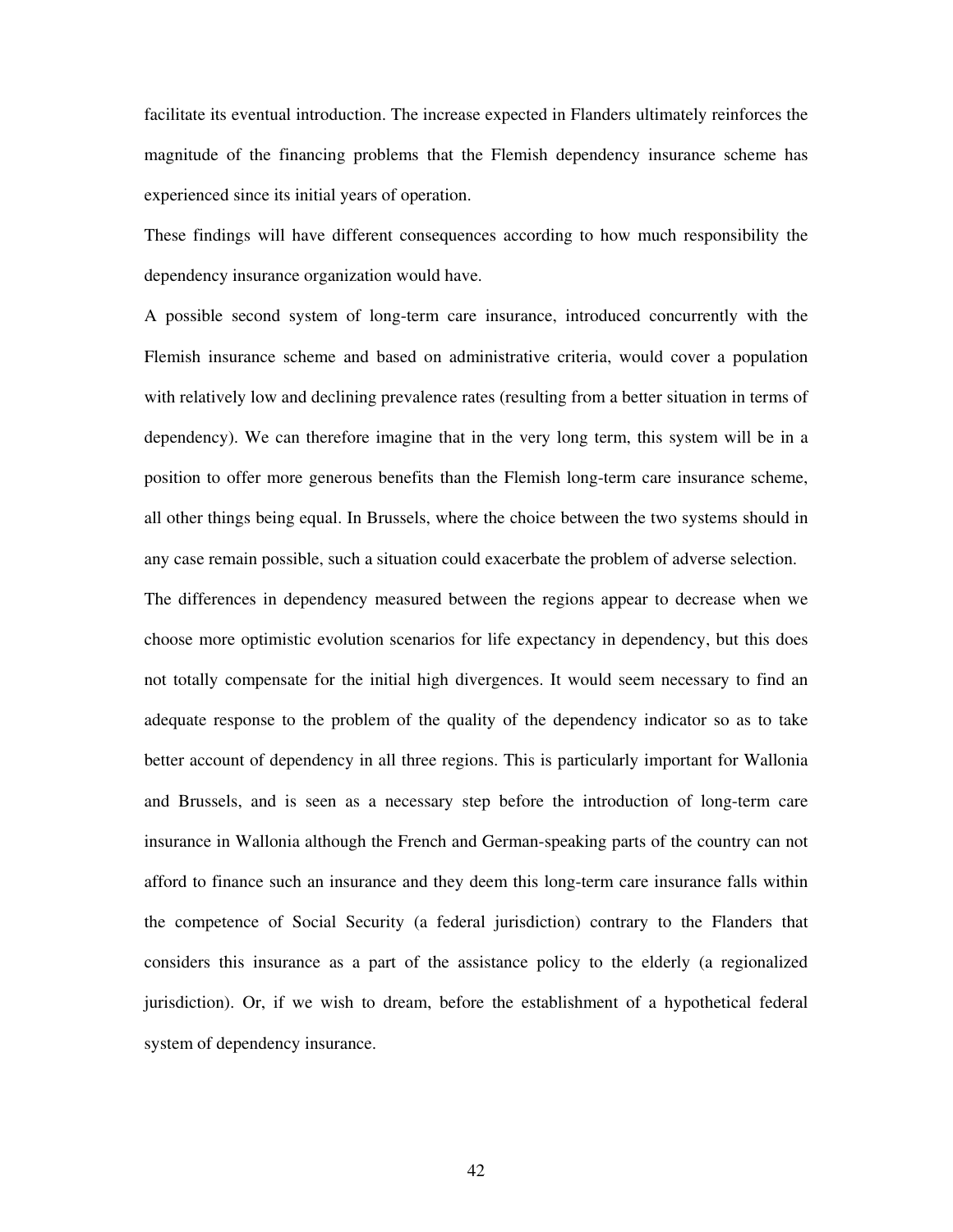Our findings have also enabled us to draw some conclusions in terms of regional policy on the dependency or loss of autonomy of the elderly.

Thus, the fact that the dependency prevalence rates measured using administrative data are higher in Flanders means that the inhabitants of this region would benefit more than others from a uniform application of long-term care insurance based on the same administrative criteria throughout the country. In the hypothetical case that dependency insurance based on identical administrative criteria were to be introduced at federal level, inequalities in support/assistance between regions could be perceived as unfair in cases where they were mainly determined not by different needs but by imperfections in the measuring instrument. According to this assessment of dependency insurance, establishing a federal system of dependency insurance would be beneficial only for Flanders, to the detriment of Wallonia and Brussels.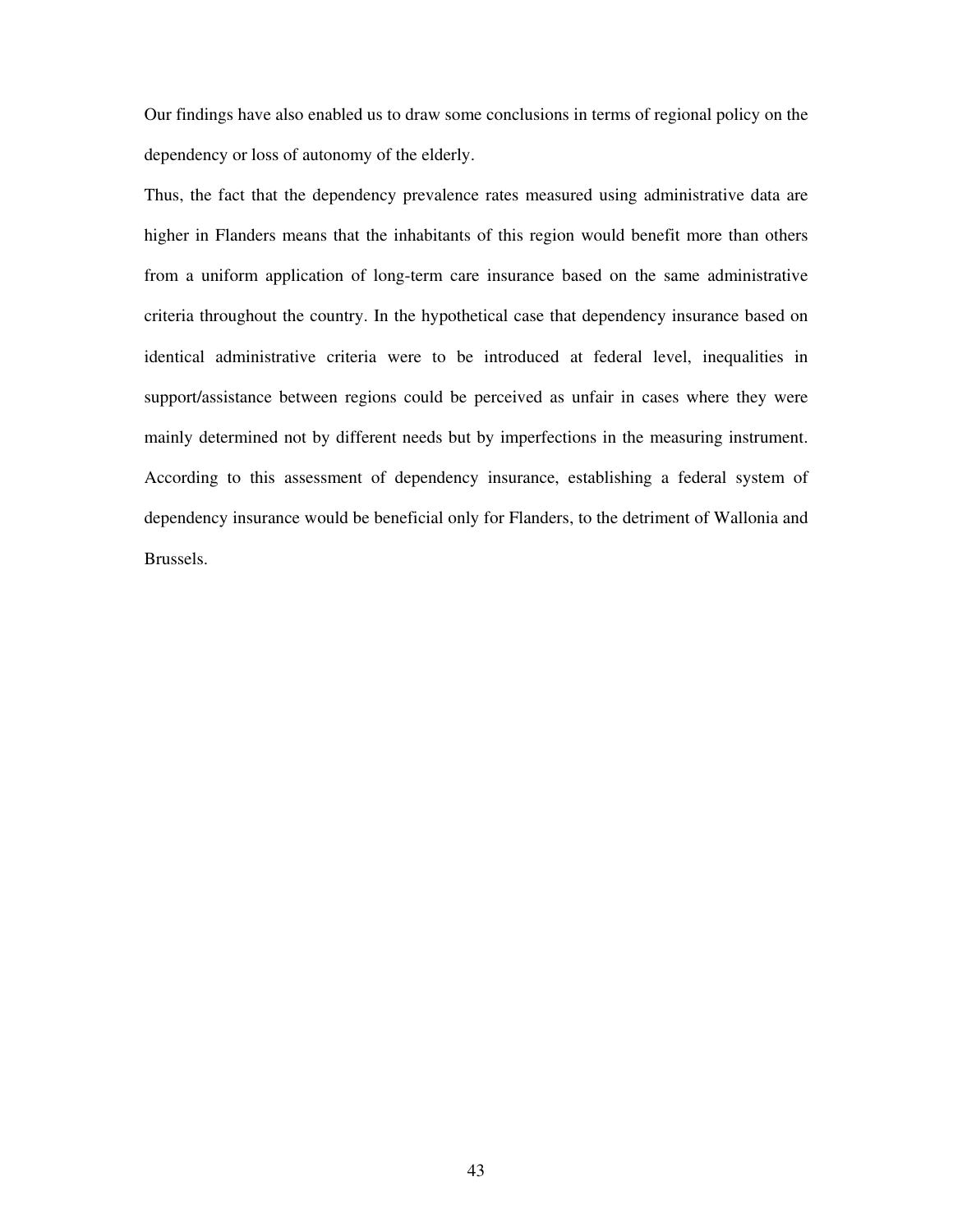## **7. APPENDIX**

#### *Appendix A: Tables*

| Region          | Table A.1: People aged 65 and over with physical limitations $(\%)$<br>Physical limitations | Moderate limitation | Severe limitation |
|-----------------|---------------------------------------------------------------------------------------------|---------------------|-------------------|
| <b>Flanders</b> | Mobility                                                                                    | 15.2%               | 10.9%             |
| Wallonia        |                                                                                             | 19.6%               | 9.6%              |
| <b>Brussels</b> |                                                                                             | 14.3%               | 12.3%             |
| Flanders        | Getting up and going to                                                                     | 13.9%               | 4.7%              |
| Wallonia        | bed                                                                                         | 16.5%               | 3.2%              |
| <b>Brussels</b> |                                                                                             | 17.0%               | 3.9%              |
| <b>Flanders</b> | Sitting and standing                                                                        | 15.8%               | 2.8%              |
| Wallonia        |                                                                                             | 15.0%               | 1.9%              |
| <b>Brussels</b> |                                                                                             | 15.7%               | 2.7%              |
| Flanders        | Dressing and undressing                                                                     | 16.3%               | 6.7%              |
| Wallonia        |                                                                                             | 9.7%                | 3.8%              |
| <b>Brussels</b> |                                                                                             | 12.8%               | 3.8%              |
| <b>Flanders</b> | Washing hands and face                                                                      | 6.7%                | 5.6%              |
| Wallonia        |                                                                                             | 4.4%                | 2.4%              |
| <b>Brussels</b> |                                                                                             | 4.4%                | 2.5%              |
| <b>Flanders</b> | Cutting and eating food                                                                     | 6.4%                | 3.5%              |
| Wallonia        |                                                                                             | 3.3%                | 2.7%              |
| <b>Brussels</b> |                                                                                             | 5.2%                | 2.5%              |
| <b>Flanders</b> | Going to the toilet                                                                         | 8.5%                | 2.3%              |
| Wallonia        |                                                                                             | 5.1%                | 1.6%              |
| <b>Brussels</b> |                                                                                             | 5.8%                | 1.7%              |
| Flanders        | Urinary continence                                                                          | 4.9%                | 11.2%             |
| Wallonia        |                                                                                             | 3.1%                | 14.4%             |
| <b>Brussels</b> |                                                                                             | 3.1%                | 16.6%             |
| <b>Flanders</b> | Hearing                                                                                     | 17.8%               | 2.4%              |
| Wallonia        |                                                                                             | 20.5%               | 2.3%              |
| <b>Brussels</b> |                                                                                             | 19.7%               | 2.9%              |
| Flanders        | Vision                                                                                      | 7.8%                | 0.5%              |
| Wallonia        |                                                                                             | 9.9%                | 1.5%              |
| <b>Brussels</b> |                                                                                             | 12.3%               | 2.3%              |
| Flanders        | Biting and chewing hard                                                                     | 8.2%                | 17.1%             |
| Wallonia        | food                                                                                        | 9.2%                | 15.2%             |
| <b>Brussels</b> |                                                                                             | 10.9%               | 13.7%             |

Table A.1: People aged 65 and over with physical limitations (%)

Source: Enquête de santé par Interview, Belgique 2001 – Institut Scientifique de la Santé Publique (Gisle *et al.* 2002).

Table A.2: People aged 65 and over considering their health status as very poor to medium according to the subjective survey  $(\%)$ 

|                 | $\alpha$ according to the subjective survey (70) |
|-----------------|--------------------------------------------------|
| Region          | Very poor to medium health status                |
| <b>Flanders</b> | 46.0%                                            |
| Wallonia        | 48.9%                                            |
| <b>Brussels</b> | 45.4%                                            |

Source: Enquête de santé par Interview, Belgique 2001 (Subjective Survey) – Institut Scientifique de la Santé

Publique (Gisle *et al.* 2002).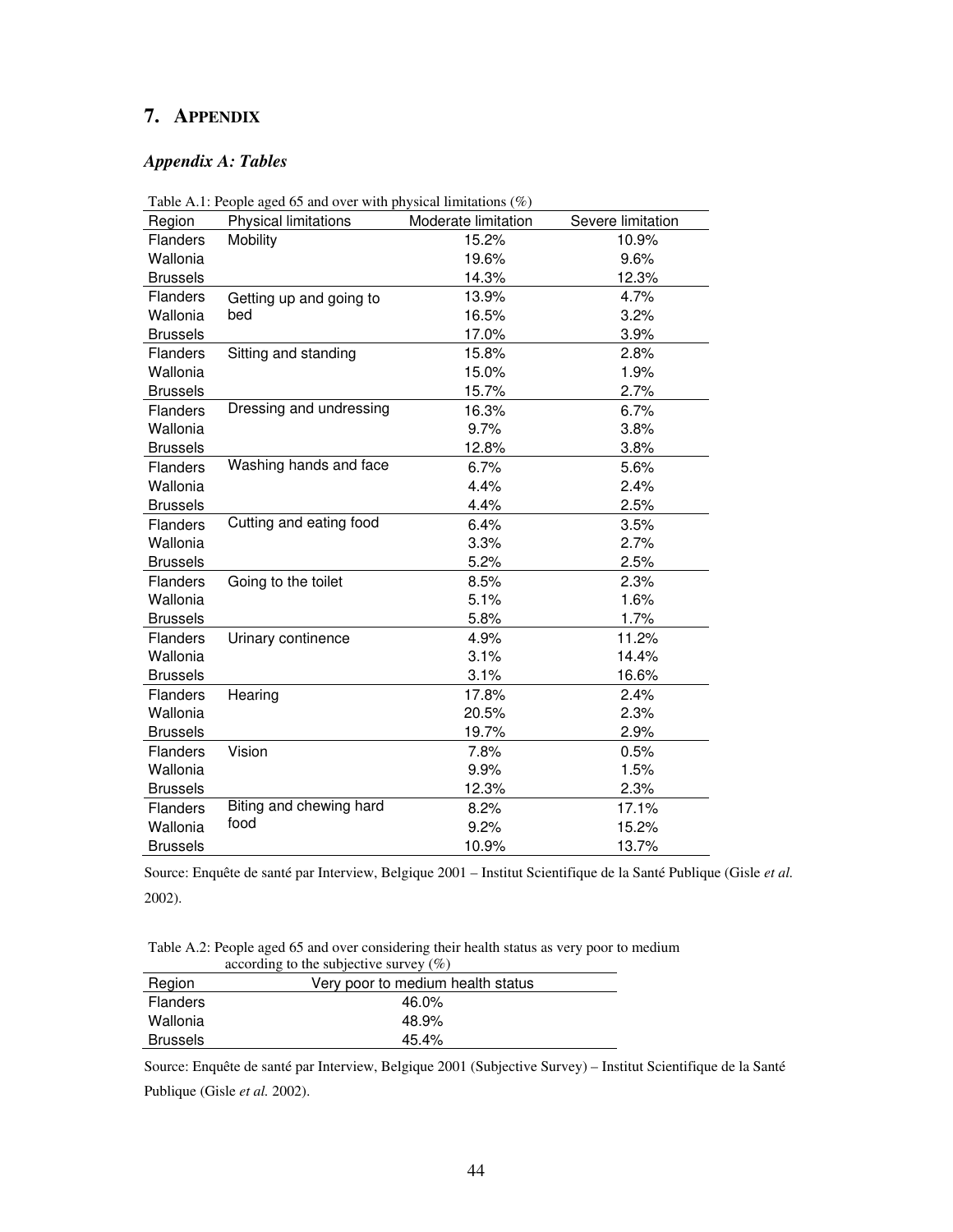Table A.3: People aged 65 and over having an officially recognized disability or handicap (%)

| Region          | Officially recognized | Application underway | No application |
|-----------------|-----------------------|----------------------|----------------|
| <b>Flanders</b> | 11.19%                | 0.94%                | $6.31\%$       |
| Wallonia        | 16.16%                | $0.60\%$             | 4.94%          |
| <b>Brussels</b> | 13.03%                | 1.93%                | 5.86%          |

Source: Enquête de santé par Interview, Belgique 2001 – Institut Scientifique de la Santé Publique (Gisle *et al.* 2002).

#### Table A.4: People aged 65 and over having at least one of the social franchise and chronic disease packages on the basis of administrative data (%)

| Region          | With the least restrictive indicator |
|-----------------|--------------------------------------|
| <b>Flanders</b> | 10.8%                                |
| Wallonia        | 11.0%                                |
| <b>Brussels</b> | 7.9%                                 |

Source: Calculations based on data provided by the Belgian "*mutualités*".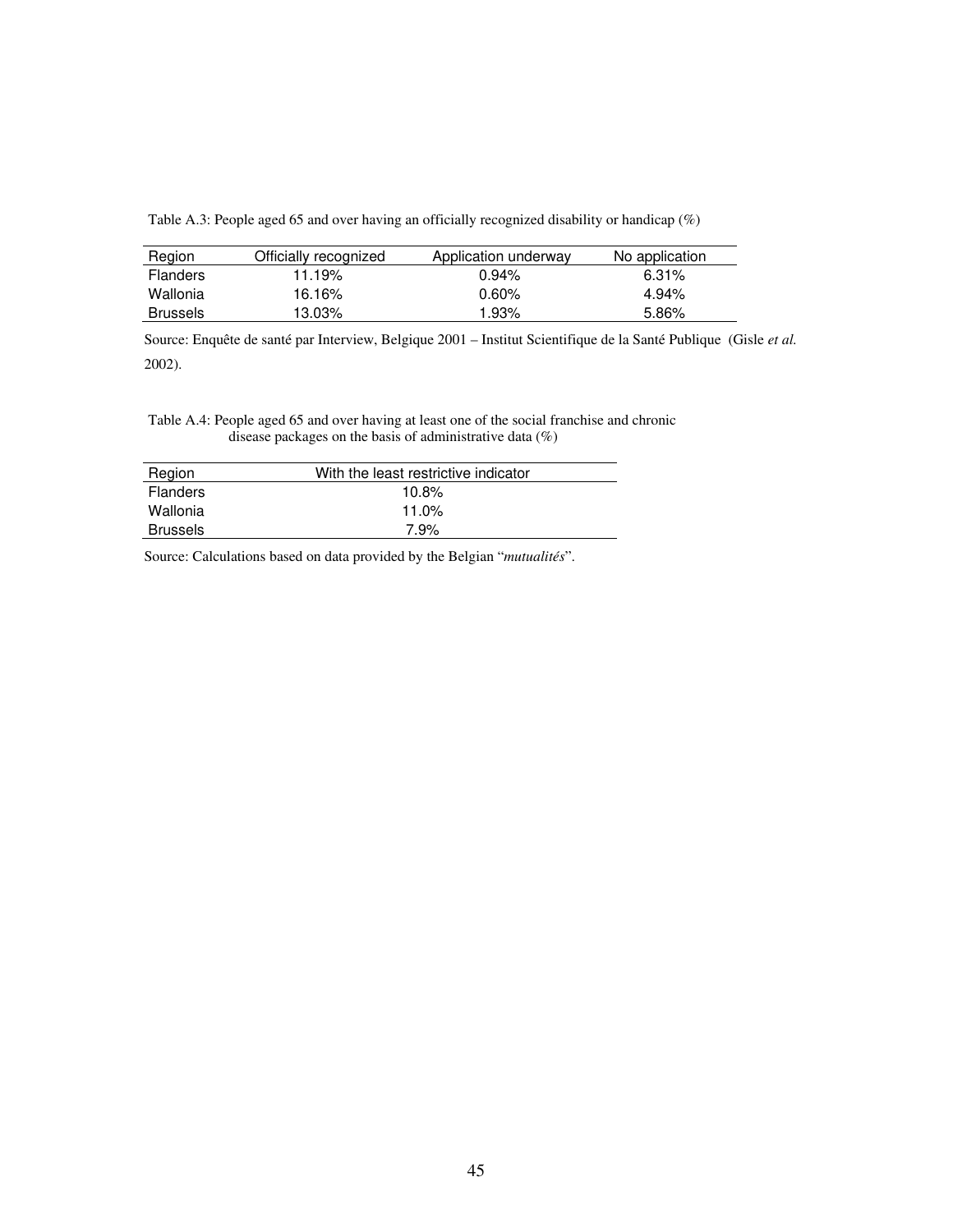#### *Appendix B: Survival table and calculation of life expectancy with and without dependency*

The method devised by Sullivan (1971) combines the disability (or dependency) prevalence observed at each age in the population with the data from a survival table to break down life expectancy according to different functional disability states. The idea is to calculate life expectancy without disability or dependency after deducting the period of disability or dependency from the total number of years lived.

Table B.1 corresponds to a Belgian survival table for the year  $t = 2001$ , from which we calculate life expectancy and then split it into life expectancy without dependency and with dependency by using the Sullivan method. This table includes the number of years lived for a cohort given the risk of death (in 2001) regarding each age *i* of the population ( $i = 0$  year,... over 99 $)^{14}$ .

| $A_{i,t}$ | $Q_{i.t}$ | li.t      | $D_{i,t}$ | $L_{i,t}$ | $\mathcal{T}_{i,t}$ | $P_{i,t}$ | $P_{i,t}$ $L_{i,t}$ | <b>SUM <math>P_{i,t}</math> <math>L_{i,t}</math></b> | $EV_{i,t}$ | $EVSD_{i,t}$ | $EVD_{i.t.}$ |
|-----------|-----------|-----------|-----------|-----------|---------------------|-----------|---------------------|------------------------------------------------------|------------|--------------|--------------|
| 00        | 0.006     | 1.000.000 | 6.029     | 996.986   | 78.541.010          | 0.004     | 4.239               | 3.123.553                                            | 78.541     | 75.417       | 3.124        |
| 01        | 0.001     | 993.971   | 912       | 993,515   | 77.544.024          | 0.008     | 7,692               | 3.119.313                                            | 78.014     | 74.876       | 3.138        |
| 02        | 0.000     | 993,059   | 463       | 992.827   | 76,550,509          | 0.008     | 8.335               | 3.111.622                                            | 77.086     | 73.952       | 3.133        |
| 03        | 0.000     | 992.596   | 172       | 992.510   | 75.557.682          | 0.009     | 8,838               | 3.103.287                                            | 76.121     | 72.995       | 3.126        |
| 04        | 0.000     | 992.424   | 161       | 992.344   | 74,565,172          | 0.010     | 9.968               | 3.094.449                                            | 75.134     | 72.016       | 3.118        |
| 05        | 0.000     | 992.263   | 169       | 992.179   | 73.572.829          | 0.011     | 10.643              | 3.084.481                                            | 74.147     | 71.038       | 3.109        |
| .         | .         | .         | .         | .         | .                   | .         | .                   | .                                                    | .          | .            | .            |
| 95        | 0.245     | 68,007    | 16.634    | 59.690    | 203,902             | 0.377     | 22.486              | 79,882                                               | 3.003      | 1.828        | 1.175        |
| 96        | 0.261     | 51.373    | 13.400    | 44.672    | 144.212             | 0.382     | 17.068              | 57,397                                               | 2.813      | 1.696        | 1.117        |
| 97        | 0.281     | 37.972    | 10.687    | 32,629    | 99.540              | 0.400     | 13.066              | 40.329                                               | 2.629      | 1.567        | 1.062        |
| 98        | 0.302     | 27.285    | 8.240     | 23.165    | 66.911              | 0.406     | 9.403               | 27.263                                               | 2.463      | 1.464        | 0.999        |
| $99+$     |           | 19.045    |           | 43.746    | 43.746              | 0.408     | 17.860              | 17.860                                               | 2.010      | 1.073        | 0.938        |

Table B.1: Survival table and calculation of life expectancy according to the Sullivan method (2001)

Source: Calculations based on data provided by the INS-BfP and the Belgian "*mutualités*".

 $\ddot{\phantom{a}}$ 

The second column of the table  $(Q_{i,t})$  shows the risk or probability of death related to the age  $A_{i,t}$ . The  $Q_{i,t}$  come from the data observed and relate that year's deaths by age to the population of this age on 1 January. This rate is, in fact, the ratio between the number of

<sup>&</sup>lt;sup>14</sup> In order to remain consistent with population projections until 2050 (INS-Bureau fédéral du Plan, 2001), our calculations for 2001 are based on these projected data and not on the actual data observed. The use of either of these data sources does not fundamentally affect the life expectancy in dependency obtained.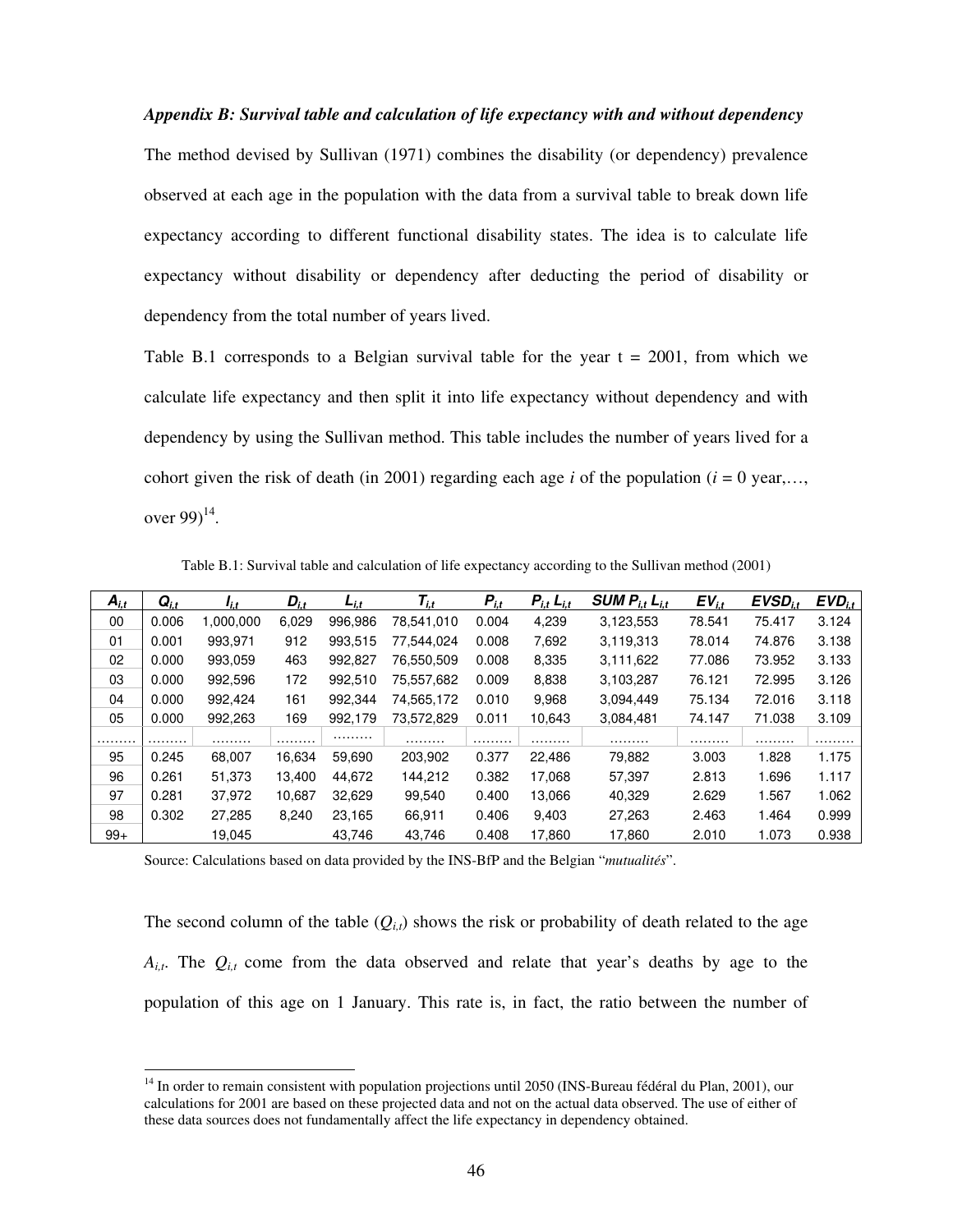deceased people  $(D_{i,t})$  in the age interval  $(A_{i,t}, A_{i+1,t})$  and the number of people present at the beginning of the age interval  $(l_{i,t})$ .

In other words:

$$
Q_{i,t} = \frac{D_{i,t}}{l_{i,t}} \tag{B1}
$$

The column  $l_{i,t}$  represents the number of people surviving at the age  $A_{i,t}$ . The first line of this column *l00,t* corresponds to an arbitrary number of births in 2001. The number of survivors decreases with age because of the deaths occurring during the age interval. We therefore have:

$$
l_{i,t} = (1 - Q_{i-1,t}) l_{i-1,t}
$$
 (B2)

The column  $D_{i,t}$  corresponds to the number of deceased people in the age interval  $(A_{i,t}, A_{i+1,t})$ and depends on the risk of death, i.e.:

$$
D_{i,t} = Q_{i,t} l_{i,t} \tag{B3}
$$

The variable  $L_{i,t}$  shows the total number of years lived by the cohort during the age interval  $(A_{i,t}, A_{i+1,t})$ . A survival table (or mortality table) reports the mortality conditions of a given year to a fictitious birth cohort (about 1,000,000 people), assuming that these people would know these specific conditions throughout their life, and finally deduces a theoretical life expectancy at birth or at each age, which is the reflection of that year's mortality conditions. As in our case the interval corresponds to one year, we can say that the number of people present at the end of the interval  $(A_{i+1,t})$  is equal to the total number of years lived during the period  $(A_{i,t}, A_{i+1,t})$ . However, it should be noted that those who died had lived for a certain number of months in the interval before dying.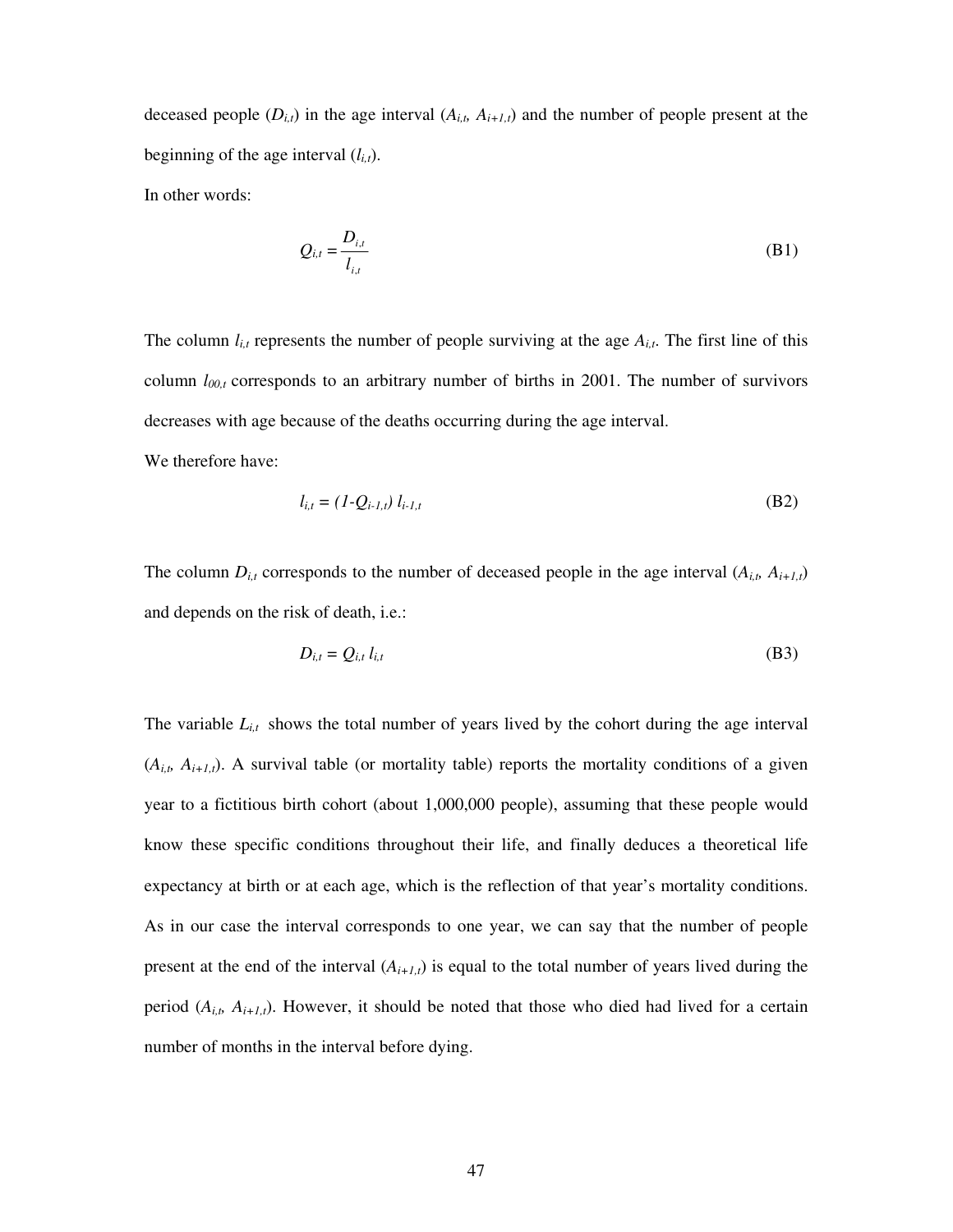Assuming they have lived on average for half of the interval, or half a year before dying, we obtain:

$$
L_{i,t} = \underbrace{(l_{i,t} - D_{i,t})}_{l_{i+1,t}} + 0,5D_{i,t}
$$
 (B4)

The column  $T_{i,t}$  corresponds to the total number of years lived by the cohort from the age  $A_{i,t}$ . We therefore obtain:

$$
T_{i,t} = L_{i,t} + L_{i+1,t} + L_{i+2,t} + \ldots + L_{99+,t}
$$
\n(B5)

The variable  $P_{i,t}$  is the dependency prevalence rate assigned to each age. In Table B.1,  $P_{i,t}$  is calculated using the least restrictive indicator, i.e. when a person has at least one of the social franchise and the chronic disease packages.

The calculation of the prevalence rate corresponds to:

$$
P_{i,t} = \frac{\text{number of people fulfilling the conditions of the dependency indicator}_{i,t}}{\text{population}_{i,t}}
$$
 (B6)

The column  $P_{i,t}$   $L_{i,t}$  represents the total number of years lived *in dependency* by the cohort during the age interval  $(A_{i,t}, A_{i+1,t})$ .

The variable *SUM Pi,t Li,t* shows the total number of years lived *in dependency* by the cohort from the age  $A_{i,t}$ . In other words, we have:

$$
SUM\ P_{i,t}\ L_{i,t} = P_{i,t}L_{i,t} + P_{i+1,t}L_{i+1,t} + P_{i+2,t}L_{i+2,t} + \dots + P_{99+,t}L_{99+,t}
$$
(B7)

The last three columns correspond to general life expectancy  $(EV_{i,t})$ , life expectancy without dependency  $(EVSD<sub>i,t</sub>)$  and life expectancy in dependency  $(EVD<sub>i,t</sub>)$ .

The calculation of general life expectancy is based on all the years lived by the cohort from the age  $A_{i,t}$ , while life expectancy *in/without dependency* relates only to the total number of years lived *in/without dependency* by the cohort from the age *Ai,t*.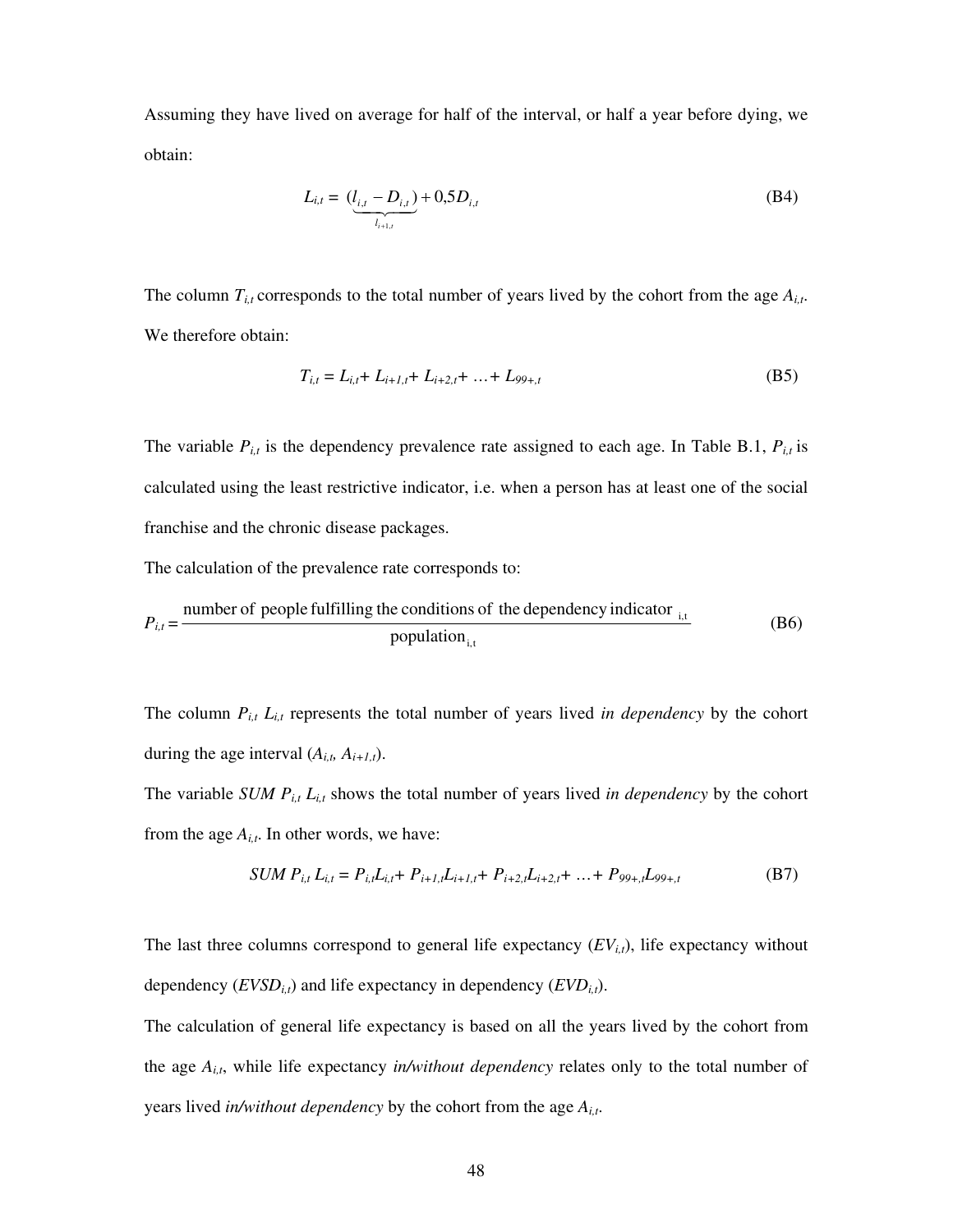Formally, we can write:

$$
EV_{i,t} = \frac{T_{i,t}}{I_{i,t}} \tag{B8}
$$

$$
EVD_{i,t} = \frac{SUMP_{i,t}L_{i,t}}{l_{i,t}}
$$
\n(B9)

As 
$$
EV_{i,t} = EVD_{i,t} + EVSD_{i,t}
$$
 (B10)

therefore  $EVSD_{i,t} = EV_{i,t} - EVD_{i,t}$  (B11)

Life expectancy without dependency is obtained by subtracting the life expectancy in dependency (different in each scenario) from the total life expectancy coming from the demographic projections of the *Institut National de Statistique* and the *Bureau fédéral du Plan*.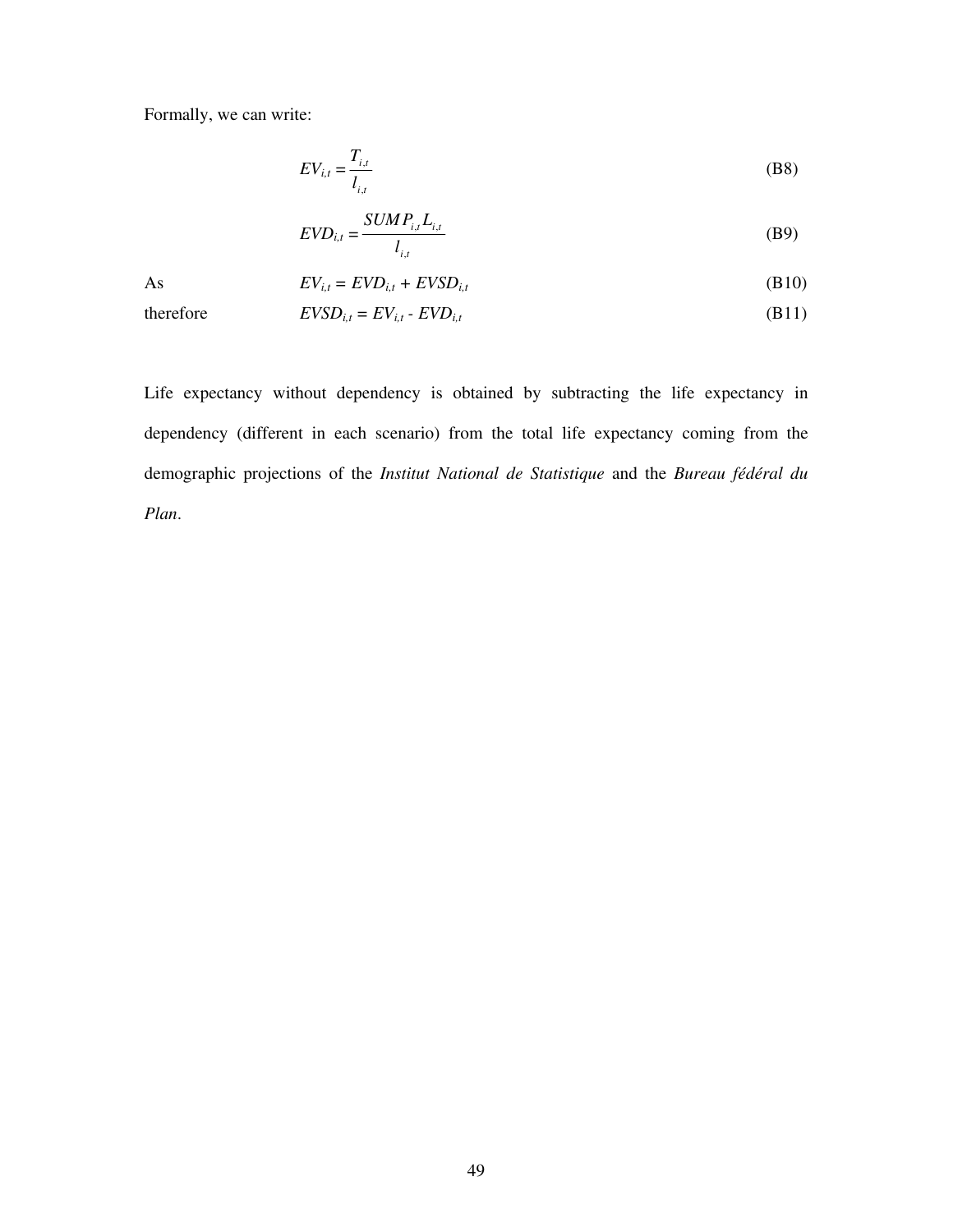#### *Appendix C: Projection of the prevalence rates by age for each year until 2050*

In the first scenario (*pessimistic A)*, the prevalence rates from 2001 to 2050 are assumed constant. Therefore, the number of dependants estimated for each year of life is directly obtained by multiplying the prevalence rates by the corresponding population.

For the other three scenarios, the assumptions about the relative evolution of life expectancy and life expectancy in dependency, described in section 4.1.2., are applied to the life expectancy in dependency obtained in 2001. For each of these scenarios, we get a projected life expectancy EVD\*. To find the prevalence rates corresponding to this projection, we use the relationship between life expectancy in dependency and the prevalence rates. From the equations (B7) and (B9), and for each age *i*,

$$
EVD^*_{i, t+1} = \frac{P_{i, t+1} L_{i, t+1}}{l_{i, t+1}}
$$
(C1)

Specifically, for the last age group, the life expectancy in dependency in t+1 is equal to the total number of years lived in dependency.

$$
EVD^{*_{99+,t+1}} = \frac{P_{99+,t+1}L_{99+,t+1}}{l_{99+,t+1}}
$$
(C2)

With  $L_{99+, t+1}$ ,  $l_{99+, t+1}$  and  $EVD_{99+, t+1}$  (t+1 = 2002) determined from the projected risks of death and the life expectancy (*INS* and *BfP*), we find the value of the dependency prevalence rates for people over 99 in 2002 (*P99+,t+1* ):

$$
P_{99+,t+1} = \frac{EVD_{99+,t+1}^* l_{99+,t+1}}{L_{99+,t+1}}
$$
(C3)

By following this reasoning and in an iterative way, we obtain the prevalence rates relative to the other years of life. The prevalence rate for 98 year-olds in 2002 ( $P_{98,t+1}$ ) will thus be: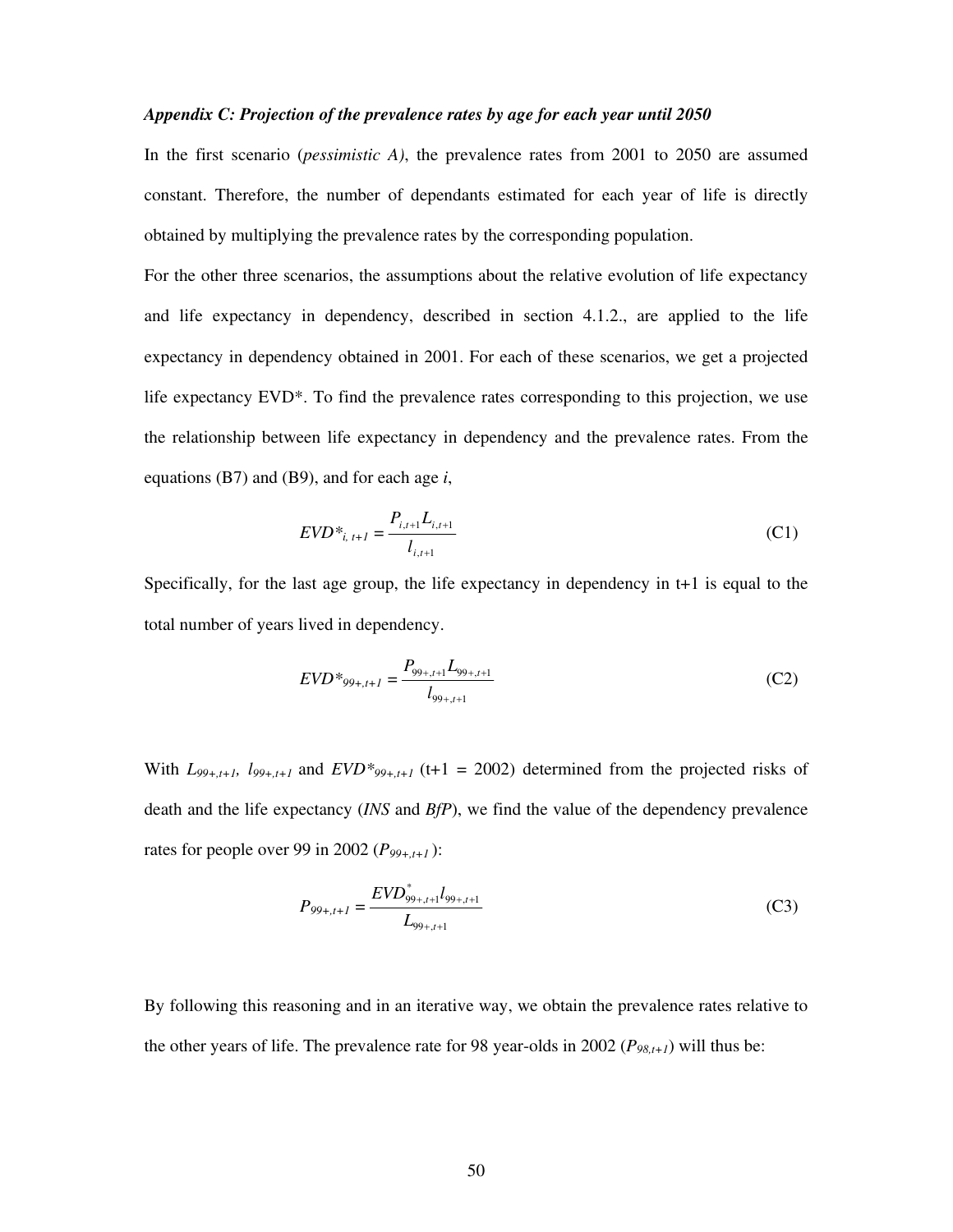$$
EVD*_{98,t+1} = \frac{P_{99+,t+1}L_{99+,t+1} + P_{98,t+1}L_{98,t+1}}{l_{98,t+1}}
$$
(C4)

$$
\Rightarrow \qquad P_{98,t+1} = \frac{EVD_{98,t+1}^* l_{98,t+1} - P_{99+,t+1} L_{99+,t+1}}{L_{98,t+1}}
$$
(C5)

Finally, for the first year of life (0 year), we obtain:

$$
P_{00,t+1} = \frac{EVD_{00,t+1}^* l_{00,t+1} - P_{99+,t+1}L_{99+,t+1} - P_{98,t+1}L_{98,t+1} - \dots - P_{01,t+1}L_{01,t+1}}{L_{00,t+1}}
$$
(C6)

This is the method that was used for the projection of the prevalence rates for each year up to 2050.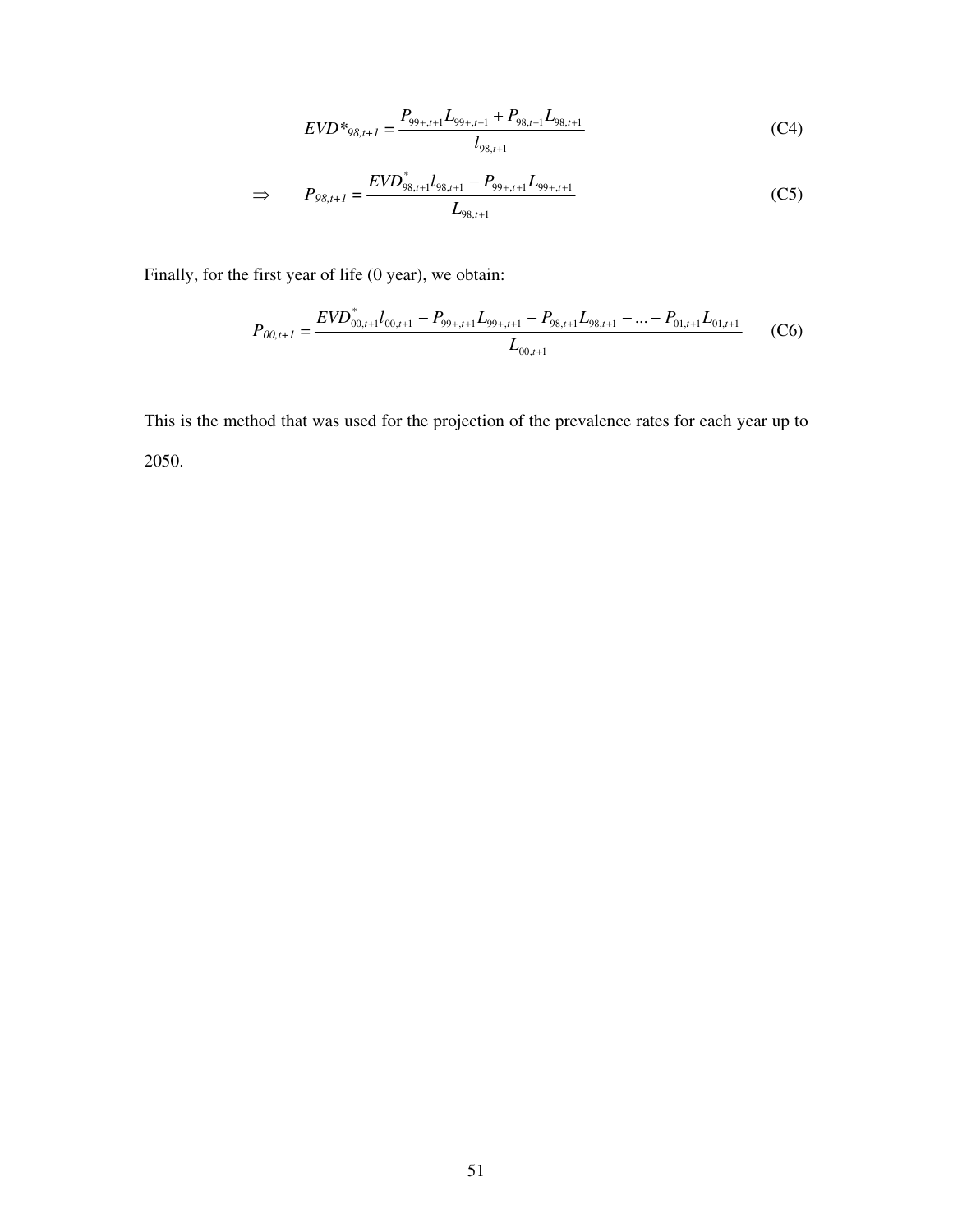## **References**

Bontout, O., Colin, C. & Kerjosse, R. (2002), "Personnes âgées dépendantes et aidants potentiels : une projection à l'horizon 2040", *Etudes et résultats*, n° 160, DREES (Direction de la recherche, des études, de l'évaluation et des statistiques, Ministère de la santé et de la protection sociale, France).

Bossuyt, N. & Van Oyen, H. (2000), "Espérance de vie en bonne santé selon le statut socioéconomique en Belgique", Institut Scientifique de la Santé Publique, Bruxelles.

Breda, J. (2004), "Pourquoi une assurance-dépendance?", *Revue Belge de Sécurité Sociale*, 1<sup>er</sup> trimestre 2004, 19-34.

Breda, J., Geerts, J. & Teughels, S. (2000), "Aanvullende expertisenstudie inzake de externe kostprijs van de implementatie van de Zorgverzekering", UFSIA-Vakgroep Sociologie en Sociaal Beleid, Mei.

Cantillon, B. (2004), "L'indispensable réorientation de l'assurance-dépendance flamande", *Revue Belge de Sécurité Sociale*, 1<sup>er</sup> trimestre 2004, 9-18.

Davin, B., Paraponaris, A. & Verger, P. (2005), "Facteurs démographiques et socioéconomiques associés aux besoins d'aide des personnes âgées vivant à domicile : une étude à partir de l'enquête Handicaps-Incapacités-Dépendance", *Revue d'Epidémiologie et de Santé Publique*, 53, 509-524.

Duée, M. & Rebillard, C. (2004), "La dépendance des personnes âgées : une projection à long terme", INSEE, Direction des études et synthèses économiques.

Ethgen, O., Gillain, D., Gillet, P., Gosset, C., Jousten, A. & Reginster, J-Y. (2003), "Etude relative à la mise en œuvre des mécanismes d'aides en faveur des personnes en perte d'autonomie. ULg – Rapport final", Université de Liège, Janvier.

Fries, J.F. (1980), "Aging, natural death and the compression of morbidity", *New England Journal of medicine*, 303(3), 130-135.

Fries, J.F. (1989), "The compression of morbidity: near or far?", *The Milbank Quarterly*, 67(2), 208-232.

Gisle, L., Buziarsist, J., Van der Heyden, J., Demarest, S., Miermans, P.J., Sartor, F., Van Oyen, H. & Tafforeau, J. (2002), "Enquête de santé par Interview, Belgique 2001", Institut Scientifique de la Santé Publique - IPH/EPI REPORTS n° 2002-22.

Gruenberg, E.M. (1977), "The failures of success", *Health and society*, 55, 3-24.

Het Vlaams Zorgfonds - Begrotingscontrole 2004.

Het Vlaams Zorgfonds (jaarverslag 2003).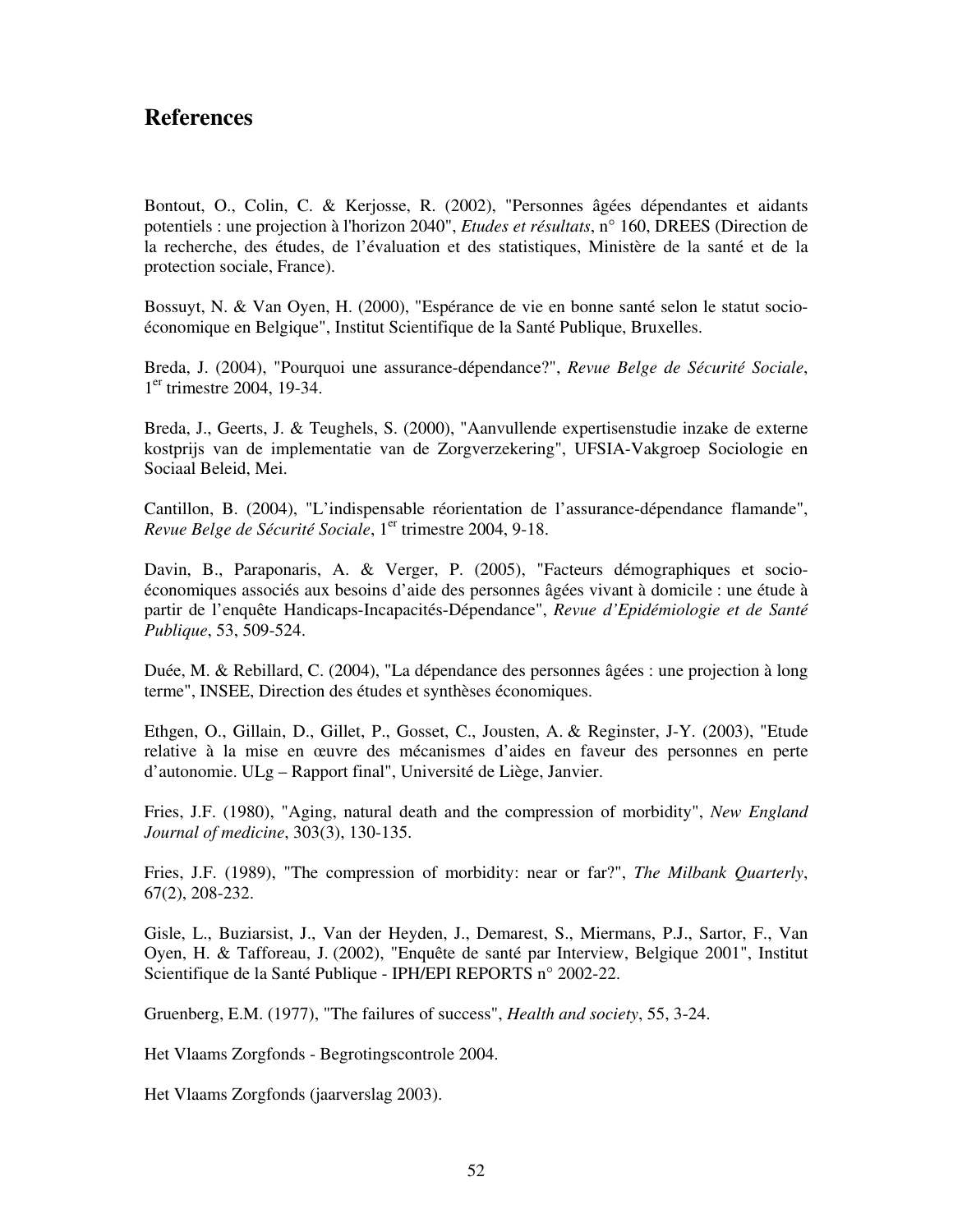Het Vlaams Zorgfonds (jaarverslag 2001-2002).

Het Vlaams Zorgfonds - Situatie per 30 juni 2002 en 31 december 2002.

Het Vlaams Zorgfonds - Statistische analyse, situatie per 30 december 2002.

Het Vlaams Zorgfonds - Statistisch overzicht van de Vlaamse Zorgverzekering per 31 december 2003.

Institut National de Statistique & Bureau fédéral du Plan (2001), *Démographie mathématique, Perspectives de population 2000-2050 par arrondissement*, Bruxelles.

Jacobzone, S. (2000), "Santé et vieillissement. Les perspectives de prise en charge de la dépendance", *Isuma*, 1(2).

Jacobzone, S., Cambois, E. & Robine, J.M. (2000), "La santé des personnes âgées dans les pays de l'OCDE s'améliore-t-elle assez vite pour compenser le vieillissement de la population?", *Revue économique de l'OCDE*, n° 30.

Jousten, A. (2004), "Assurance dépendance en Belgique : réflexions d'un économiste", *Revue Belge de Sécurité Sociale*, 1<sup>er</sup> trimestre 2004, 93-112.

Kramer, M. (1980), "The rising pandemic of mental disorders and associated chronic diseases and disabilities", *Acta Psychiatrica Scandinavica*, 62, 282-297.

Lakdawalla, D. & Philipson, T. (2002), "The rise in old-age longevity and the market for long-term care", *American Economic Review*, 92(1), 295-306.

Le Bouler, S. (2005), "Prospective des besoins d'hébergement en établissement pour les personnes âgées dépendantes. Premier volet : détermination du nombre de places en 2010, 2015 et 2025", Rapport de mission, Commissariat général du Plan, Juillet.

Manton, K.G. (1982), "Changing concepts of morbidity and mortality in the elderly population", *Health and society*, 60, 183-244.

Manton, K.G., Corder, L. & Stallard, E. (1997), "Chronic disability trends in elderly United States populations: 1982-1994", *Proceedings of the National Academy of Science*, 94(6), 2593-2598.

Mestdagh, J. & Lambrecht, M. (2003), "The AGIR project: Ageing, health and retirement in Europe - Use of health care and nursing care by the elderly: Data for Belgium", Working Paper n° 11-03, Federal Planning Bureau.

Norton, E.C. (2000), "Long-term care", in A.J. Cuyler & J.P. Newhouse (Eds.), *Handbook of Health Economics*, Vol. 1B, 955-994.

Pacolet, J. (2004), "Discussion sur l'introduction d'une assurance-dépendance dans l'UE", *Revue Belge de Sécurité Sociale*, 1<sup>er</sup> trimestre 2004, 113-140.